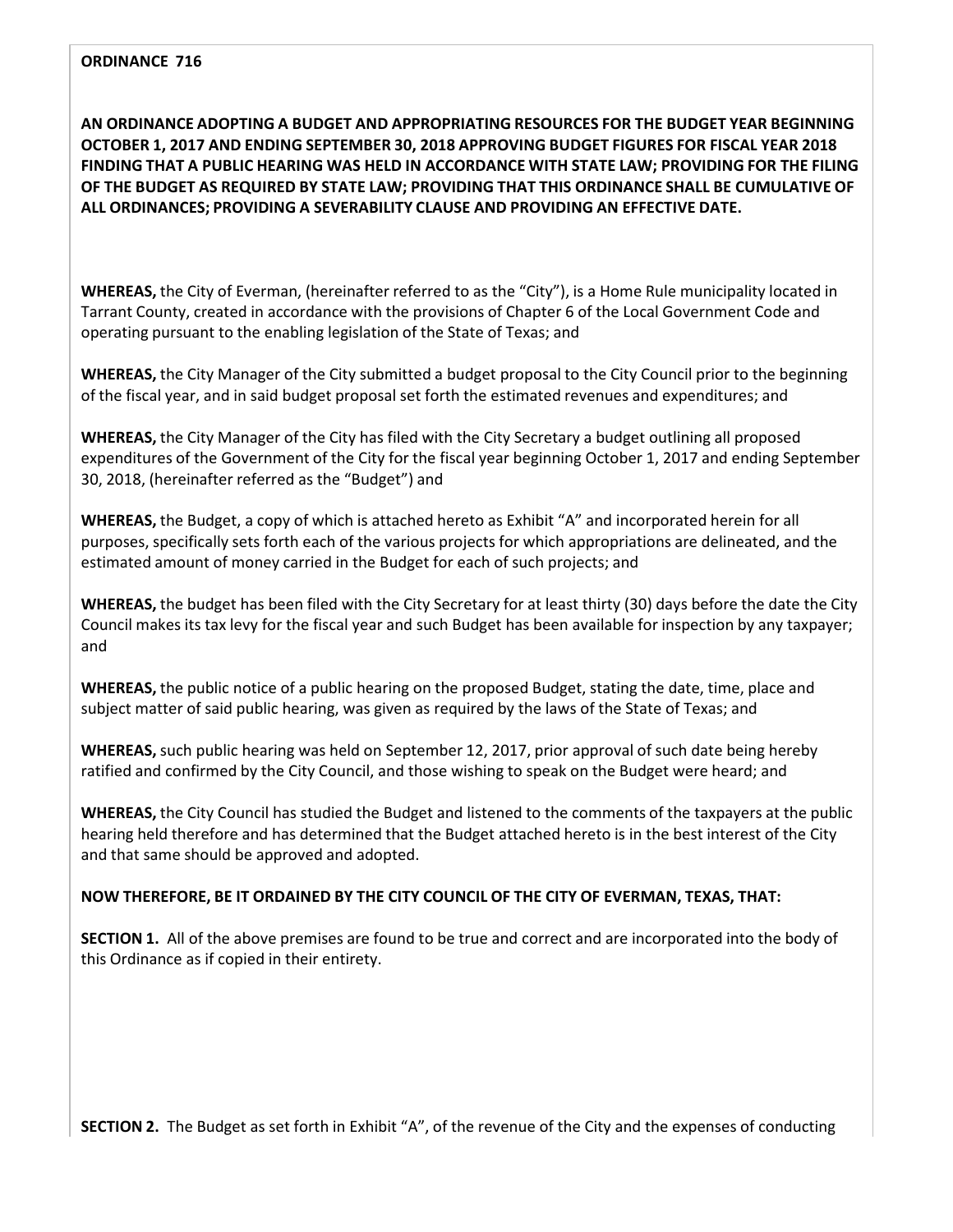g , y p g the affairs thereof for the ensuing fiscal year beginning October 1, 2017, and ending September 30, 2018, as modified by the City Council, be, and the same is, in all things adopted and approved as the Budget of the City of Everman for the fiscal year beginning October 1, 2017 and ending September 30, 2018, and there is hereby appropriated from the funds indicated therein such sums for the projects, operations, activities, purchases and other expenditures proposed in the Budget.

**SECTION 3.** The City Manager shall file or cause to be filed a true and correct copy of this ordinance, along with the approved Budget attached hereto, with the City Secretary. The City Manager shall file or cause to be filed a true and correct copy of this ordinance, along with the approved Budget attached hereto, and any amendments thereto, in the office of the County Clerk of Tarrant County, Texas as required by State law.

**SECTION 4.** That the revised figures, prepared and submitted by the City Manager for the 2017/2018 budget, be, and the same are hereby, in all things, approved and appropriated, and any necessary transfers between accounts and departments are hereby authorized, approved and appropriated.

**SECTION 5.** Any and all ordinances, resolutions, rules, regulations, policies or provisions in conflict with the provisions of this ordinance are hereby repealed and rescinded to the extent to conflict therewith.

**SECTION 6.** It is hereby declared to be the intention of the City Council that the phrases, clauses, sentences, paragraphs and sections of this ordinance are severable, and if any phase, clause, sentence, paragraph or section of this ordinance shall be declared unconstitutional by the valid judgment or decree of any court of competent jurisdiction, such unconstitutionality shall not affect any of the remaining phrases, clauses, sentences, paragraphs and sections of this ordinance, since the same would have been enacted by the City Council without the incorporation in this ordinance of any such unconstitutional phrase, clause, sentence, paragraph or section.

**SECTION 7.** That this ordinance be in full force and effect from and after its adoption.

#### **PASSED AND APPROVED IN OPEN SESSION OF THE CITY COUNCIL OF THE CITY OF EVERMAN, TEXAS ON THE 12th DAY OF SEPTEMBER, 2017.**

APPROVED:

Ray Richardson

Mayor

\_\_\_\_\_\_\_\_\_\_\_\_\_\_\_\_\_\_\_\_\_\_\_\_\_

\_\_\_\_\_\_\_\_\_\_\_\_\_\_\_\_\_\_\_\_\_\_\_

ATTEST:

Mindi Parks City Secretary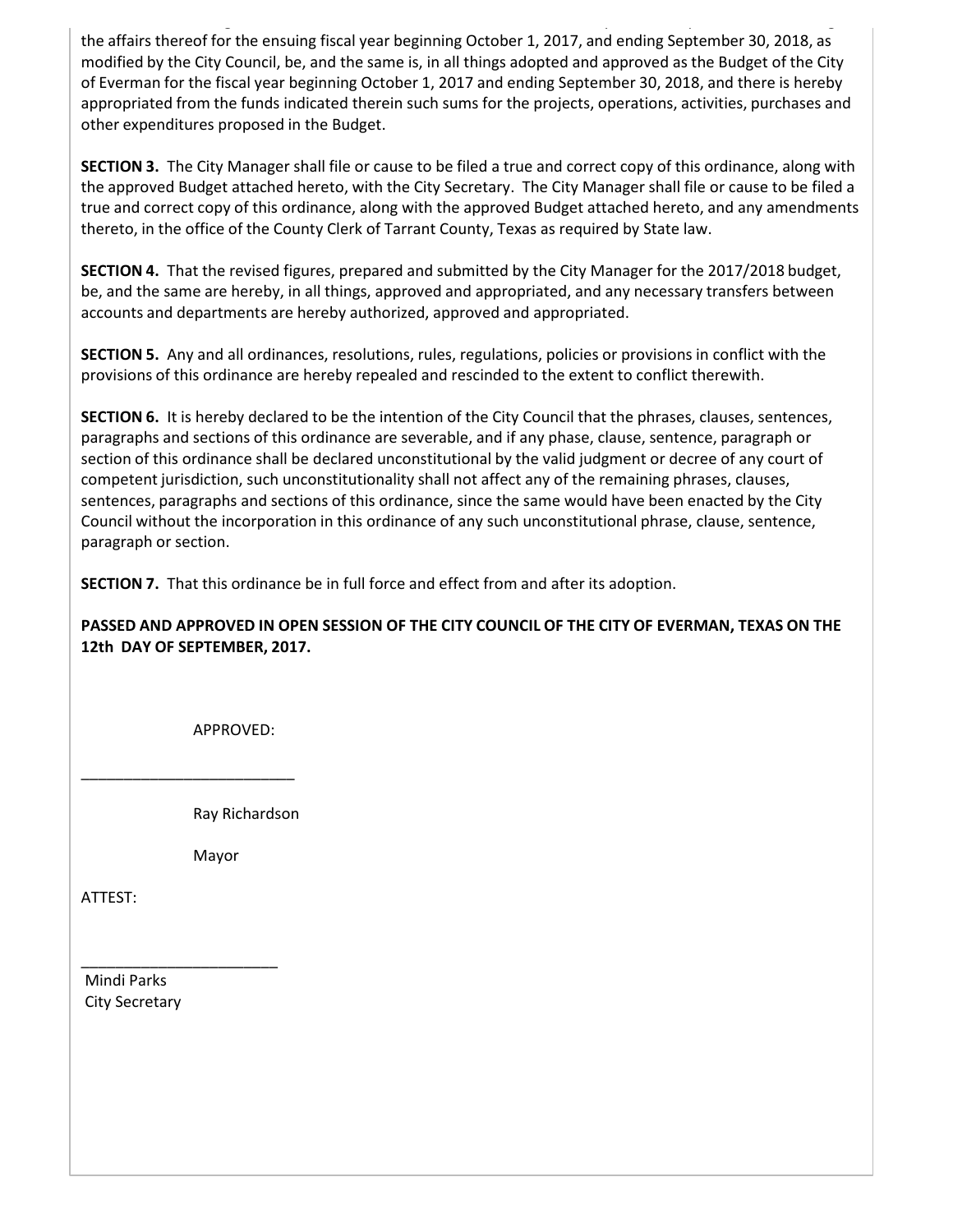# **Everman Fiscal Year 2017-2018 Budget Cover Page September 12, 2017**

This budget will raise less revenue from property taxes than last year's budget by an amount of \$-3,348, which is a -0.19 percent decrease from last year's budget. The property tax revenue to be raised from new property added to the tax roll this year is \$9,237.

The members of the governing body voted on the budget as follows: Ray Richardson Mayor **FOR:**

|                                | Susan Mackey Mayor Pro-tem<br>Kelly Denison<br>Johnnie Allen<br><b>Judy Sellers</b><br>Miriam Davila |
|--------------------------------|------------------------------------------------------------------------------------------------------|
| <b>AGAINST:</b>                | None                                                                                                 |
| <b>PRESENT</b> and not voting: | None                                                                                                 |
| <b>ABSENT:</b>                 | Michelle McIntire                                                                                    |

### **Property Tax Rate Comparison**

|                                              | 2017-2018      | 2016-2017      |
|----------------------------------------------|----------------|----------------|
| <b>Property Tax Rate:</b>                    | \$1.158630/100 | \$1.230000/100 |
| <b>Effective Tax Rate:</b>                   | \$1.158636/100 | \$1.177530/100 |
| Effective Maintenance & Operations Tax Rate: | \$0.905211/100 | \$0.908607/100 |
| <b>Rollback Tax Rate:</b>                    | \$1.177467/100 | \$1.248752/100 |
| Debt Rate:                                   | \$0.199840/100 | \$0.267457/100 |
|                                              |                |                |

Total debt obligation for Everman secured by property taxes: \$2,359,890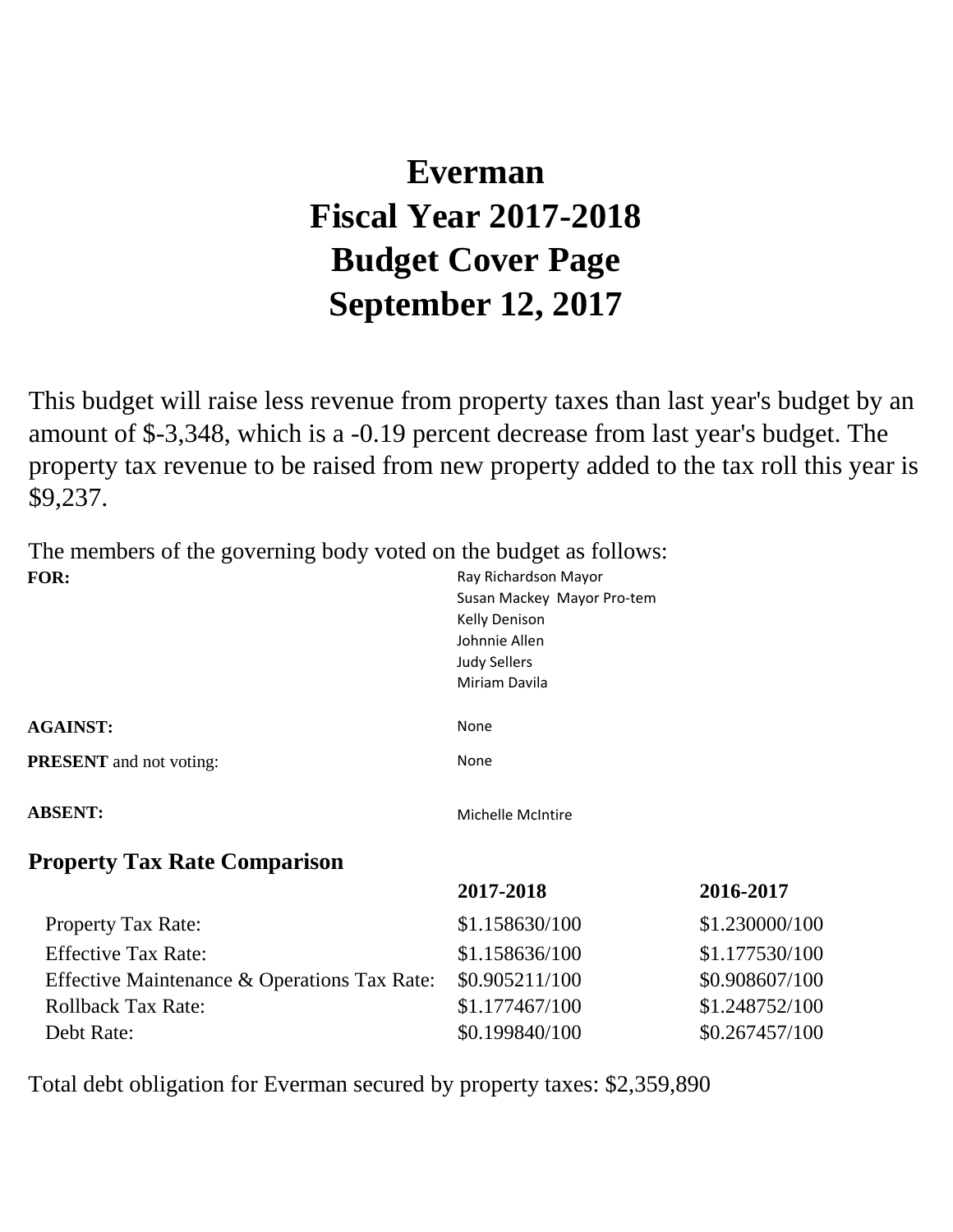August 2, 2017

Mayor and City Council City of Everman 212 N Race Street Everman, Texas 76140

Honorable Mayor and City Council:

The Everman City Budget for the fiscal year 2017-2018 is hereinafter submitted in accordance with State Law and the City Charter. This Budget will commence on October 1, 2017 and continue through September 30, 2018.

The proposed budget before you is balanced and based on a \$1.15863 property tax rate. The projected ad valorem tax revenue, excluding collections of past-due taxes, is \$1,786,620 with \$308,155 allocated to Debt Service and \$1,478,464 allocated to General Fund. The projected increase in General Fund 2018 ad valorem tax collections is \$114,475 over projected 2017 collections.

#### **Cash Position:**

The City's cash position projection for fiscal year-end 2017 is \$3,347,468. This 2018 Budget, as presented, will reduce that cash position to about \$2,639,551.

#### **Current Performance and Budget Comparisons:**

The 2017 budget performance has been favorable. We are continuing to look for opportunities to reduce future costs. This year we completed the conversion of our City lighting to LED at a cost of just over \$200,000. This conversion has and will continue to reduce our electric energy costs for years to come. We have completed the conversion of our water meters to radio-read meters at a cost of just over \$1,100,000. The benefits of this conversion are endless, but the primary benefit is the accuracy of Billed Water Consumption and a more consistent reading period. A side benefit to the conversion was the identification and correction of many leaks in the water system. Over many years, we have experienced a significant discrepancy between the amount of water we pump through the system and the amount of water we bill to consuming citizens. This difference resulted from old meters failing to measure consumption accurately, unresolved slow leaks in the system, as well as main breaks and other emergency events. By installing accurate meters and addressing system leaks we have reduced the "lost" water significantly. The reduction in pumped water, in turn, saves us 12.5 cents per thousand on the Trinity Groundwater assessment.

The 2017 General Fund Budget had anticipated a \$909,474 use of Reserves to balance revenues and expenditures. With less than two months left in the fiscal year, we have used less than 50% of those funds. We will continue to manage operations to minimize the use of reserve funds as we move toward our goal of establishing well funded reserves for the maintenance and construction of the City's infrastructure.

The 2018 budget includes a merit increase of 5%. Additionally, the Health Care Insurance is projected at a 10% increase (as recommended by Wellsprings), which could be low in light of the chaos in the US Congress; we will not know the new rates until October or November. There is a 19% increase in the 2018 budget for the Fort Worth Wastewater contract due to an increase in measured suspended solids; pushing the current monthly invoice to over \$50,000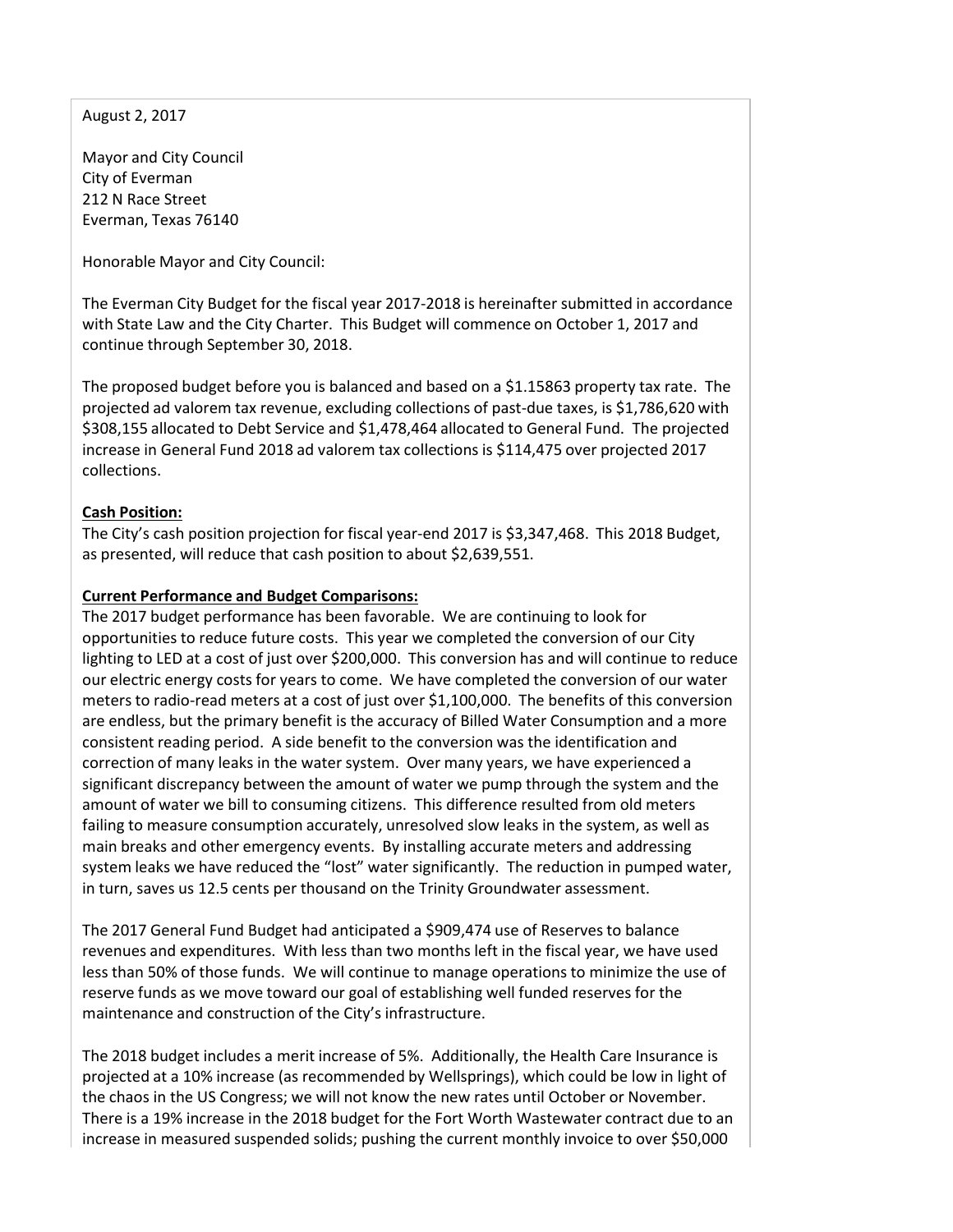| from a previous average of \$41,000.                                                                                                                                                                                                                                                                                                                                            |        |           |        |
|---------------------------------------------------------------------------------------------------------------------------------------------------------------------------------------------------------------------------------------------------------------------------------------------------------------------------------------------------------------------------------|--------|-----------|--------|
| The 2018 Capital Expenditure budget has been limited to two items; (1) Replacement of the<br>Emergency Services Director's automobile, \$42,000 in the Crime Control Fund, and (2)<br>\$450,000 continuation of the Streets Project in the 2013 Bond Fund. Everman Parkway has<br>been added to the existing list of Streets due for rebuild; an estimated impact of \$157,815. |        |           |        |
| <b>Street Project Remaining Streets</b><br><b>Estimated Cost</b>                                                                                                                                                                                                                                                                                                                |        |           |        |
| Enon from Thompson to the foot of the new bridge<br>\$116,495                                                                                                                                                                                                                                                                                                                   |        |           |        |
| <b>Chambers Creek from Allison to Forest Hill Drive</b><br>Langley                                                                                                                                                                                                                                                                                                              |        |           | 83,700 |
|                                                                                                                                                                                                                                                                                                                                                                                 | 83,595 |           |        |
| Smith                                                                                                                                                                                                                                                                                                                                                                           |        |           |        |
|                                                                                                                                                                                                                                                                                                                                                                                 |        | 36,450    |        |
| Russell from Christopher to Kelley                                                                                                                                                                                                                                                                                                                                              |        |           |        |
| 72,500                                                                                                                                                                                                                                                                                                                                                                          |        |           |        |
| <b>Race Street</b>                                                                                                                                                                                                                                                                                                                                                              |        |           |        |
|                                                                                                                                                                                                                                                                                                                                                                                 | 99,300 |           |        |
| Bell from Roy Brooks to Race                                                                                                                                                                                                                                                                                                                                                    |        |           |        |
| 20,250                                                                                                                                                                                                                                                                                                                                                                          |        |           |        |
| Hansbarger from Bell to the bridge                                                                                                                                                                                                                                                                                                                                              |        |           |        |
| 48,600                                                                                                                                                                                                                                                                                                                                                                          |        |           |        |
| Hansbarger Court                                                                                                                                                                                                                                                                                                                                                                | 60,750 |           |        |
| Prairie                                                                                                                                                                                                                                                                                                                                                                         |        |           |        |
|                                                                                                                                                                                                                                                                                                                                                                                 |        | 32,400    |        |
| Christopher from Russell to Everman Parkway<br>Everman Parkway from Race to City Limits<br>157,815                                                                                                                                                                                                                                                                              |        |           | 81,000 |
| Total                                                                                                                                                                                                                                                                                                                                                                           |        |           |        |
|                                                                                                                                                                                                                                                                                                                                                                                 |        | \$735,040 |        |

This budget does not include some of the projects that we are looking at for 2018. One of those projects is a rewrite of the Everman Website. This project will consolidate the City and EDC websites into one site, eliminating the need for the \$3,000 annual budget for the EDC site. The preliminary estimate of the cost for this project is \$12,000 in one-time development costs and a minimal annual charge for software licensing of less than \$300. A second project is the H<sub>2</sub>O Analytics Project. This project brings together the Water System Analysis project being executed by our engineering firm, and our new Kamstrup Water Meter system to give us better control over the Water System. The better control will expedite the recovery from minor and major failures in the system. At the same time it will provide us with the communication mechanism to quickly alert citizens, via text, phone or email, to circumstances in the water system that are relevant to their area and even to their specific address. This functionality may eliminate the need for the CTY system now used to notify citizens of emergency situations. It has not been determined yet, but it may also minimize or eliminate our dependence on SCADA, our water level monitoring system. The one-time fee for implementation of this system is \$16,000. The recurring annual cost is \$3,200 for support and a minimal per-message fee for automated citizen notification messages.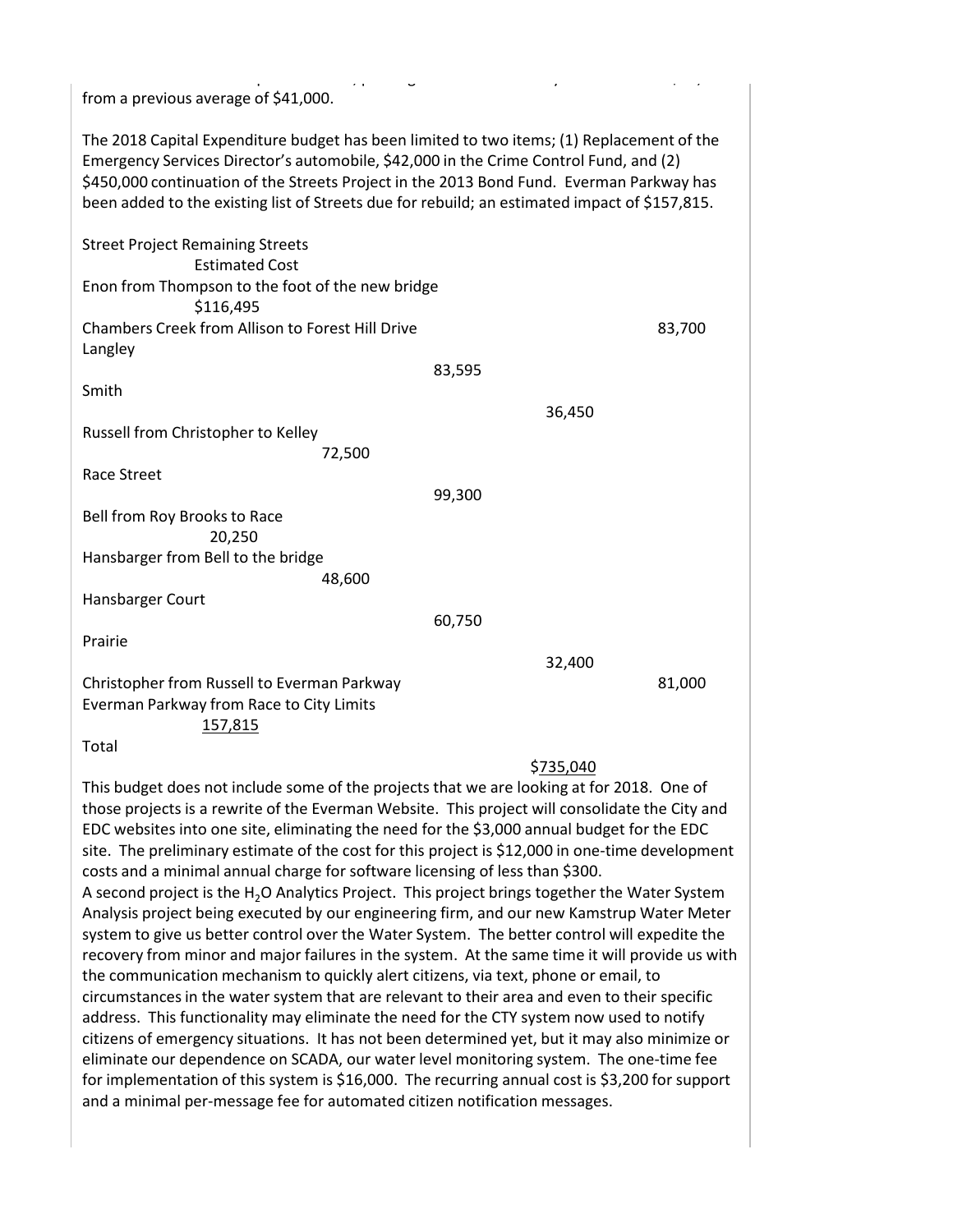#### **Significant Changes in this Year's Budget:**

#### **General Fund:**

**Revenues:** Property tax collections are budgeted to increase by \$114,000 due to higher appraisal values, even though the property tax rate will decrease by over 7.13 cents per \$100 of value. Sales tax revenue is budgeted 9% higher than last year due to expected increase from new retail businesses. The Admin Overhead allocation has been increased by \$39,600, with corresponding increased expenditures in Water, Crime Control, Street, and EDC funds in an equal amount. Court fines budget is increased by 39% over the 2017 budget due to a better collection process. The actual for 2017 is projected to exceed budget by over 21%,

#### **Expenditures:**

**Administration:** The Admin budget includes an addition of \$60,000 to cover the CDBG Housing Project and potentially the Six Stones project. The legal budget has been consolidated in the Admin Budget at \$40,000, a \$25,000 increase over 2017. The Capital Budget has been reduced by \$238,466. The 2018 budget represents a 34% decrease from prior year budget.

**City Secretary:** The primary change in this budget is the removal of the Election expense, since no elections are scheduled.

**Finance:** This budget is increased by \$21,000. The plan is to spend more on Programs that improve efficiencies, like Software License Tracking. Additionally, the City TIF payment will increase in 2018 due to an increase in appraisals of property in the TIF zone. The Audit expense is expected to decrease due to more efficient audit processes.

**City Council:** Removed Computer Program Budget from this department.

The total for all Administrative Budgets is decreased by 16.5%.

**Street Department:** The budget for this department is reduced by 9% due to a reduction in the Street Maintenance that was moved to the Street Fund.

**Parks Department:** The budget for parks has a minor increase of \$1,428 primarily due to salary increases.

**Police Department:** Police department budget is reduced by 6%, primarily due to the retirement of Chief Sanders.

**Maintenance Garage:** This budget is decreased by about \$13,000 due to a decrease in vehicle maintenance expenses. This has resulted from the modernization of the vehicle fleet in the City.

**Emergency Medical Service:** EMS duty realignment, a planned reduction in the use of part time EMTs and Paramedics, and elimination of the Capital Budget has resulted in a budget reduction of 5%.

**Fire Department:** This budget has a 28% reduction due to elimination of the Capital Budget and a reduction in Minor Equipment.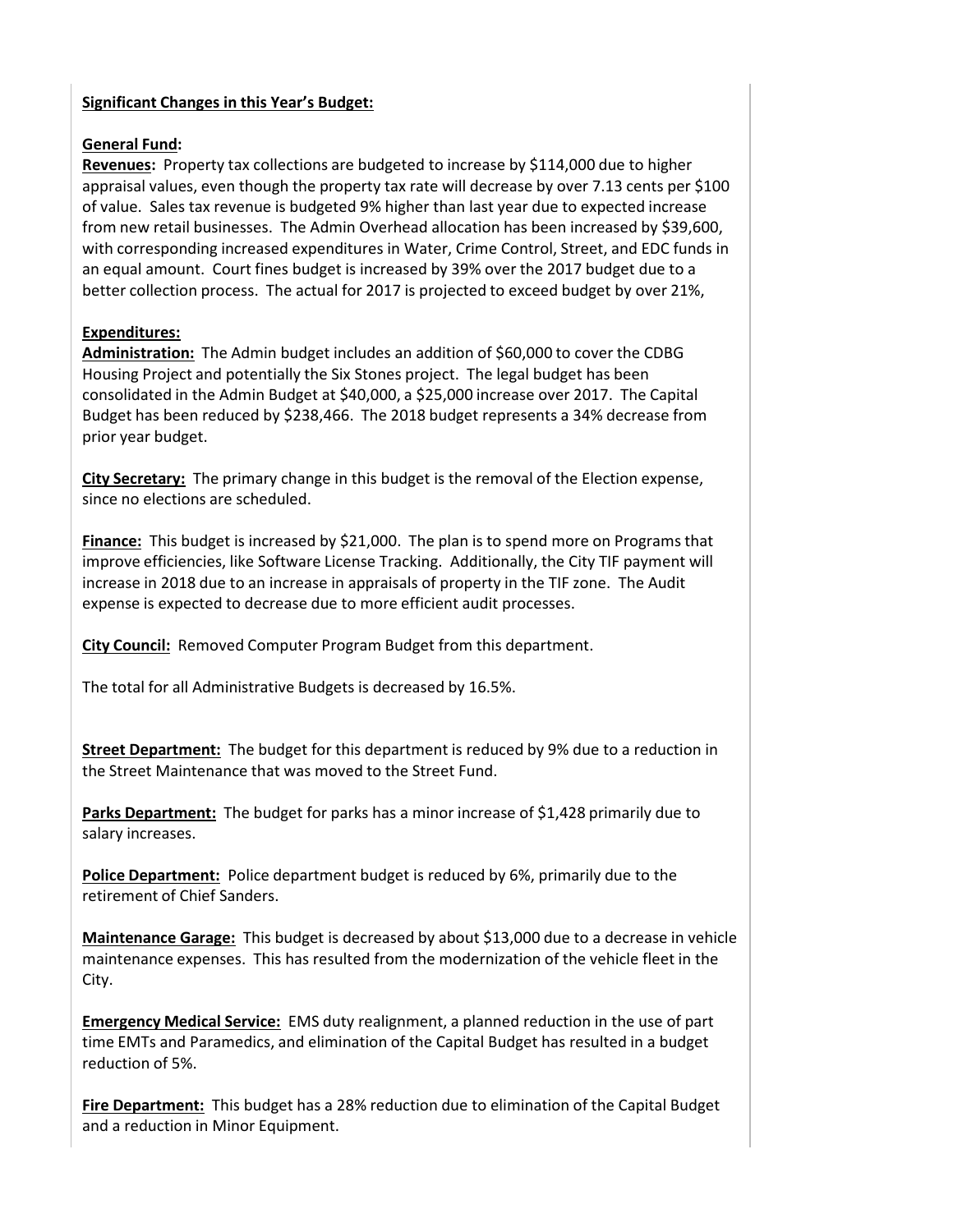**Community Center:** The budget for this department represents the unspent budget from the 2016 renovation project.

**Municipal Court:** No unusual requests for this department; 4% increase.

**Code:** No unusual requests for this department; 6% increase.

**Library:** No unusual requests for this department; 5% increase.

**Animal Control:** No unusual requests for this department; 3% increase.

Overall the total Expenditure Budget request for General Fund is down 7% versus 2017; \$3,883,847 versus \$4,181,169.

#### **Water Fund:**

**Revenues:** August 2017 will be the first month with the full implementation of the new radioread meter system. For the past two months we have been able to complete the meter reading process in one and a half days with some manual readings. The goal is to read all meters on the 20<sup>th</sup> of each month in order to standardize the interval between readings. By doing this we can get a sense of the usual readings for each account and determine if system problems exist that might lead to water loss. The new system provides alerts with each reading to further improve our analysis of the system and to notify citizens if they have leak issues. The accuracy of the reads has pushed our billed consumption upward, thereby increasing both water and sewer revenue. The alerts have provided early warning of water loss problems, thereby reducing the volume of water pumped. We are conservatively projecting a 5% growth in water revenues for 2018.

**Expenditures:** Reducing the meter reading time adds 8 to 10 man-days to the available water system maintenance effort. Catching problems early reduces the overall cost in system maintenance and reduces the expense related to the fee charged by Trinity Groundwater for pumped volume.

Total Water Fund expenditures for 2018 are budgeted for a 9% increase. We have removed the budget for new meters and the 2007 bond interest expense is reduced by \$6,000. However, the Fort Worth wastewater budget was increased by 19%, interest on the long term note increases by \$8,000 in 2018, and Edna Martinez will be promoted to Director of Customer Service and become a part of the City Manager's Directors Team.

#### **Other Funds:**

The EDC Budget has been approved by the EDC Board with recommendations to increase the budget for incentives by \$5,000 and the Big Project Budget by \$10,000. These increases are not included Budgeted expenditures. Unless approved by City Council, these requests will not be added.

We have budgeted \$42,000 in Capital Assets in the Crime Control Fund for the purpose of replacing the vehicle of Director Spencer.

The 2014 B de F d B d t i l d  $\frac{1}{2}$  d  $\frac{1}{2}$  d  $\frac{1}{2}$  on  $\frac{1}{2}$  the  $\frac{1}{2}$  d  $\frac{1}{2}$  f  $\frac{1}{2}$  f  $\frac{1}{2}$  f  $\frac{1}{2}$  f  $\frac{1}{2}$  f  $\frac{1}{2}$  f  $\frac{1}{2}$  f  $\frac{1}{2}$  f  $\frac{1}{2}$  f  $\frac{1}{2}$  f  $\frac{1}{2}$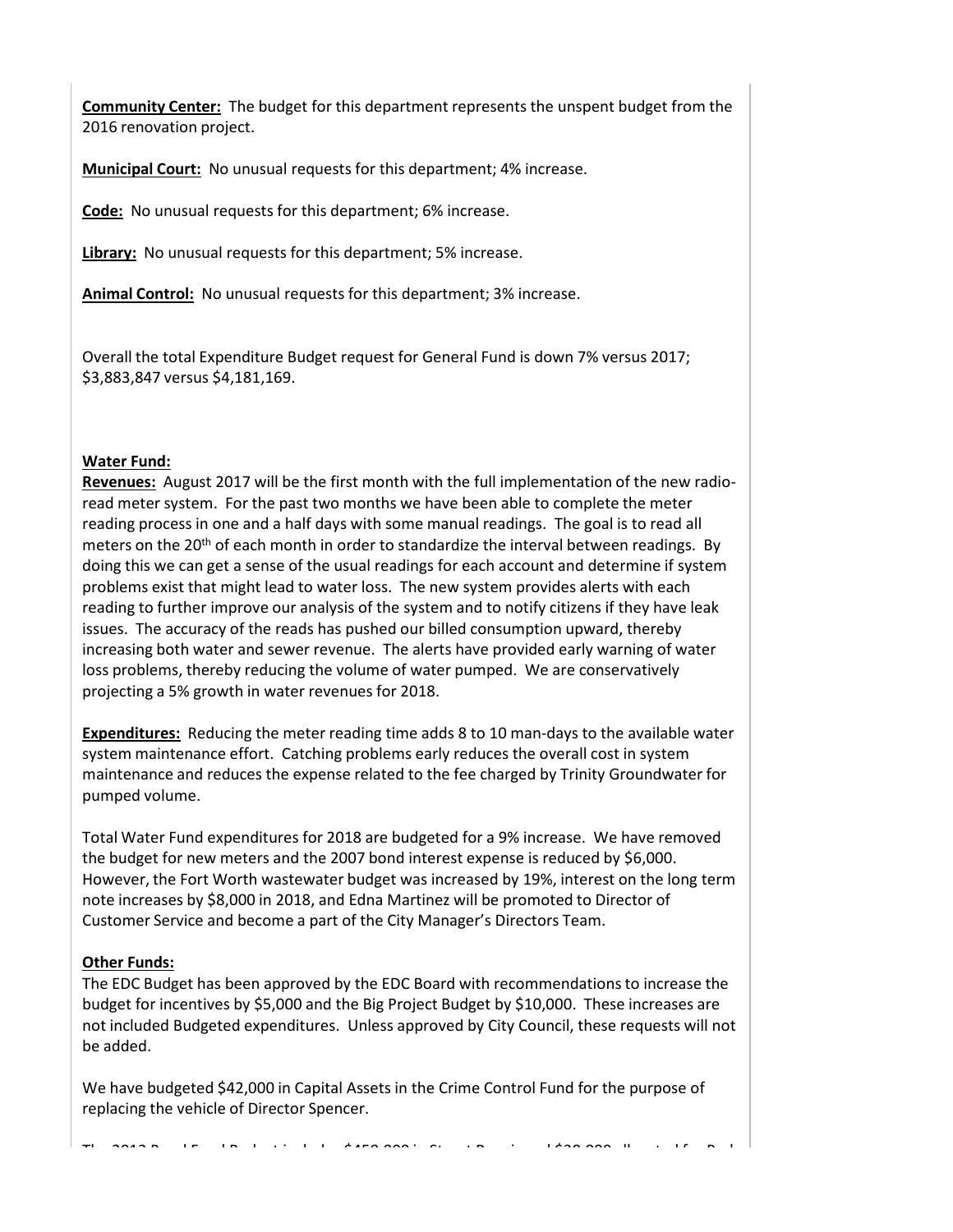The 2013 Bond Fund Budget includes \$450,000 in Street Repair and \$30,000 allocated for Park Improvements. Everman Parkway was added to the list of streets to be repaired. If the \$200,000 anticipated to be spent on Streets in the current fiscal year is not spent, it will be rolled into the 2018 budget. 2018 is the fifth year of the 4-year Street Plan and it needs to be completed this year.

#### **Summary:**

We continue to invest in the improvement of the City's infrastructure and operational assets while keeping adequate cash reserves. We have attempted to submit a budget that will begin the process of growing financial reserves for future contingencies. It will be necessary to forego unnecessary luxuries until such time that growth in our Sales Tax base and our Property Tax base can support the City's ordinary operational expenses, and a reasonable contribution to Infrastructure Reserves. At that point, we can establish reasonable reserves for recreational, charitable, and other community enhancement purposes.

Respectfully,

Michael Box City Manager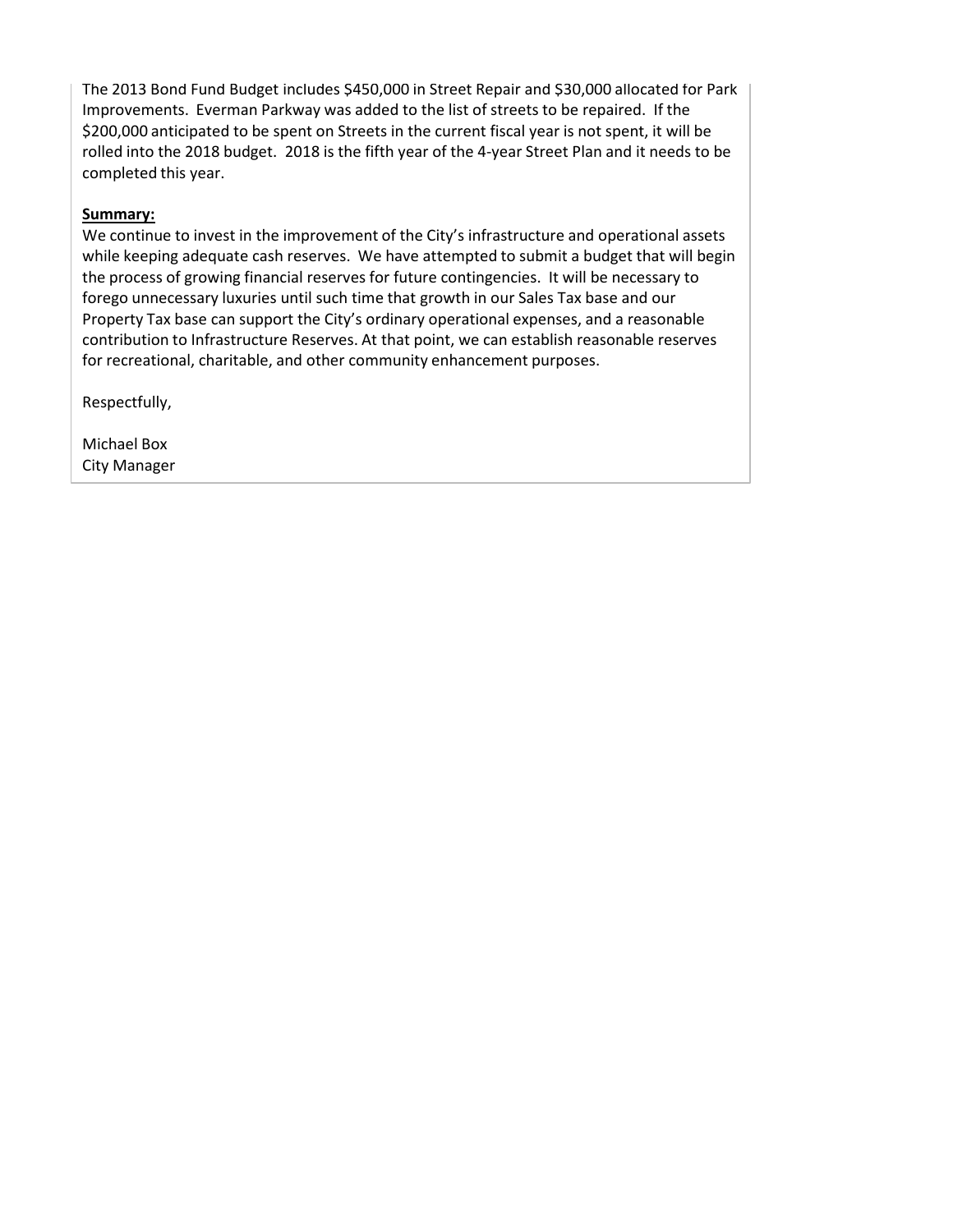# General Fund Revenues 2018 Budget

| <b>Account Number</b> | <b>Account Description</b>           | <b>Budget</b> | May       | 2017 YTD                    | Percent   | Annualized Actual |         | <b>Budget</b> | 2018/2017 |
|-----------------------|--------------------------------------|---------------|-----------|-----------------------------|-----------|-------------------|---------|---------------|-----------|
|                       |                                      | 2017          | Actual    | Actual                      | Collected | 2017              | Percent | 2018          | Percent   |
| Revenue               |                                      |               |           |                             |           |                   |         |               |           |
| 01-5010-00-00         | <b>BUDGETED INCR/(DECR) FUND BAL</b> | (909, 474)    |           |                             | 0%        |                   |         | (133, 854)    | $-85%$    |
| 01-5111-00-00         | PROPERTY TAX - CURRENT               | (1,241,926)   |           | $(20, 276)$ $(1, 266, 093)$ | 102%      | (1,355,386)       | 109%    | (1, 478, 464) | 19%       |
| 01-5112-00-00         | PROPERTY TAX - DELINQUENT            | (25,000)      | (878)     | (24, 928)                   | 100%      | (27,000)          | 108%    | (38, 500)     | 54%       |
| 01-5113-00-00         | PROPERTY TAX PENALTY&INTEREST        | (42,000)      | (3,007)   | (24, 376)                   | 58%       | (26,000)          | 62%     | (40,000)      | $-5%$     |
| 01-5121-00-00         | <b>FRANCHISE FEES</b>                | (300,000)     | (12, 685) | (151, 816)                  | 51%       | (270,000)         | 90%     | (273,000)     | $-9%$     |
| 01-5122-00-00         | RIGHT OF WAY FRANCHISE FEES          | (40,000)      | (6, 854)  | (26, 209)                   | 66%       | (39, 314)         | 98%     | (43,000)      | 8%        |
| 01-5123-00-00         | <b>BINGO REVENUE TAX</b>             | (20,000)      | (5, 243)  | (14, 285)                   | 71%       | (21, 428)         | 107%    | (26,000)      | 30%       |
| 01-5124-00-00         | <b>MIXED DRINK TAX</b>               | (12,000)      |           | (5,896)                     | 49%       | (8, 845)          | 74%     | (13,000)      | 8%        |
| 01-5125-00-00         | <b>SALES TAX</b>                     | (340,000)     | (31, 672) | (200, 843)                  | 59%       | (357,000)         | 105%    | (375,000)     | 10%       |
| 01-5211-00-00         | AMUSEMENT MACHINE PERMITS            | (1,000)       |           | (645)                       | 65%       | (968)             | 97%     | (1,000)       | $0\%$     |
| 01-5220-00-00         | <b>ANIMAL ADOPTIONS</b>              | (600)         | (20)      | (445)                       | 74%       | (668)             | 111%    | (700)         | 17%       |
| 01-5221-00-00         | <b>ANIMAL CONTROL FEES</b>           | (1,000)       | (4)       | (491)                       | 49%       | (737)             | 74%     | (1,000)       | 0%        |
| 01-5222-00-00         | <b>BUILDING PERMIT FEES</b>          | (30,000)      | (1, 286)  | (11, 710)                   | 39%       | (17, 565)         | 59%     | (30,000)      | 0%        |
| 01-5223-00-00         | PLUMBING PERMIT FEES                 | (2,500)       | (125)     | (2, 361)                    | 94%       | (3, 541)          | 142%    | (5,000)       | 100%      |
| 01-5224-00-00         | <b>ELECTRICAL PERMIT FEES</b>        | (5,000)       | (445)     | (4, 443)                    | 89%       | (6,664)           | 133%    | (8,000)       | 60%       |
| 01-5225-00-00         | ELECTR/MECHAN/PLUMB LICENSE          | (5,400)       | (600)     | (2,600)                     | 48%       | (3,900)           | 72%     | (5,500)       | 2%        |
| 01-5228-00-00         | <b>LIQUOR LICENSE FEES</b>           | (1,300)       |           | (1, 240)                    | 95%       | (1,860)           | 143%    | (1,600)       | 23%       |
| 01-5234-00-00         | <b>RECYCLING FEES</b>                | (66,000)      | (7,084)   | (56, 632)                   | 86%       | (84, 948)         | 129%    | (85,000)      | 29%       |
| 01-5236-00-00         | SANITATION FEES                      | (215,000)     | (18, 394) | (147, 027)                  | 68%       | (220, 540)        | 103%    | (220,000)     | 2%        |
| 01-5237-00-00         | <b>COMMUNITY CENTER FEES</b>         |               | (1,080)   | (3,400)                     |           | (5, 100)          |         | (5,000)       | 100%      |
| 01-5238-00-00         | PARK - BALL FIELD FEES               | (1,000)       |           | (250)                       | 25%       | (375)             | 38%     | (2,000)       | 100%      |
| 01-5239-00-00         | PAVILLION RENTAL FEES                | (2,000)       | (361)     | (781)                       | 39%       | (1, 172)          | 59%     | (2,000)       | $0\%$     |
| 01-5240-00-00         | <b>COMMERCIAL INSPECTION FEE</b>     | (200)         | (15)      | (180)                       | 90%       | (270)             | 135%    | (250)         | 25%       |
| 01-5250-00-00         | SECURITY ALARM FEE                   | (3,700)       | (180)     | (2,380)                     | 64%       | (3,570)           | 96%     | (4,000)       | 8%        |
| 01-5255-00-00         | OPEN RECORDS REQUEST FEE             |               |           | (50)                        |           | (75)              |         |               | 0%        |
| 01-5321-00-00         | <b>COUNTY RUNS - FIRE</b>            | (84,000)      |           | (63,000)                    | 75%       | (84,000)          | 100%    | (84,000)      | 0%        |
| 01-5322-00-00         | <b>COUNTY RUNS - EMS</b>             | (45,000)      | (8, 313)  | (23,809)                    | 53%       | (35, 714)         | 79%     | (40,000)      | $-11%$    |
| 01-5323-00-00         | AMBULANCE FEES- INSURANCE            | (200,000)     | (16, 264) | (99, 436)                   | 50%       | (149, 155)        | 75%     | (200,000)     | 0%        |
| 01-5324-00-00         | <b>LIBRARY DONATIONS</b>             | (100)         |           |                             |           |                   |         |               | $-100%$   |
| 01-5326-00-00         | POLICE DONATIONS                     | (1,000)       |           |                             |           |                   |         | (1,000)       | $0\%$     |
| 01-5329-00-00         | PARK FUND RAISER/DONATIONS           |               | (40)      | (40)                        |           | (60)              |         |               | 100%      |
| 01-5330-00-00         | ANIMAL CONTROL DONATIONS             | (400)         |           | (100)                       | 25%       | (150)             | 38%     |               | $-100%$   |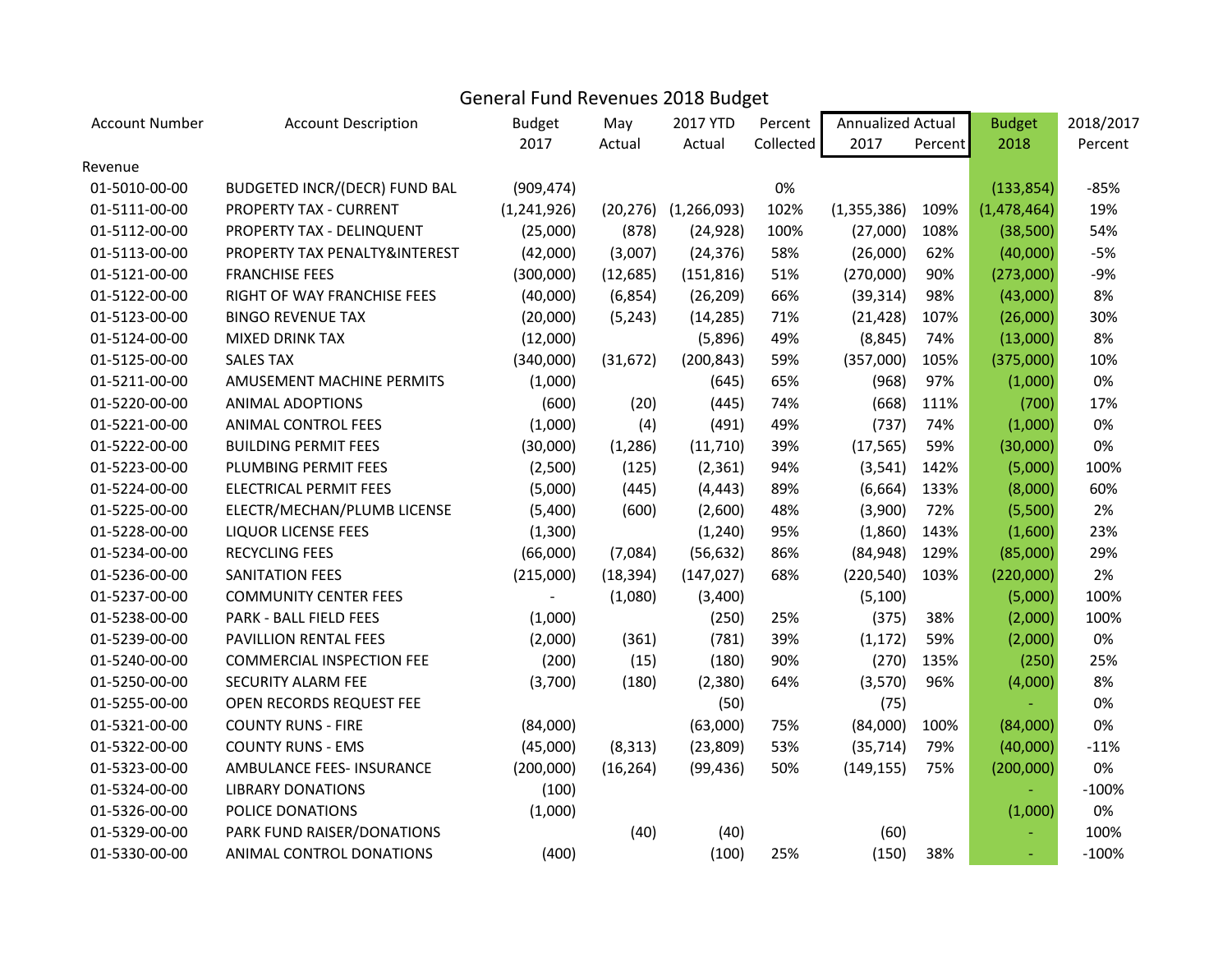### General Fund Revenues 2018 Budget

| <b>Account Number</b>             | <b>Account Description</b>                    | <b>Budget</b> | May        | 2017 YTD    | Percent   | <b>Annualized Actual</b> |         | <b>Budget</b> | 2018/2017 |
|-----------------------------------|-----------------------------------------------|---------------|------------|-------------|-----------|--------------------------|---------|---------------|-----------|
|                                   |                                               | 2017          | Actual     | Actual      | Collected | 2017                     | Percent | 2018          | Percent   |
| Revenue                           |                                               |               |            |             |           |                          |         |               |           |
| 01-5503-00-00                     | UNIFORM TRAFFIC - CITY                        | (700)         | (73)       | (616)       | 88%       | (924)                    | 132%    | (1,000)       | 43%       |
| 01-5504-00-00                     | <b>COURT TECH FEE-RESTRICTED</b>              | (1,824)       | (196)      | (1, 584)    | 87%       | (2, 377)                 | 130%    | (2,500)       | 37%       |
| 01-5505-00-00                     | <b>COURT SECURITY FEE-RESTRICTED</b>          | (1, 367)      | (147)      | (1, 188)    | 87%       | (1,782)                  | 130%    | (1,800)       | 32%       |
| 01-5506-00-00                     | TIME PY JUD EFF-NON-RESTRICTED                | (261)         | (8)        | (343)       | 132%      | (515)                    | 197%    | (500)         | 92%       |
| 01-5508-00-00                     | JUD SUPPORT-CT TECH FEE-CITY                  | (227)         | (26)       | (206)       | 91%       | (308)                    | 136%    | (500)         | 120%      |
| 01-5511-00-00                     | <b>COURT FINES AND FEES</b>                   | (75, 307)     | (10, 281)  | (60, 613)   | 80%       | (90, 919)                | 121%    | (105,000)     | 39%       |
| 01-5512-00-00                     | <b>PD FEES</b>                                | (400)         | (9)        | (63)        | 16%       | (95)                     | 24%     | (100)         | $-75%$    |
| 01-5513-00-00                     | <b>LIBRARY FINES AND FEES</b>                 | (1,000)       |            |             |           |                          |         | (1,000)       | 0%        |
| 01-5516-00-00                     | <b>LABOR LIENS RECOVERY</b>                   | (1,790)       | (764)      | (1,714)     | 96%       | (2,571)                  | 144%    | (3,000)       | 68%       |
| 01-5602-00-00                     | <b>VENDING/PAY PHN COMMISSIONS</b>            | (121)         |            | (89)        | 74%       | (134)                    | 111%    |               | $-100%$   |
| 01-5603-00-00                     | <b>GARAGE SALE PERMITS</b>                    | (3,000)       | (435)      | (1, 545)    | 52%       | (2, 318)                 | 77%     | (3,000)       | 0%        |
| 01-5605-00-00                     | <b>INTEREST INCOME-CDS</b>                    | (5,000)       |            | (1,027)     | 21%       | (1, 541)                 | 31%     |               | $-100%$   |
| 01-5611-00-00                     | <b>INVESTMENT INCOME</b>                      | (3,500)       | (1,600)    | (9, 973)    | 285%      | (14, 959)                | 427%    | (21,000)      | 500%      |
| 01-5616-00-00                     | OIL & GAS REVENUE                             | (6, 788)      | (430)      | (5, 220)    | 77%       | (7,830)                  | 115%    | (8,000)       | 18%       |
| 01-5618-00-00                     | <b>MISCELLANEOUS</b>                          |               | (33)       | 5,346       |           | 8,020                    |         |               | 0%        |
| 01-5700-00-00                     | TRANSFER W/S ADMIN. OVERHEAD                  | (246,000)     | (22,000)   | (176,000)   | 72%       | (264,000)                | 107%    | (303,600)     | 23%       |
| 01-5718-00-00                     | <b>INTER GOVERNMENTAL REVENUE</b>             | (180,000)     | (12, 307)  | (104, 131)  | 58%       | (156, 196)               | 87%     | (200,000)     | 11%       |
| 01-5810-00-00                     | PROCEEDS FROM LOAN/GRANTS                     | (58, 286)     |            | (38,070)    | 65%       | (57, 104)                | 98%     | (65,000)      | 12%       |
|                                   |                                               |               |            |             |           |                          |         |               |           |
| <b>Total General Fund Revenue</b> |                                               | (3, 271, 697) | (183, 137) | (2,532,502) | 77%       | (3,321,555)              | 102%    | (3,699,014)   | 13%       |
|                                   | Projected Contribution to Equity (Gain/(Loss) | (909, 472)    | (96, 859)  | (126, 112)  |           | (516, 277)               |         | (133, 854)    |           |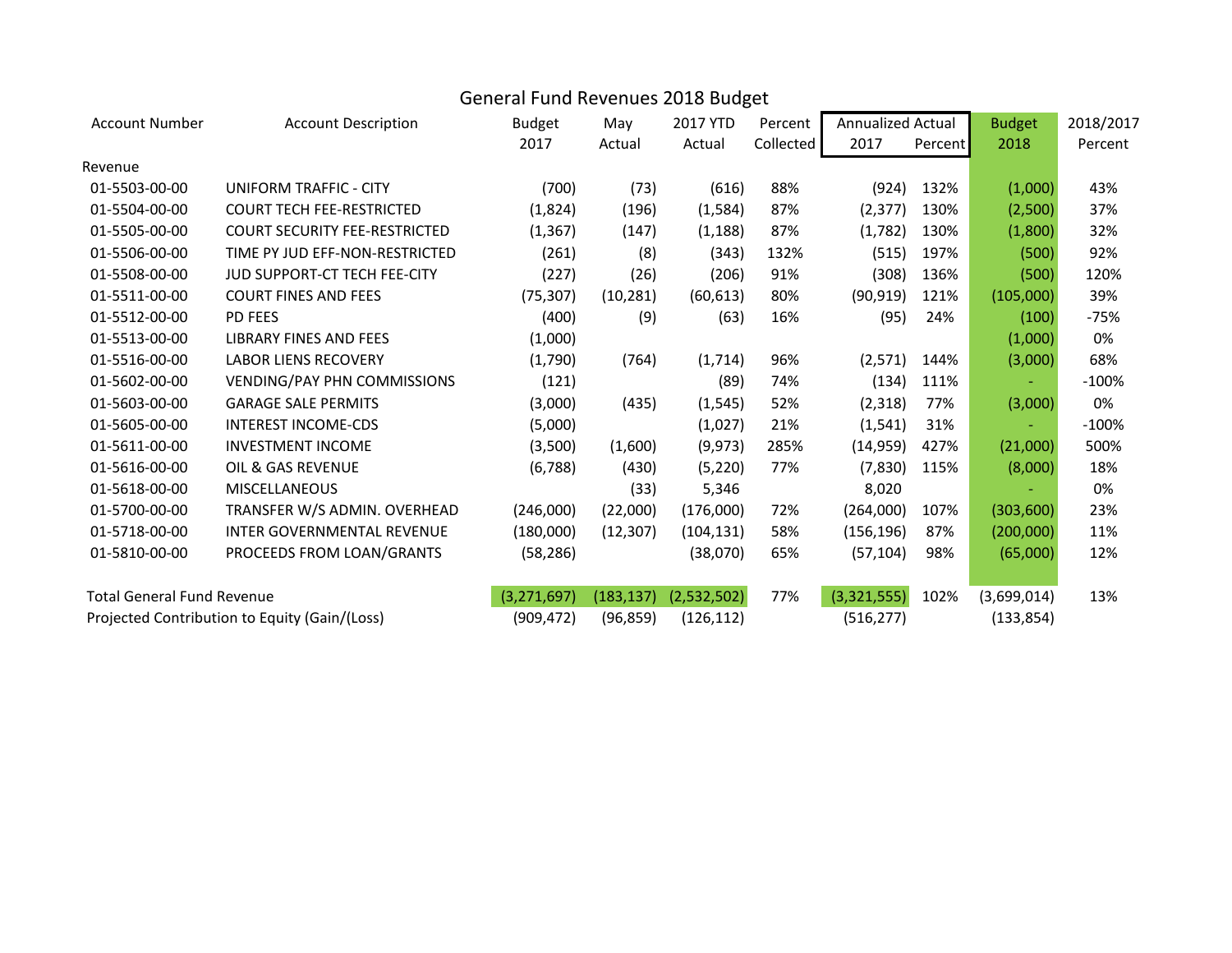| Account                | Account                            | <b>Budget</b> | May    | 2017 YTD | Percent  | <b>Annualized Actual</b> |         | <b>Budget</b> | 2018/2017 |
|------------------------|------------------------------------|---------------|--------|----------|----------|--------------------------|---------|---------------|-----------|
| Number                 | Description                        | 2017          | Actual | Actual   | Expended | 2017                     | Percent | 2018          | Percent   |
|                        |                                    |               |        |          |          |                          |         |               |           |
| Administration         |                                    |               |        |          |          |                          |         |               |           |
| 01-6001-11-00 SALARIES |                                    | 131,172       | 9,891  | 80,404   | 61%      | 120,606                  | 92%     | 135,009       | 3%        |
| 01-6007-11-00          | <b>SALARIES OVERTIME</b>           | 500           |        |          |          |                          | 0%      | 500           | 0%        |
| 01-6008-11-00          | <b>FICA</b>                        | 10,166        | 750    | 6,183    | 61%      | 9,274                    | 91%     | 10,460        | 3%        |
| 01-6009-11-00 TMRS     |                                    | 11,950        | 900    | 7,281    | 61%      | 10,921                   | 91%     | 12,935        | 8%        |
|                        | 01-6010-11-00 WORKERS COMP         | 406           | 31     | 262      | 65%      | 394                      | 97%     | 418           | 3%        |
| 01-6011-11-00          | UNEMPLOYMENT                       | 342           |        | 18       | 5%       | 27                       | 8%      | 342           | 0%        |
| 01-6012-11-00          | <b>HEALTH INSURANCE</b>            | 21,927        | 1,733  | 13,888   | 63%      | 20,832                   | 95%     | 22,875        | 4%        |
| 01-6013-11-00          | <b>DENTAL INSURANCE</b>            | 727           | 57     | 453      | 62%      | 679                      | 93%     | 762           | 5%        |
| 01-6014-11-00          | LIFE INSURANCE                     | 567           | 42     | 340      | 60%      | 510                      | 90%     | 583           | 3%        |
| 01-6015-11-00          | <b>LONGEVITY</b>                   | 1,220         |        | 1,124    | 92%      | 1,124                    | 92%     | 1,220         | 0%        |
| 01-6201-11-00          | <b>OFFICE SUPPLIES</b>             | 1,500         |        | 783      | 52%      | 1,174                    | 78%     | 1,250         | $-17%$    |
| 01-6202-11-00          | POSTAGE AND FREIGHT                | 2,500         | 28     | 4,084    | 163%     | 6,126                    | 245%    | 5,000         | 100%      |
| 01-6204-11-00          | <b>MISCELLANEOUS</b>               | 10,000        |        | 719      | 7%       | 1,078                    | 11%     | 2,000         | $-80%$    |
| 01-6209-11-00          | <b>JANITORIAL SUPPLIES</b>         | 2,415         | 122    | 1,897    | 79%      | 2,846                    | 118%    | 3,000         | 24%       |
| 01-6302-11-00          | <b>UTILITY - ELECTRIC</b>          | 13,000        | 433    | 6,974    | 54%      | 10,461                   | 80%     | 12,000        | $-8%$     |
| 01-6303-11-00          | UTILITY - TELEPHONE                | 6,200         | 603    | 3,552    | 57%      | 5,328                    | 86%     | 5,500         | $-11%$    |
| 01-6309-11-00          | LEGAL SERVICES (REG.)              | 15,000        | 4,443  | 24,381   | 163%     | 27,000                   | 180%    | 40,000        | 167%      |
| 01-6311-11-00          | <b>OTHER SERVICES</b>              | 10,000        | 197    | 1,612    | 16%      | 2,418                    | 24%     | 2,500         | $-75%$    |
| 01-6326-11-00          | <b>DUES &amp; MEMBERSHIPS</b>      | 1,200         |        | 646      | 54%      | 969                      | 81%     | 1,200         | 0%        |
| 01-6327-11-00          | <b>TRAVEL &amp; SCHOOLS</b>        | 1,200         |        | 311      | 26%      | 466                      | 39%     | 1,200         | 0%        |
| 01-6353-11-00          | PROFESSIONAL SERVICES              | 2,500         |        | 450      | 18%      | 675                      | 27%     | 1,500         | $-40%$    |
| 01-6402-11-00          | <b>COMPUTER PROGRAM &amp; MAII</b> | 3,000         |        |          |          |                          | 0%      | $\sim$        | 0%        |
| 01-6405-11-00          | <b>BUILDING MAINTENANCE</b>        | 5,000         | 40     | 2,502    | 50%      | 3,753                    | 75%     | 5,000         | 0%        |
| 01-6503-11-00          | <b>MINOR EQUIPMENT</b>             |               |        | 17       |          | 26                       |         | 500           | 100%      |
| 01-6510-11-00          | <b>CAPITAL EXPENDITURES</b>        | 238,466       |        | 216,777  | 91%      | 216,777                  | 91%     |               | $-100%$   |
| 01-6514-11-00          | <b>CONTINGENCY RESERVE</b>         |               |        | 279      |          | 419                      |         | 60,000        | 100%      |
|                        |                                    | 490,958       | 19,270 | 374,936  |          | 443.883                  | 90%     | 325.754       | $-34%$    |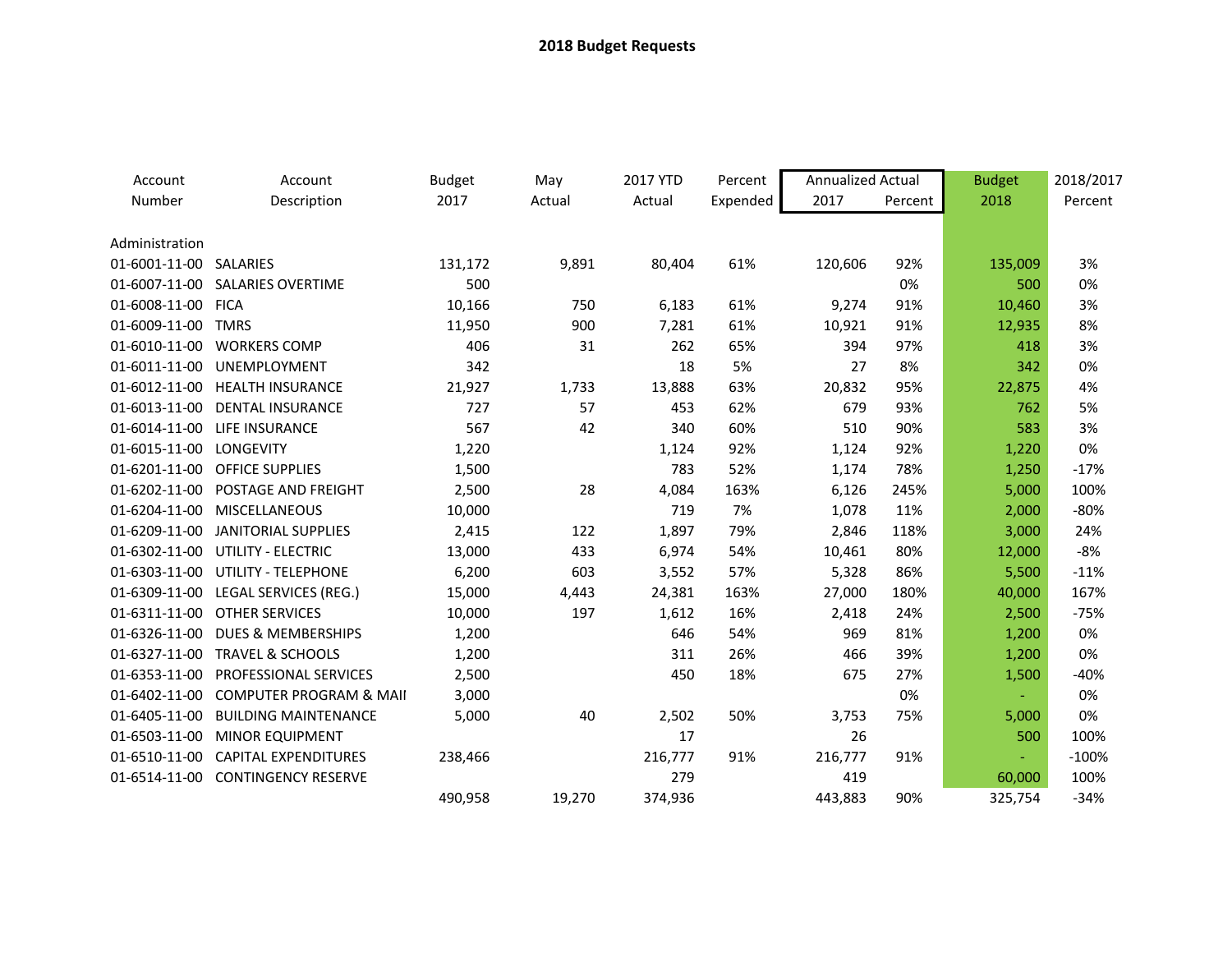| Account                 | Account                                | <b>Budget</b> | May    | 2017 YTD | Percent  | <b>Annualized Actual</b> |         | <b>Budget</b> | 2018/2017 |
|-------------------------|----------------------------------------|---------------|--------|----------|----------|--------------------------|---------|---------------|-----------|
| Number                  | Description                            | 2017          | Actual | Actual   | Expended | 2017                     | Percent | 2018          | Percent   |
| City Secretary          |                                        |               |        |          |          |                          |         |               |           |
| 01-6001-11-01 SALARIES  |                                        | 39,556        | 3,043  | 24,849   | 63%      | 37,274                   | 94%     | 41,533        | 5%        |
| 01-6008-11-01           | <b>FICA</b>                            | 3,071         | 223    | 1,858    | 61%      | 2,787                    | 91%     | 3,223         | 5%        |
| 01-6009-11-01           | <b>TMRS</b>                            | 3,610         | 277    | 2,262    | 63%      | 3,393                    | 94%     | 3,985         | 10%       |
| 01-6010-11-01           | <b>WORKERS COMP</b>                    | 122           | 9      | 82       | 67%      | 123                      | 100%    | 129           | 6%        |
| 01-6011-11-01           | UNEMPLOYMENT                           | 171           |        | 9        | 5%       | 14                       | 8%      | 171           | 0%        |
|                         | 01-6012-11-01 HEALTH INSURANCE         | 10,963        | 867    | 6,944    | 63%      | 10,415                   | 95%     | 11,438        | 4%        |
|                         | 01-6013-11-01 DENTAL INSURANCE         |               | 29     | 231      |          | 346                      |         | 381           | 100%      |
|                         | 01-6014-11-01 LIFE INSURANCE           | 171           | 14     | 109      | 64%      | 164                      | 96%     | 179           | 5%        |
| 01-6015-11-01 LONGEVITY |                                        | 592           |        | 488      | 82%      | 732                      | 124%    | 592           | 0%        |
|                         | 01-6201-11-01 OFFICE SUPPLIES          |               | 51     | 414      |          | 622                      |         | 1,000         | 100%      |
|                         | 01-6203-11-01 ADVERTISING & PUBLISHING | 4,000         | 2,426  | 6,089    | 152%     | 9,133                    | 228%    | 2,000         | $-50%$    |
|                         | 01-6320-11-01 AWARDS, BANQUETS, MISC   | 2,000         | 450    | 500      | 25%      | 750                      | 37%     | 2,000         | 0%        |
| 01-6326-11-01           | DUES, MEMBERSHIP                       | 500           |        |          |          |                          | 0%      | 1,000         | 100%      |
| 01-6327-11-01           | <b>TRAVEL &amp; SCHOOLS</b>            | 2,000         |        | 262      | 13%      | 393                      | 20%     | 2,000         | 0%        |
|                         | 01-6332-11-01 ELECTION EXPENSE         | 10,000        |        | 13,936   | 139%     | 14,000                   | 140%    |               | $-100%$   |
|                         | 01-6351-11-01 CODIFICATION             | 4,000         |        |          |          |                          | 0%      | 5,000         | 25%       |
| 01-6399-11-01           | JANITORIAL SERVICE                     | 5,100         | 371    | 2,970    | 58%      | 4,455                    | 87%     | 5,200         | 2%        |
|                         |                                        | 85,856        | 7,759  | 61,003   |          | 84,601                   | 99%     | 79,831        | -7%       |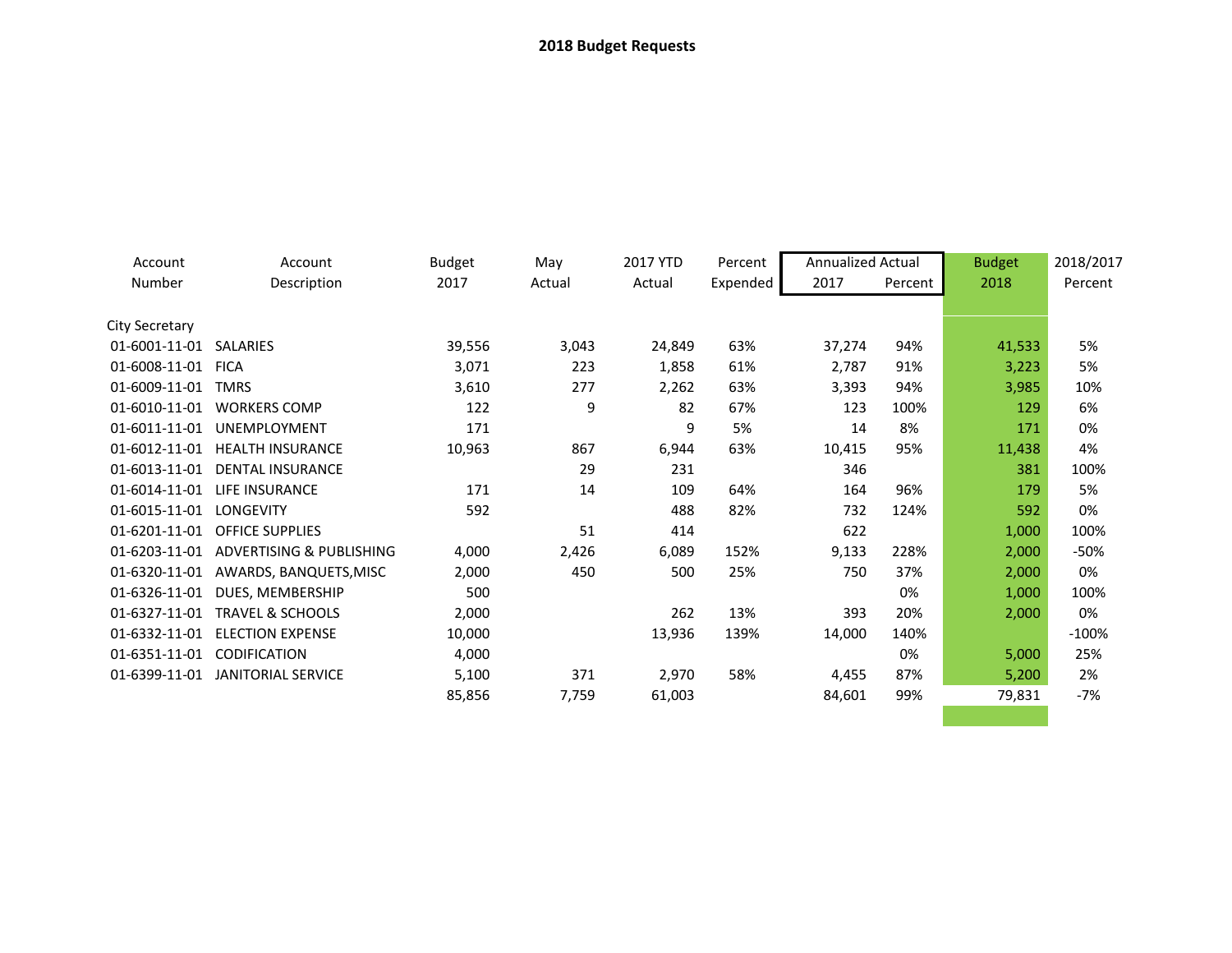| Account                 | Account                                 | <b>Budget</b> | May    | 2017 YTD | Percent  | <b>Annualized Actual</b> |         | <b>Budget</b> | 2018/2017 |
|-------------------------|-----------------------------------------|---------------|--------|----------|----------|--------------------------|---------|---------------|-----------|
| Number                  | Description                             | 2017          | Actual | Actual   | Expended | 2017                     | Percent | 2018          | Percent   |
|                         |                                         |               |        |          |          |                          |         |               |           |
| Finance                 |                                         |               |        |          |          |                          |         |               |           |
| 01-6001-11-02 SALARIES  |                                         | 103,540       | 7,707  | 62,611   | 60%      | 93,916                   | 91%     | 109,200       | 5%        |
|                         | 01-6007-11-02 SALARIES OVERTIME         | 300           |        |          |          |                          |         | 300           | 0%        |
| 01-6008-11-02 FICA      |                                         | 7,978         | 559    | 4,484    | 56%      | 6,726                    | 84%     | 8,411         | 5%        |
| 01-6009-11-02 TMRS      |                                         | 9,378         | 701    | 5,625    | 60%      | 8,437                    | 90%     | 10,401        | 11%       |
|                         | 01-6010-11-02 WORKERS COMP              | 321           | 24     | 203      | 63%      | 305                      | 95%     | 338           | 5%        |
| 01-6011-11-02           | UNEMPLOYMENT                            | 342           | 1      | 18       | 5%       | 27                       | 8%      | 342           | 0%        |
|                         | 01-6012-11-02 HEALTH INSURANCE          | 21,927        | 1,733  | 13,888   | 63%      | 20,832                   | 95%     | 22,875        | 4%        |
|                         | 01-6013-11-02 DENTAL INSURANCE          | 727           | 58     | 462      | 64%      | 693                      | 95%     | 762           | 5%        |
|                         | 01-6014-11-02 LIFE INSURANCE            | 447           | 29     | 235      | 53%      | 352                      | 79%     | 472           | 6%        |
| 01-6015-11-02 LONGEVITY |                                         | 452           |        | 356      | 79%      | 356                      | 79%     | 452           | 0%        |
|                         | 01-6201-11-02 OFFICE SUPPLIES           | 2,500         | 33     | 1,400    | 56%      | 2,100                    | 84%     | 2,500         | 0%        |
|                         | 01-6204-11-02 MISCELLANEOUS             | 2,000         | 39     | 328      | 16%      | 492                      | 25%     |               |           |
|                         | 01-6304-11-02 INSURANCE PROPERTY & LIAB | 59,000        |        | 38,178   | 65%      | 57,267                   | 97%     | 60,000        | 2%        |
|                         | 01-6305-11-02 CITY TIF CONTIBUTION      | 1,600         |        | 7,804    | 488%     | 11,706                   | 732%    | 13,000        | 713%      |
|                         | 01-6306-11-02 TAX COLLECTIONS NBR ACCTS | 10,000        |        | 6,692    | 67%      | 10,038                   | 100%    | 11,000        | 10%       |
|                         | 01-6307-11-02 TAD PROP TAX CTY          | 10,000        |        | 9,526    | 95%      | 14,290                   | 143%    | 11,000        | 10%       |
|                         | 01-6308-11-02 AUDIT EXPENSE             | 60,000        |        | 45,725   | 76%      | 68,588                   | 114%    | 55,000        | $-8%$     |
| 01-6325-11-02           | <b>BANK CHARGES</b>                     | 4,500         | 323    | 2,764    | 61%      | 4,147                    | 92%     | 4,000         | $-11%$    |
|                         | 01-6327-11-02 TRAVEL & SCHOOLS          | 1,200         | 97     | 1,062    | 88%      | 1,593                    | 133%    | 1,800         | 50%       |
|                         | 01-6341-11-02 POSTAGE METER CONTRACT 8  | 1,500         | 108    | 949      | 63%      | 1,423                    | 95%     | 1,600         | 7%        |
|                         | 01-6353-11-02 PROFESSIONAL SERVICES     | 9,000         | 300    | 3,214    | 36%      | 4,822                    | 54%     | 10,000        | 11%       |
|                         | 01-6402-11-02 COMPUTER PROGRAM & M/A    | 24,000        | 124    | 25,297   | 105%     | 37,946                   | 158%    | 30,000        | 25%       |
|                         | 01-6430-11-02 EQUIPMENT LEASE PAYMENTS  | 1,500         |        | 468      | 31%      | 702                      | 47%     |               | 0%        |
|                         | 01-6503-11-02 MINOR EQUIPMENT           | 2,500         |        |          |          |                          | 0%      |               | 0%        |
|                         |                                         | 334,712       | 11,835 | 231,290  |          | 346,756                  | 104%    | 353,453       | 6%        |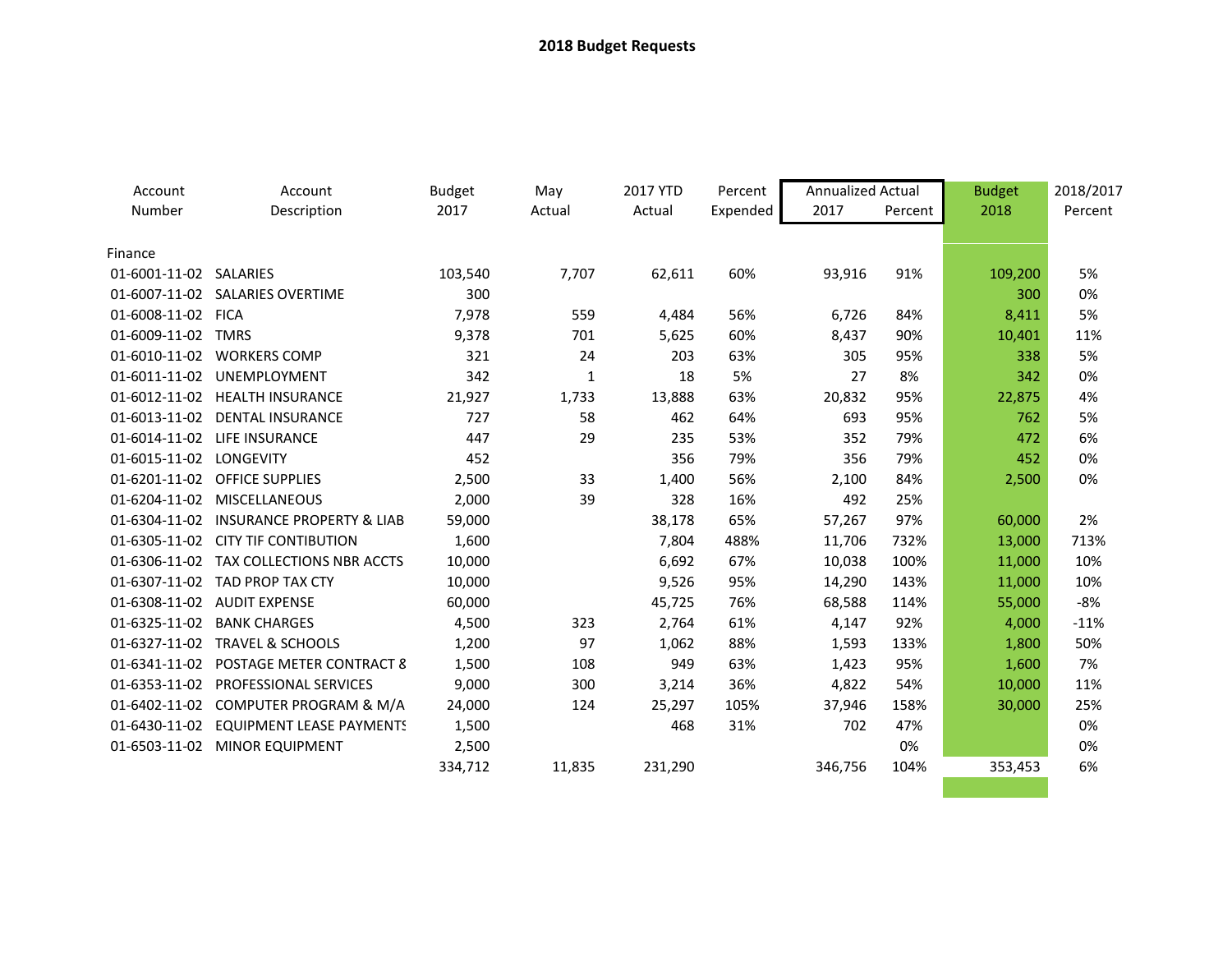| Account<br>Number | Account<br>Description               | <b>Budget</b><br>2017 | May<br>Actual | 2017 YTD<br>Actual | Percent<br>Expended | <b>Annualized Actual</b><br>2017 | Percent | <b>Budget</b><br>2018 | 2018/2017<br>Percent |
|-------------------|--------------------------------------|-----------------------|---------------|--------------------|---------------------|----------------------------------|---------|-----------------------|----------------------|
| City Council      |                                      |                       |               |                    |                     |                                  |         |                       |                      |
| 01-6201-11-03     | <b>OFFICE SUPPLIES</b>               | 500                   |               | 395                | 79%                 | 593                              | 119%    | 500                   | 0%                   |
|                   | 01-6318-11-03 COUNCIL EXPENSE        | 5,000                 | 400           | 2,800              | 56%                 | 4.200                            | 84%     | 5,000                 | 0%                   |
| 01-6320-11-03     | AWARDS, BANQUETS, MISC               | 5,200                 | 131           | 2,188              | 42%                 | 3,283                            | 63%     | 5,200                 | 0%                   |
| 01-6326-11-03     | DUES, MEMBERSHIP                     | 2,200                 |               | 2,016              | 92%                 | 3,024                            | 137%    | 2,200                 | 0%                   |
| 01-6327-11-03     | <b>TRAVEL &amp; SCHOOLS</b>          | 4,000                 | 755           | 2,642              | 66%                 | 3,963                            | 99%     | 4,000                 | 0%                   |
|                   | 01-6402-11-03 COMPUTER PROGRAM & M/A | 500                   |               |                    |                     |                                  |         |                       | $-100%$              |
|                   |                                      | 17,400                | 1.286         | 10.042             | 58%                 | 15062.46                         | 87%     | 16.900                | $-3%$                |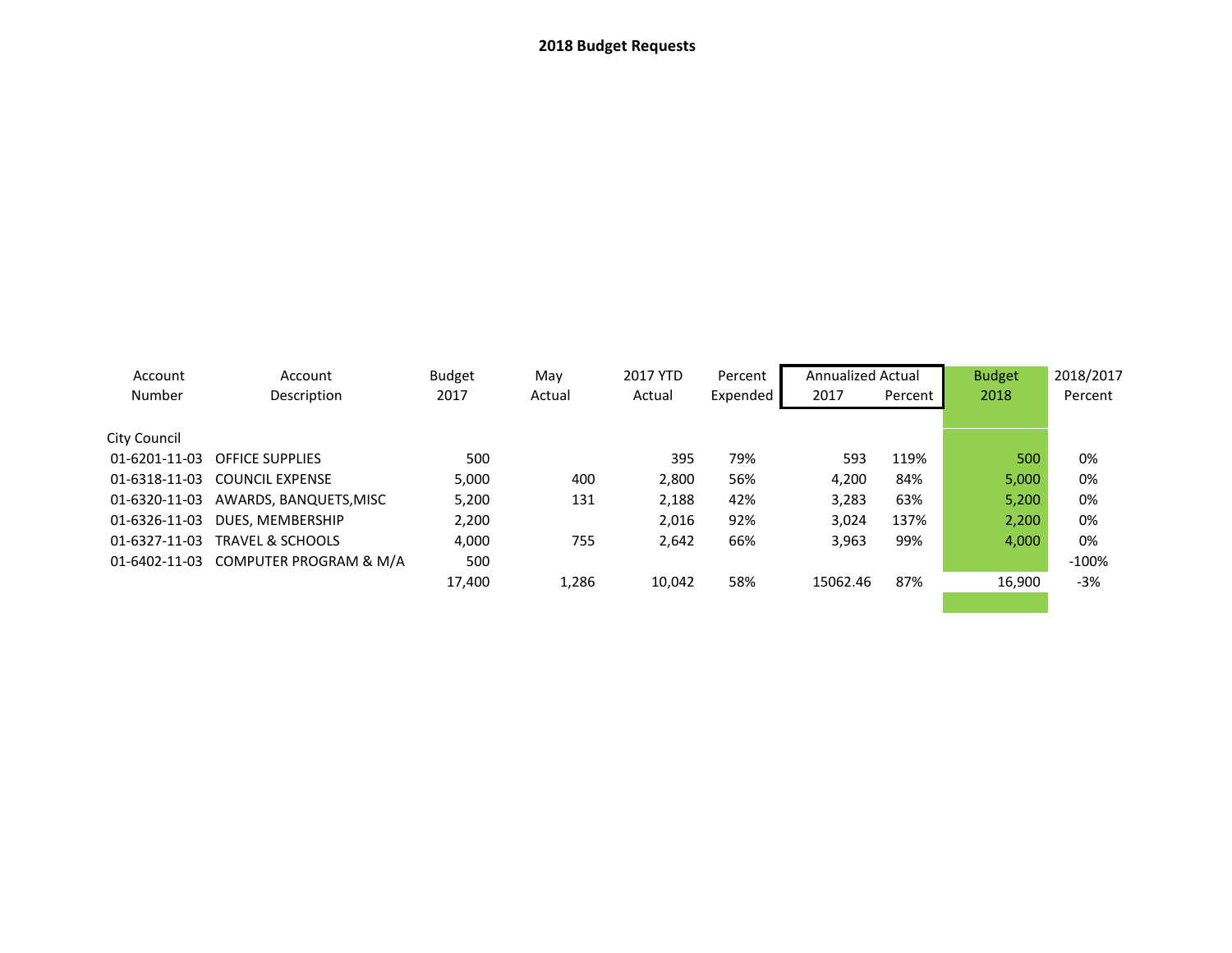| Account                 | Account                          | <b>Budget</b> | May    | 2017 YTD | Percent  | <b>Annualized Actual</b> |         | <b>Budget</b> | 2018/2017 |
|-------------------------|----------------------------------|---------------|--------|----------|----------|--------------------------|---------|---------------|-----------|
| Number                  | Description                      | 2017          | Actual | Actual   | Expended | 2017                     | Percent | 2018          | Percent   |
|                         |                                  |               |        |          |          |                          |         |               |           |
| <b>Streets</b>          |                                  |               |        |          |          |                          |         |               |           |
| 01-6001-12-00 SALARIES  |                                  | 125,424       | 9,708  | 77,107   | 61%      | 115,660                  | 92%     | 134,332       | 7%        |
|                         | 01-6007-12-00 SALARIES OVERTIME  | 1,000         | 65     | 411      | 41%      | 617                      | 62%     | 1,000         | 0%        |
| 01-6008-12-00 FICA      |                                  | 9,769         | 739    | 5,978    | 61%      | 8,967                    | 92%     | 10,441        | 7%        |
| 01-6009-12-00           | <b>TMRS</b>                      | 11,483        | 889    | 7,011    | 61%      | 10,517                   | 92%     | 12,912        | 12%       |
| 01-6010-12-00           | <b>WORKERS COMP</b>              | 9,095         | 489    | 4,122    | 45%      | 6,183                    | 68%     | 9,741         | 7%        |
| 01-6011-12-00           | <b>UNEMPLOYMENT</b>              | 684           | 4      | 127      | 19%      | 190                      | 28%     | 684           | 0%        |
| 01-6012-12-00           | <b>HEALTH INSURANCE</b>          | 43,854        | 3,467  | 27,345   | 62%      | 41,017                   | 94%     | 45,750        | 4%        |
| 01-6013-12-00           | <b>DENTAL INSURANCE</b>          | 1,455         | 115    | 909      | 62%      | 1,364                    | 94%     | 1,524         | 5%        |
| 01-6014-12-00           | <b>LIFE INSURANCE</b>            | 542           | 44     | 346      | 64%      | 519                      | 96%     | 580           | 7%        |
| 01-6015-12-00 LONGEVITY |                                  | 1,276         |        | 1,012    | 79%      | 1,012                    | 79%     | 1,156         | $-9%$     |
| 01-6200-12-00           | <b>EMPLOYEE UNIFORMS</b>         | 1,200         |        | 906      | 76%      | 1,359                    | 113%    | 1,500         | 25%       |
| 01-6204-12-00           | <b>MISCELLANEOUS</b>             | 2,000         |        | 236      | 12%      | 354                      | 18%     | 1,000         | $-50%$    |
| 01-6211-12-00           | <b>STREET REPAIR SUPPLIES</b>    |               |        | 146      |          | 219                      |         | 500           | 100%      |
| 01-6219-12-00           | <b>TRAFFIC CONTROL SUPPLIES</b>  |               | 571    | 2,172    |          | 3,258                    |         | 3,000         | 100%      |
| 01-6302-12-00           | <b>UTILITY - ELECTRIC</b>        | 75,000        | 6,458  | 55,314   | 74%      | 82,971                   | 111%    | 75,000        | 0%        |
| 01-6303-12-00           | UTILITY-TELEPHONE                | 1,500         | 120    | 766      | 51%      | 1,149                    | 77%     | 1,200         | $-20%$    |
| 01-6326-12-00           | DUES, MEMBERSHIP                 | 500           |        |          |          |                          |         | 500           | 0%        |
| 01-6327-12-00           | <b>TRAVEL &amp; SCHOOLS</b>      | 1,000         |        | 85       | 9%       | 128                      | 13%     | 1,000         | 0%        |
| 01-6353-12-00           | PROFESSIONAL SERV/INSPECT        |               |        | 85       |          | 128                      |         |               |           |
| 01-6362-12-00           | SANITATION CONTRACT EXPEN        | 281,000       | 26,280 | 173,270  | 62%      | 259,904                  | 92%     | 260,000       | $-7%$     |
| 01-6405-12-00           | <b>BUILDING MAINTENANCE</b>      |               |        | 95       |          | 143                      |         |               |           |
|                         | 01-6408-12-00 STREET MAINTENANCE | 50,000        | 1,041  | 7,944    | 16%      | 11,916                   | 24%     | ÷             | $-100%$   |
|                         |                                  | 616,782       | 49,991 | 365,386  |          | 547,574                  | 89%     | 561,820       | $-9%$     |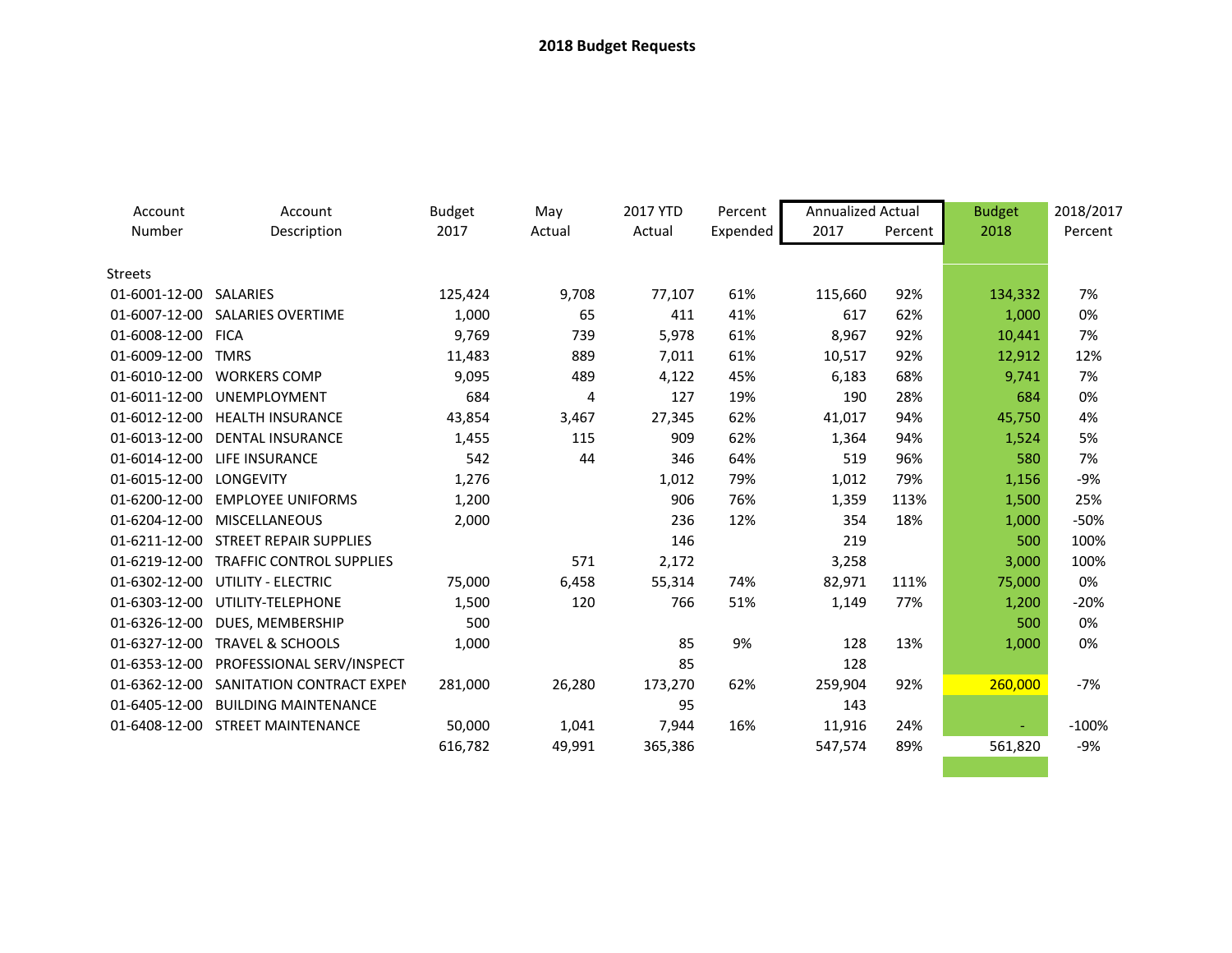| Account            | Account                              | <b>Budget</b> | May    | 2017 YTD | Percent  | <b>Annualized Actual</b> |         | <b>Budget</b> | 2018/2017 |
|--------------------|--------------------------------------|---------------|--------|----------|----------|--------------------------|---------|---------------|-----------|
| Number             | Description                          | 2017          | Actual | Actual   | Expended | 2017                     | Percent | 2018          | Percent   |
| Parks              |                                      |               |        |          |          |                          |         |               |           |
| 01-6001-13-00      | SALARIES                             | 19,328        | 1,920  | 12,691   | 66%      | 19,036                   | 98%     | 24,024        | 24%       |
|                    | 01-6006-13-00 SALARIES PART TIME     | 15,545        | 2,829  | 7,998    | 51%      | 11,997                   | 77%     | 24,950        | 61%       |
|                    | 01-6007-13-00 SALARIES OVERTIME      | 300           | 8      | 50       | 17%      | 74                       | 25%     | 300           | 0%        |
| 01-6008-13-00 FICA |                                      | 2,691         | 364    | 1,591    | 59%      | 2,386                    | 89%     | 3,769         | 40%       |
| 01-6009-13-00      | <b>TMRS</b>                          | 3,163         | 433    | 1,866    | 59%      | 2,799                    | 88%     | 2,997         | $-5%$     |
| 01-6010-13-00      | <b>WORKERS COMP</b>                  | 1,010         | 64     | 410      | 41%      | 615                      | 61%     | 1,419         | 40%       |
| 01-6011-13-00      | UNEMPLOYMENT                         | 342           | 5      | 51       | 15%      | 77                       | 23%     | 486           | 42%       |
|                    | 01-6012-13-00 HEALTH INSURANCE       | 10,963        | 1,733  | 7,811    | 71%      | 11,717                   | 107%    | 11,438        | 4%        |
| 01-6013-13-00      | <b>DENTAL INSURANCE</b>              | 727           | 58     | 260      | 36%      | 390                      | 54%     | 381           | $-48%$    |
| 01-6014-13-00      | LIFE INSURANCE                       | 151           | 16     | 58       | 39%      | 87                       | 58%     | 104           | $-31%$    |
| 01-6015-13-00      | LONGEVITY                            | 320           |        | 56       | 18%      | 56                       | 18%     | $\sim$        | $-100%$   |
|                    | 01-6117-13-00 CONTRACT LABOR OTHER   | 6,000         | 250    | 1,500    | 25%      | 2,250                    | 38%     | 3,000         | $-50%$    |
| 01-6200-13-00      | <b>EMPLOYEE UNIFORMS</b>             | 500           |        | 313      | 63%      | 469                      | 94%     | 600           | 20%       |
| 01-6205-13-00      | <b>CHEMICAL SUPPLIES</b>             | 500           |        |          |          |                          |         | 500           | 0%        |
| 01-6214-13-00      | <b>PARK MAINTENANCE SUPPLIE!</b>     | 12,000        | 1,834  | 7,679    | 64%      | 11,518                   | 96%     | 12,000        | 0%        |
| 01-6302-13-00      | UTILITY - ELECTRIC                   | 23,000        | 2,068  | 15,433   | 67%      | 23,150                   | 101%    | 22,500        | $-2%$     |
| 01-6324-13-00      | <b>PARK BOARD EXPENSE</b>            | 500           |        | 423      | 85%      | 634                      | 127%    |               | $-100%$   |
| 01-6503-13-00      | <b>MINOR EQUIPMENT</b>               |               |        | 205      |          | 308                      |         |               |           |
| 01-6510-13-00      | <b>CAPITAL EXPENDITURES</b>          | 10,000        | 5,000  | 5,000    | 50%      | 7,500                    | 75%     |               | $-100%$   |
| 01-6511-13-00      | <b>PARK &amp; RECREATION IMPROVI</b> |               | 190    | 1,411    |          | 2,117                    |         |               |           |
|                    |                                      | 107,040       | 16,772 | 64,805   |          | 97,180                   | 91%     | 108,468       | 1%        |
|                    |                                      |               |        |          |          |                          |         |               |           |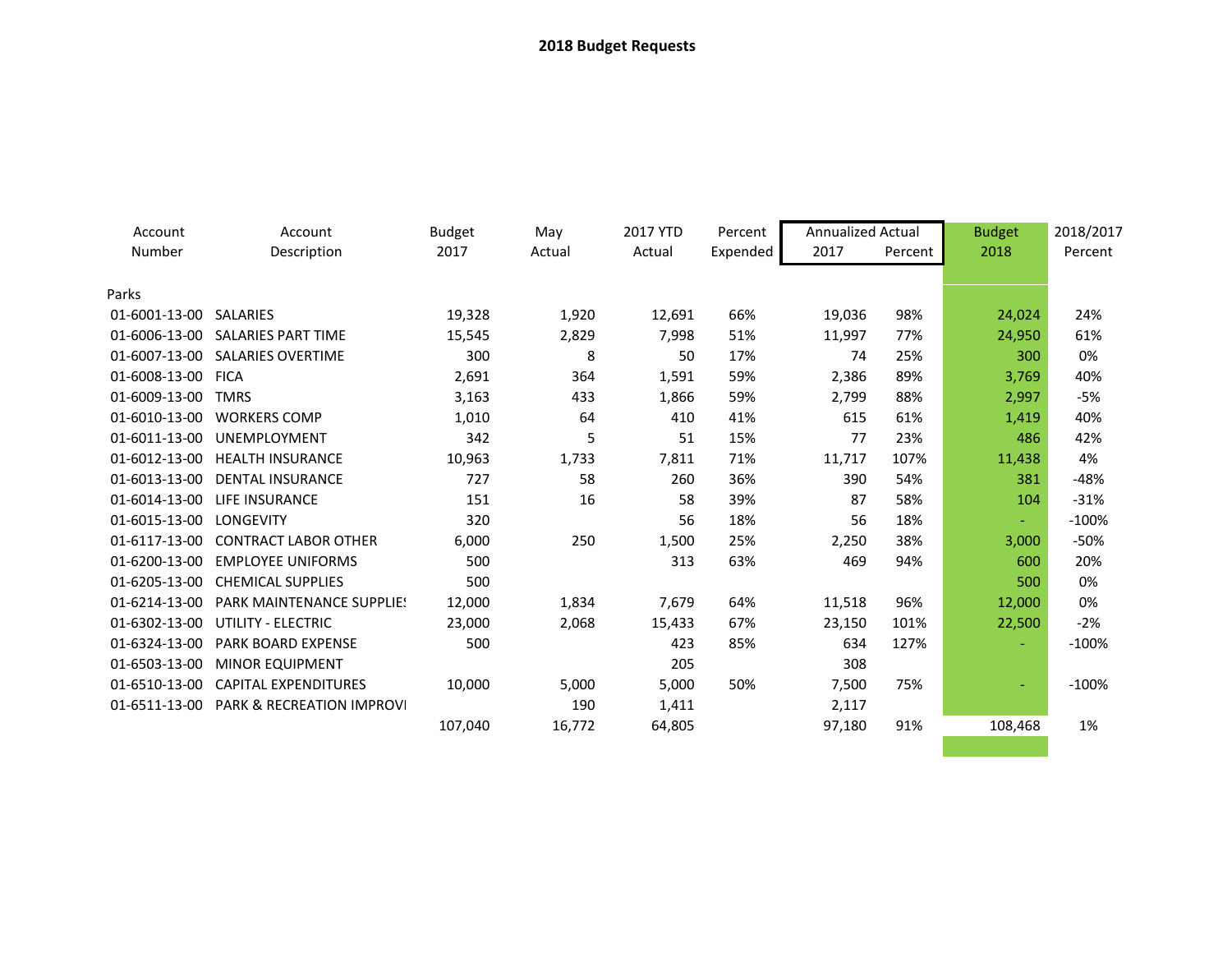| Account                     | Account                                  | <b>Budget</b> | May            | 2017 YTD | Percent  | Annualized Actual |         | <b>Budget</b> | 2018/2017 |
|-----------------------------|------------------------------------------|---------------|----------------|----------|----------|-------------------|---------|---------------|-----------|
| Number                      | Description                              | 2017          | Actual         | Actual   | Expended | 2017              | Percent | 2018          | Percent   |
|                             |                                          |               |                |          |          |                   |         |               |           |
| Police                      |                                          |               |                |          |          |                   |         |               |           |
| 01-6001-14-00 SALARIES      |                                          | 807,988       | 63,239         | 521,111  | 64%      | 781,667           | 97%     | 783,764       | $-3%$     |
|                             | 01-6007-14-00 SALARIES OVERTIME          | 30,000        | 2,985          | 28,712   | 96%      | 43,067            | 144%    | 35,000        | 17%       |
| 01-6008-14-00 FICA          |                                          | 64,672        | 4,916          | 41,510   | 64%      | 62,265            | 96%     | 63,087        | $-2%$     |
| 01-6009-14-00 TMRS          |                                          | 76,021        | 6,026          | 49,686   | 65%      | 74,528            | 98%     | 78,014        | 3%        |
|                             | 01-6010-14-00 WORKERS COMP               | 19,727        | 1,563          | 13,333   | 68%      | 19,999            | 101%    | 19,598        | $-1%$     |
|                             | 01-6011-14-00 UNEMPLOYMENT               | 3,078         | $\mathbf 1$    | 320      | 10%      | 480               | 16%     | 2,907         | $-6%$     |
|                             | 01-6012-14-00 HEALTH INSURANCE           | 197,341       | 15,600         | 124,131  | 63%      | 186,197           | 94%     | 194,438       | $-1%$     |
|                             | 01-6013-14-00 DENTAL INSURANCE           | 6,545         | 519            | 4,127    | 63%      | 6,190             | 95%     | 6,476         | $-1%$     |
|                             | 01-6014-14-00 LIFE INSURANCE             | 3,491         | 270            | 2,147    | 62%      | 3,221             | 92%     | 3,386         | $-3%$     |
| 01-6015-14-00 LONGEVITY     |                                          | 7,396         |                | 6,520    | 88%      | 6,520             | 88%     | 5,908         | $-20%$    |
|                             | 01-6200-14-00 EMPLOYEE UNIFORMS          | 4,500         | 1,416          | 2,480    | 55%      | 3,720             | 83%     | 4,000         | $-11%$    |
|                             | 01-6201-14-00 OFFICE SUPPLIES            | 6,000         |                | 3,455    | 58%      | 5,182             | 86%     | 6,000         | 0%        |
|                             | 01-6204-14-00 MISCELLANEOUS              | 11,000        |                | 1,297    | 12%      | 1,946             | 18%     | 2,000         | $-82%$    |
|                             | 01-6209-14-00 JANITORIAL SUPPLIES        |               | 44             | 330      |          | 494               |         | 500           | 100%      |
|                             | 01-6216-14-00 PRISONER FOOD              |               | $\overline{3}$ | 255      |          | 383               |         | 500           | 100%      |
|                             | 01-6220-14-00 FIREARMS QUALIFICATIONS    | 5,000         |                | 380      | 8%       | 570               | 11%     | 5,000         | 0%        |
|                             | 01-6233-14-00 PRISONER/CRIME SCENE SUPP  |               |                | 83       |          | 124               |         | 1,000         | 100%      |
| 01-6301-14-00 UTILITY - GAS |                                          | 2,500         |                | 1,554    | 62%      | 2,330             | 93%     | 2,500         | 0%        |
|                             | 01-6302-14-00 UTILITY - ELECTRIC         | 9,500         | 808            | 7,176    | 76%      | 10,764            | 113%    | 9,500         | 0%        |
|                             | 01-6303-14-00 UTILITY - TELEPHONE        | 15,000        | 1,157          | 7,645    | 51%      | 11,467            | 76%     | 12,000        | $-20%$    |
|                             | 01-6327-14-00 TRAVEL, SCHOOLS & TRAINING | 4,000         | 517            | 4,397    | 110%     | 6,595             | 165%    | 5,000         | 25%       |
|                             | 01-6333-14-00 IMMUNIZATIONS              | 1,000         |                |          |          |                   |         | 1,000         | 0%        |
|                             | 01-6346-14-00 LABORATORY FEES            | 7,500         | 760            | 2,700    | 36%      | 4,050             | 54%     | 7,500         | 0%        |
| 01-6353-14-00               | PROFESSIONAL SERVICES                    |               | 142            | 2,250    |          | 3,376             |         | 3,000         | 100%      |
|                             | 01-6399-14-00 JANITORIAL SERVICE         | 6,000         | 434            | 4,220    | 70%      | 6,330             | 106%    | 6,000         | 0%        |
|                             | 01-6402-14-00 COMPUTER PROGRAM & MAII    | 11,000        | 543            | 8,748    | 80%      | 13,121            | 119%    | 14,700        | 34%       |
|                             | 01-6405-14-00 BUILDING MAINTENANCE       | 6,000         | 205            | 2,514    | 42%      | 3,771             | 63%     | 4,000         | $-33%$    |
|                             | 01-6406-14-00 EQUIPMENT MAINTENANCE      | 4,000         |                | 1,553    | 39%      | 2,329             | 58%     | 3,000         | $-25%$    |
|                             | 01-6430-14-00 EQUIPMENT LEASE PAYMENT    | 2,000         | 162            | 1,277    | 64%      | 1,915             | 96%     | 2,000         | 0%        |
|                             | 01-6503-14-00 MINOR EQUIPMENT            | 3,500         |                | 3,889    | 111%     | 5,834             | 167%    | 3,500         | 0%        |
|                             | 01-6510-14-00 CAPITAL EXPENDITURES       | 52,000        | 5,700          | 52,086   | 100%     | 78,129            | 150%    |               | $-100%$   |
|                             | 01-6902-14-00 EMERGENCY MANAGEMENT       | 5,000         | 699            | 6,167    | 123%     | 6,000             | 120%    | 5,000         | 0%        |
|                             | 01-6903-14-00 NOTIFICATION SYSTEM        | 5,300         |                | 5,265    | 99%      | 5,265             | 99%     | 5,265         | $-1%$     |
|                             |                                          | 1,377,059     | 107,711        | 911,316  |          | 1,357,831         | 99%     | 1,295,543     | $-6%$     |
|                             |                                          |               |                |          |          |                   |         |               |           |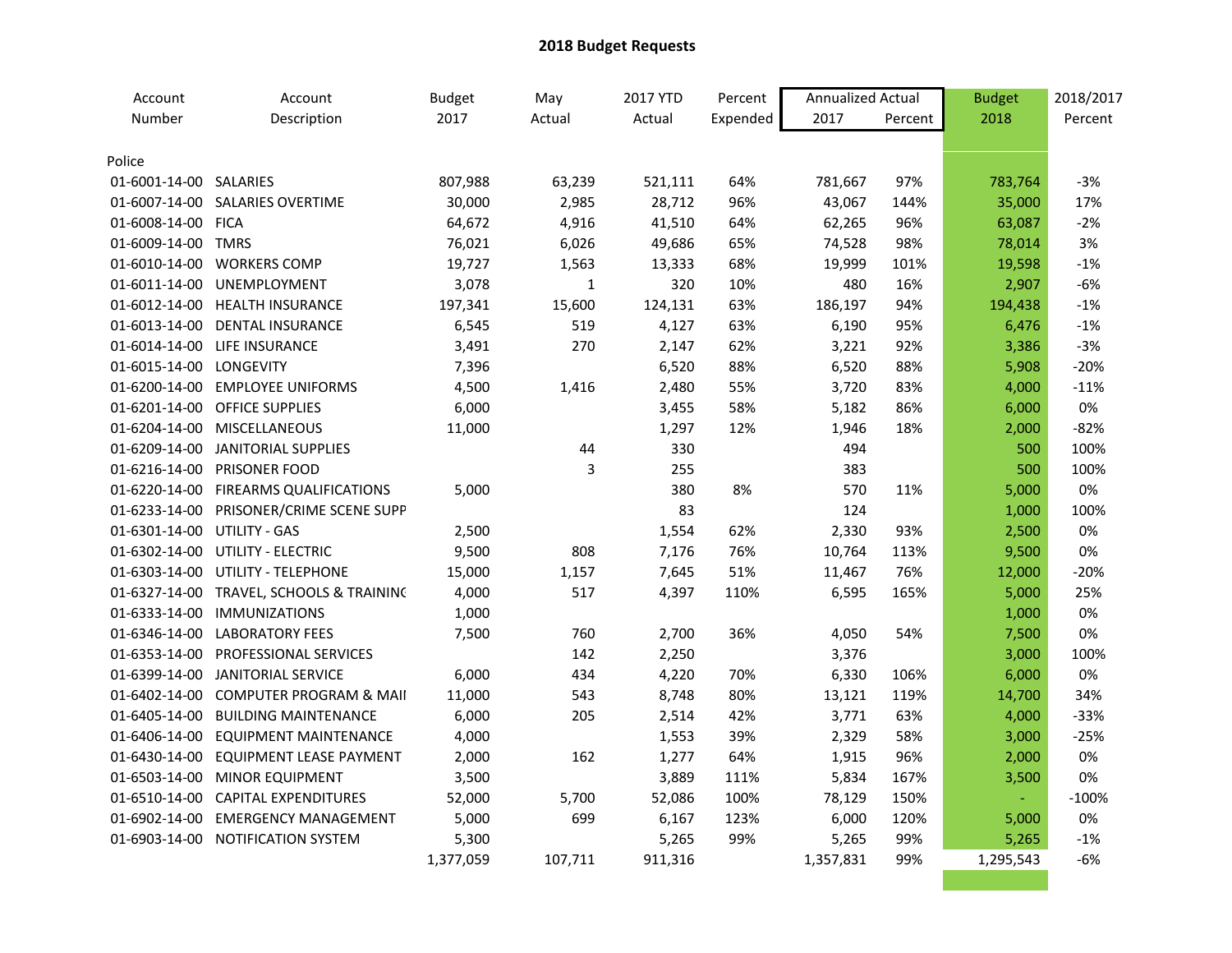| Account       | Account                           | <b>Budget</b> | May    | 2017 YTD | Percent  | <b>Annualized Actual</b> |         | <b>Budget</b> | 2018/2017 |
|---------------|-----------------------------------|---------------|--------|----------|----------|--------------------------|---------|---------------|-----------|
| Number        | Description                       | 2017          | Actual | Actual   | Expended | 2017                     | Percent | 2018          | Percent   |
|               |                                   |               |        |          |          |                          |         |               |           |
| Garage        |                                   |               |        |          |          |                          |         |               |           |
| 01-6001-15-00 | SALARIES                          | 47,786        | 3,658  | 29,809   | 62%      | 44,714                   | 94%     | 49,926        | 4%        |
|               | 01-6007-15-00 SALARIES OVERTIME   | 500           |        |          |          |                          |         | 500           | 0%        |
| 01-6008-15-00 | <b>FICA</b>                       | 3,791         | 277    | 2,353    | 62%      | 3,529                    | 93%     | 3,954         | 4%        |
| 01-6009-15-00 | <b>TMRS</b>                       | 4,456         | 333    | 2,769    | 62%      | 4,153                    | 93%     | 4,890         | 10%       |
| 01-6010-15-00 | <b>WORKERS COMP</b>               | 1,374         | 105    | 930      | 68%      | 1,396                    | 102%    | 1,436         | 5%        |
| 01-6011-15-00 | UNEMPLOYMENT                      | 171           |        | 9        | 5%       | 14                       | 8%      | 171           | 0%        |
| 01-6012-15-00 | <b>HEALTH INSURANCE</b>           | 10,963        | 867    | 6,944    | 63%      | 10,415                   | 95%     | 11,438        | 4%        |
| 01-6013-15-00 | <b>DENTAL INSURANCE</b>           | 364           | 29     | 231      | 63%      | 346                      | 95%     | 381           | 5%        |
| 01-6014-15-00 | <b>LIFE INSURANCE</b>             | 206           | 9      | 69       | 34%      | 104                      | 50%     | 216           | 5%        |
| 01-6015-15-00 | LONGEVITY                         | 1,264         |        | 1,216    | 96%      | 1,216                    | 96%     | 1,264         | 0%        |
| 01-6200-15-00 | <b>EMPLOYEE UNIFORMS</b>          |               |        | 132      |          | 198                      |         | 200           | 100%      |
|               | 01-6201-15-00 OFFICE SUPPLIES     |               |        | 53       |          | 80                       |         | 200           | 100%      |
| 01-6204-15-00 | MISCELLANEOUS                     | 3,000         |        |          |          |                          |         | 1,000         | $-67%$    |
|               | 01-6206-15-00 GAS, OIL & LUBE     | 45,000        |        | 22,670   | 50%      | 34,006                   | 76%     | 45,000        | 0%        |
| 01-6208-15-00 | <b>WELDING SUPPLIES</b>           | 3,000         | 537    | 2,046    | 68%      | 3,069                    | 102%    | 4,000         | 33%       |
| 01-6209-15-00 | <b>JANITORIAL SUPPLIES</b>        |               |        | 85       |          | 127                      |         | 200           | 100%      |
| 01-6301-15-00 | UTILITY - GAS                     | 2,000         | 101    | 1,133    | 57%      | 1,700                    | 85%     | 2,000         | 0%        |
| 01-6302-15-00 | <b>UTILITY - ELECTRIC</b>         | 2,000         | 177    | 1,527    | 76%      | 2,291                    | 115%    | 2,000         | 0%        |
| 01-6303-15-00 | <b>UTILITY - TELEPHONE</b>        | 1,200         | 19     | 67       | 6%       | 101                      | 8%      | 200           | $-83%$    |
| 01-6405-15-00 | <b>BUILDING MAINTENANCE</b>       | 2,000         | 570    | 690      | 35%      | 1,035                    | 52%     | 1,500         | $-25%$    |
|               | 01-6407-15-00 VEHICLE MAINTENANCE | 42,000        | 2,128  | 16,208   | 39%      | 24,313                   | 58%     | 30,000        | $-29%$    |
| 01-6503-15-00 | <b>MINOR EQUIPMENT</b>            | 3,000         | 199    | 199      | 7%       | 298                      | 10%     | 500           | $-83%$    |
|               |                                   | 174,075       | 9,008  | 89,141   |          | 133,104                  | 76%     | 160,976       | $-8%$     |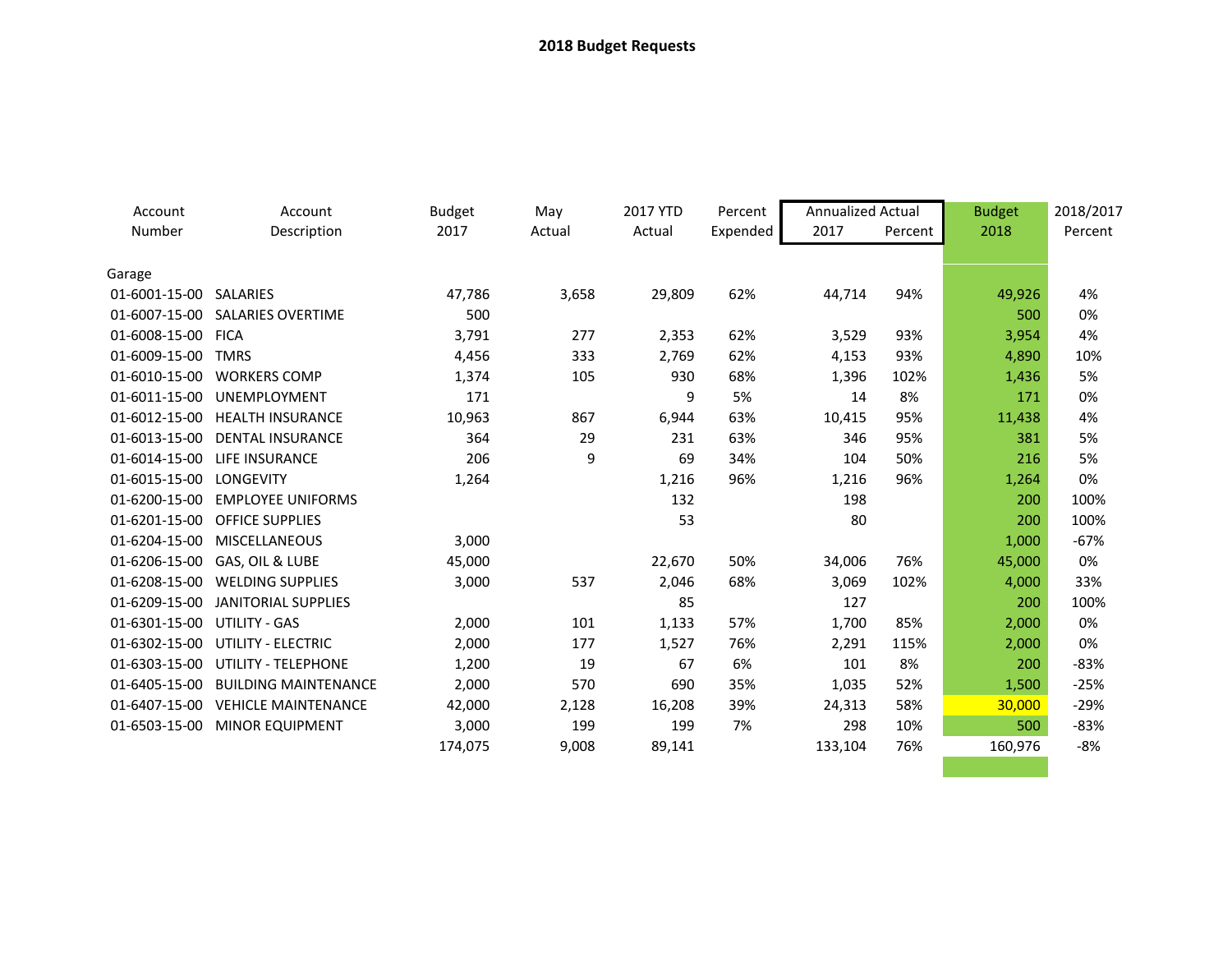| Account                 | Account                                 | <b>Budget</b> | May            | 2017 YTD | Percent  | <b>Annualized Actual</b> |         | <b>Budget</b> | 2018/2017 |
|-------------------------|-----------------------------------------|---------------|----------------|----------|----------|--------------------------|---------|---------------|-----------|
| Number                  | Description                             | 2017          | Actual         | Actual   | Expended | 2017                     | Percent | 2018          | Percent   |
|                         |                                         |               |                |          |          |                          |         |               |           |
| <b>EMS</b>              |                                         |               |                |          |          |                          |         |               |           |
| 01-6001-17-00 SALARIES  |                                         | 258,378       | 14,301         | 130,385  | 50%      | 195,577                  | 76%     | 215,904       | $-16%$    |
|                         | 01-6006-17-00 SALARIES PART TIME        | 25,500        | 4,565          | 31,367   | 123%     | 47,050                   | 185%    | 25,990        | 2%        |
|                         | 01-6007-17-00 SALARIES OVERTIME         | 10,000        | 890            | 5,839    | 58%      | 8,758                    | 88%     | 49,824        | 398%      |
| 01-6008-17-00 FICA      |                                         | 22,600        | 1,511          | 12,882   | 57%      | 19,323                   | 85%     | 22,398        | $-1%$     |
| 01-6009-17-00 TMRS      |                                         | 23,374        | 1,682          | 14,782   | 63%      | 22,173                   | 95%     | 25,239        | 8%        |
|                         | 01-6010-17-00 WORKERS COMP              | 10,898        | 677            | 6,069    | 56%      | 9,103                    | 84%     | 9,286         | $-15%$    |
|                         | 01-6011-17-00 UNEMPLOYMENT              | 1,853         | $\overline{2}$ | 198      | 11%      | 296                      | 16%     | 1,368         | $-26%$    |
|                         | 01-6012-17-00 HEALTH INSURANCE          | 76,744        | 4,767          | 45,146   | 59%      | 67,720                   | 88%     | 80,063        | 4%        |
|                         | 01-6013-17-00 DENTAL INSRUANCE          | 2,545         | 159            | 1,501    | 59%      | 2,251                    | 88%     | 2,286         | $-10%$    |
|                         | 01-6014-17-00 LIFE INSURANCE            | 1,116         | 49             | 441      | 39%      | 661                      | 59%     | 933           | $-16%$    |
| 01-6015-17-00 LONGEVITY |                                         | 1,548         |                | 868      | 56%      | 868                      | 56%     | 1,068         | $-31%$    |
|                         | 01-6200-17-00 EMPLOYEE UNIFORMS         | 2,200         | 1,322          | 2,819    | 128%     | 4,228                    | 192%    | 2,200         | 0%        |
|                         | 01-6201-17-00 OFFICE SUPPLIES           | 750           |                | 43       | 6%       | 64                       | 9%      | 500           | $-33%$    |
|                         | 01-6204-17-00 MISCELLANEOUS             | 1,000         |                | 648      | 65%      | 973                      | 97%     | 1,000         | 0%        |
|                         | 01-6217-17-00 MEDICAL SUPPLIES          | 5,500         | 1,006          | 3,454    | 63%      | 5,182                    | 94%     | 5,500         | 0%        |
|                         | 01-6230-17-00 CLEANING SUPPLIES         |               | 71             | 795      |          | 1,192                    |         | 1,200         | 100%      |
|                         | 01-6234-17-00 DRUG SUPPLIES             | 5,000         | 316            | 1,420    | 28%      | 2,130                    | 43%     | 2,500         | $-50%$    |
|                         | 01-6237-17-00 OXYGEN SUPPLIES           | 1,500         | 50             | 540      | 36%      | 809                      | 54%     | 1,500         | 0%        |
| 01-6238-17-00           | <b>BIO-HAZARD SUPPLIES</b>              | 500           |                |          |          |                          |         | 500           | 0%        |
|                         | 01-6303-17-00 UTILITY-TELEPHONE         | 1,500         | 88             | 907      | 60%      | 1,360                    | 91%     | 1,500         | 0%        |
|                         | 01-6326-17-00 DUES, MEMBERSHIP, SUBSCRI | 1,200         |                | 690      | 58%      | 1,035                    | 86%     | 1,200         | 0%        |
|                         | 01-6327-17-00 TRAVEL & TRAINING         | 1,000         |                | 922      | 92%      | 1,383                    | 138%    | 1,000         | 0%        |
|                         | 01-6353-17-00 PROFESSIONAL SVCS/MEDICAI | 4,750         |                | 2,460    | 52%      | 3,690                    | 78%     | 4,500         | $-5%$     |
|                         | 01-6370-17-00 BIO WASTE DISPOSAL        | 700           | 138            | 413      | 59%      | 620                      | 89%     | 750           | 7%        |
|                         | 01-6402-17-00 COMPUTER PROGRAM & M/A    | 1,000         |                |          |          |                          |         | 1,000         | 0%        |
|                         | 01-6405-17-00 BUILDING MAINTENANCE      | 1,200         | 12             | 234      | 20%      | 351                      | 29%     | 500           | $-58%$    |
|                         | 01-6406-17-00 EQUIPMENT MAINTENANCE     | 2,500         |                | 1,908    | 76%      | 2,862                    | 114%    | 3,000         | 20%       |
| 01-6422-17-00           | BILLING/COLLECTION EXPENSE              | 20,000        |                | 7,889    | 39%      | 11,833                   | 59%     | 15,000        | $-25%$    |
|                         | 01-6503-17-00 MINOR EQUIPMENT           |               |                | 36       |          | 54                       |         | 500           | 100%      |
|                         | 01-6510-17-00 CAPITAL EXPENDITURES      | 19,245        |                |          |          |                          |         | $\omega$      | $-100%$   |
|                         |                                         | 504,101       | 31,604         | 274,654  |          | 411,547                  | 82%     | 478,209       | $-5%$     |
|                         |                                         |               |                |          |          |                          |         |               |           |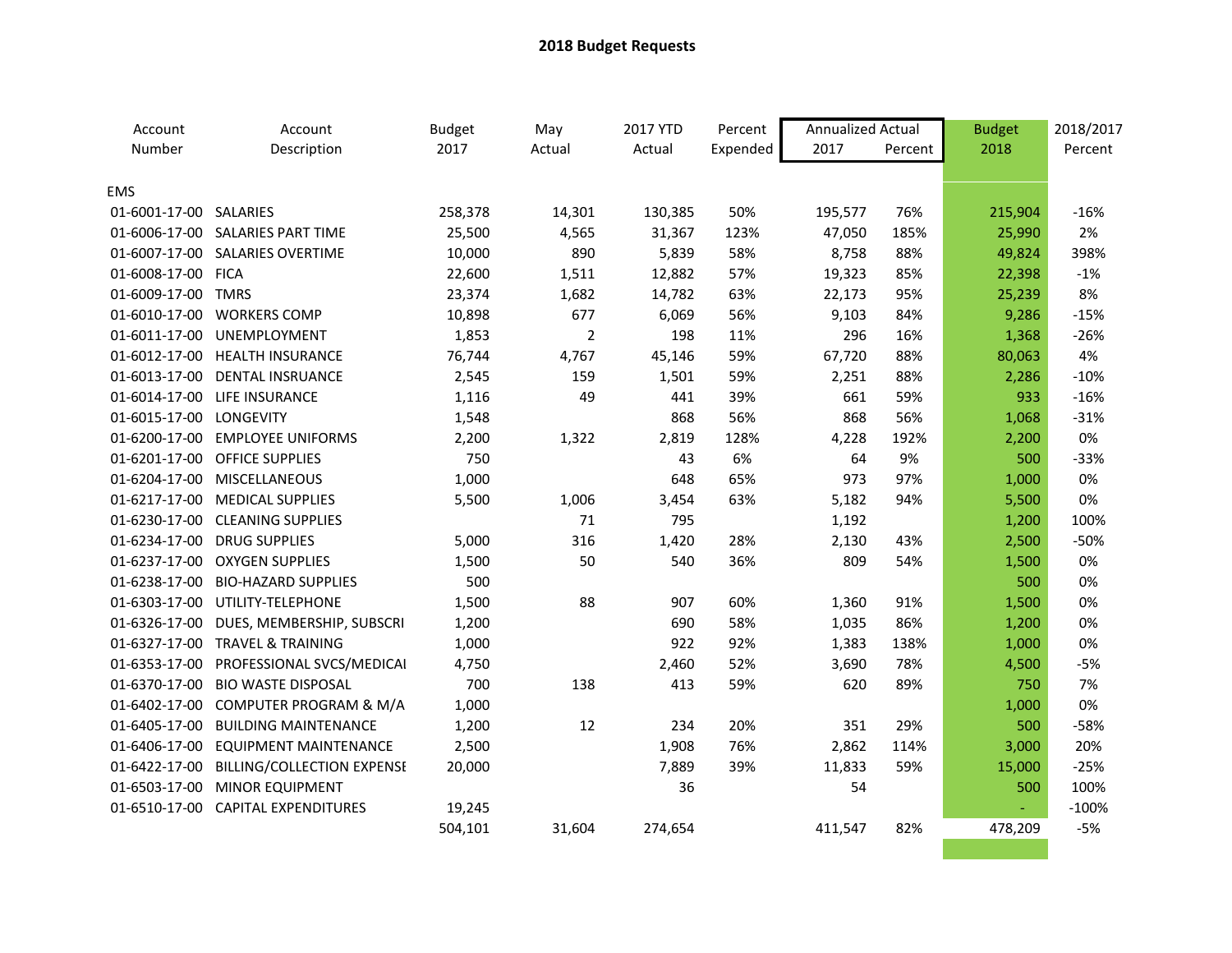| Account       | Account                      | <b>Budget</b> | May     | 2017 YTD | Percent  | <b>Annualized Actual</b> |         | <b>Budget</b> | 2018/2017 |
|---------------|------------------------------|---------------|---------|----------|----------|--------------------------|---------|---------------|-----------|
| Number        | Description                  | 2017          | Actual  | Actual   | Expended | 2017                     | Percent | 2018          | Percent   |
|               |                              |               |         |          |          |                          |         |               |           |
| Fire          |                              |               |         |          |          |                          |         |               |           |
| 01-6010-18-00 | <b>WORKERS COMP</b>          | 6,000         |         | 698      | 12%      | 1,047                    | 17%     | 2,000         | $-67%$    |
| 01-6017-18-00 | DISABILITY/DEATH             | 6,000         |         | 4,252    | 71%      | 6,378                    | 106%    | 7,000         | 17%       |
| 01-6200-18-00 | UNIFORMS AND CLOTHING EX     | 1,200         |         | 1,746    | 146%     | 2,620                    | 218%    | 1,500         | 25%       |
| 01-6201-18-00 | <b>OFFICE SUPPLIES</b>       | 1,000         |         | 69       | 7%       | 103                      | 10%     | 1,000         | 0%        |
| 01-6204-18-00 | <b>MISCELLANEOUS</b>         | 20,000        | (4,200) | 5,286    | 26%      | 7,930                    | 40%     | 20,000        | 0%        |
| 01-6207-18-00 | <b>MINOR TOOLS</b>           | 1,000         |         |          |          |                          |         | 1,000         | 0%        |
| 01-6209-18-00 | <b>JANITORIAL SUPPLIES</b>   | 500           |         | 355      | 71%      | 532                      | 106%    | 500           | 0%        |
| 01-6301-18-00 | UTILITY - GAS                | 3,000         | 350     | 2,332    | 78%      | 3,498                    | 117%    | 3,500         | 17%       |
| 01-6302-18-00 | UTILITY - ELECTRIC           | 6,600         | 510     | 4,408    | 67%      | 6,612                    | 100%    | 6,600         | 0%        |
| 01-6303-18-00 | UTILITY - TELEPHONE          | 1,700         | 296     | 1,175    | 69%      | 1,763                    | 104%    | 1,700         | 0%        |
| 01-6326-18-00 | DUES, MEMBERSHIPS, SUBSCF    | 1,600         |         | 695      | 43%      | 1,043                    | 65%     | 1,500         | -6%       |
| 01-6327-18-00 | TRAVEL, SCHOOLS & TRAINING   | 1,000         |         |          |          |                          |         | 1,000         | 0%        |
| 01-6402-18-00 | COMPUTER PROGRAM & M/A       | 1,500         |         | 835      | 56%      | 1,253                    | 84%     | 1,500         | 0%        |
| 01-6404-18-00 | COMMUNICATIONS M/A           | 2,000         | 296     | 1,175    | 59%      | 1,763                    | 88%     | 1,500         | $-25%$    |
| 01-6405-18-00 | <b>BUILDING MAINTENANCE</b>  | 5,000         | 502     | 2,926    | 59%      | 4,389                    | 88%     | 2,500         | -50%      |
| 01-6406-18-00 | <b>EQUIPMENT MAINTENANCE</b> | 5,000         | 1,127   | 3,843    | 77%      | 5,764                    | 115%    | 6,000         | 20%       |
| 01-6503-18-00 | <b>MINOR EQUIPMENT</b>       | 21,286        | 180     | 22,851   | 107%     | 23,000                   | 108%    | 5,000         | $-77%$    |
| 01-6510-18-00 | <b>CAPITAL EXPENDITURES</b>  | 4,200         | 4,200   | 4,200    | 100%     | 4,200                    | 100%    | ÷             | $-100%$   |
|               |                              | 88,586        | 3,261   | 56,847   |          | 71,894                   | 81%     | 63,800        | $-28%$    |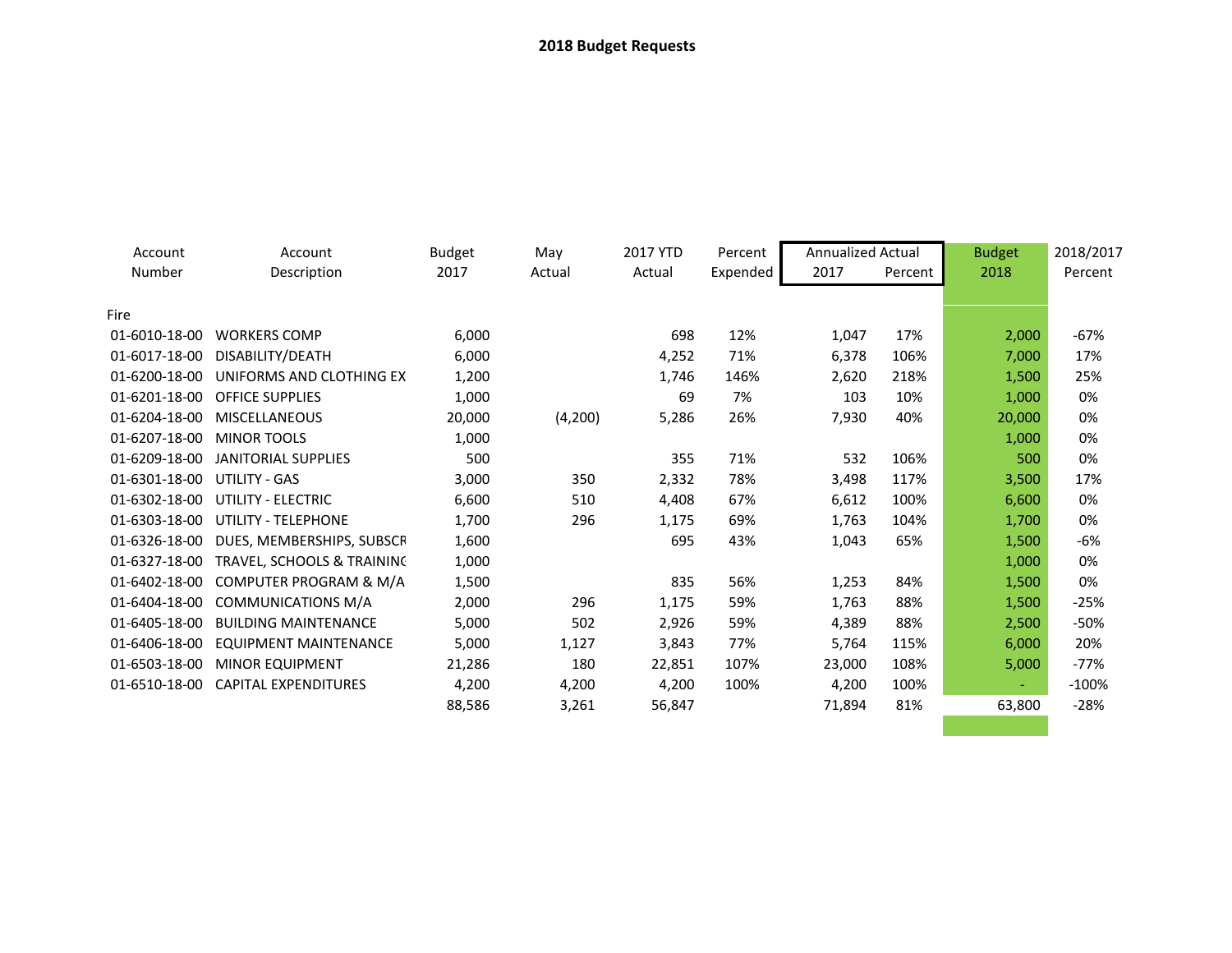| Account<br>Number | Account<br>Description      | <b>Budget</b><br>2017 | May<br>Actual | 2017 YTD<br>Actual | Percent<br>Expended | <b>Annualized Actual</b><br>2017 | Percent | <b>Budget</b><br>2018 | 2018/2017<br>Percent |
|-------------------|-----------------------------|-----------------------|---------------|--------------------|---------------------|----------------------------------|---------|-----------------------|----------------------|
| City Annex        |                             |                       |               |                    |                     |                                  |         |                       |                      |
| 01-6301-19-00     | UTILITY - GAS               | 1,000                 | 95            | 581                | 58%                 | 871                              | 87%     | 1,000                 | 0%                   |
| 01-6302-19-00     | UTILITY - ELECTRIC          | 3,200                 | 248           | 1,935              | 60%                 | 2,903                            | 91%     | 2,800                 | $-13%$               |
| 01-6399-19-00     | JANITORIAL SERVICE          | 1,500                 | 115           | 1,568              | 105%                | 2,352                            | 157%    | 1,500                 | 0%                   |
| 01-6405-19-00     | <b>BUILDING MAINTENANCE</b> | 17,000                | 15            | 3,869              | 23%                 | 5,803                            | 34%     | 5,000                 | $-71%$               |
|                   |                             | 22,700                | 473           | 7,952              |                     | 11,928                           | 53%     | 10,300                | $-55%$               |
|                   |                             |                       |               |                    |                     |                                  |         |                       |                      |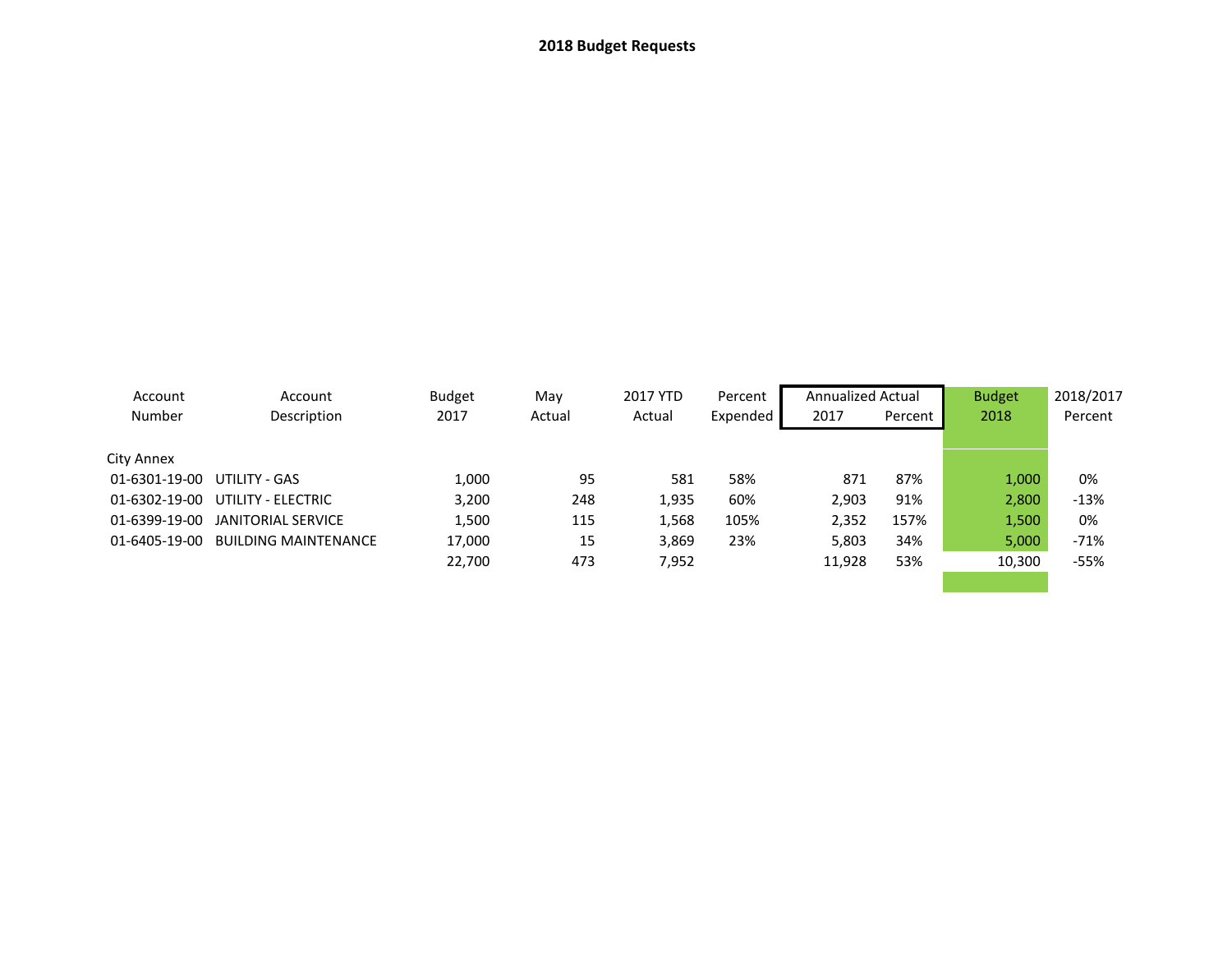| Account       | Account                         | <b>Budget</b> | May    | 2017 YTD | Percent  | <b>Annualized Actual</b> |         | <b>Budget</b> | 2018/2017 |
|---------------|---------------------------------|---------------|--------|----------|----------|--------------------------|---------|---------------|-----------|
| Number        | Description                     | 2017          | Actual | Actual   | Expended | 2017                     | Percent | 2018          | Percent   |
| Court Clerk   |                                 |               |        |          |          |                          |         |               |           |
| 01-6001-24-00 | <b>SALARIES</b>                 | 26,732        | 2,056  | 15,724   | 59%      | 23,586                   | 88%     | 28,064        | 5%        |
| 01-6007-24-00 | <b>SALARIES OVERTIME</b>        | 500           | 19     | 78       | 16%      | 116                      | 23%     | 500           | 0%        |
| 01-6008-24-00 | <b>FICA</b>                     | 2,099         | 156    | 1,197    | 57%      | 1,796                    | 86%     | 2,201         | 5%        |
| 01-6009-24-00 | <b>TMRS</b>                     | 2,467         | 189    | 1,428    | 58%      | 2,142                    | 87%     | 2,721         | 10%       |
| 01-6010-24-00 | <b>WORKERS COMP</b>             | 83            | 6      | 52       | 62%      | 77                       | 93%     | 87            | 5%        |
| 01-6011-24-00 | UNEMPLOYMENT                    | 171           | 1      | 9        | 5%       | 14                       | 8%      | 171           | 0%        |
| 01-6012-24-00 | <b>HEALTH INSURANCE</b>         | 10,963        | 867    | 6,944    | 63%      | 10,415                   | 95%     | 11,438        | 4%        |
| 01-6013-24-00 | <b>DENTAL INSURANCE</b>         | 364           | 29     | 231      | 63%      | 346                      | 95%     | 381           | 5%        |
| 01-6014-24-00 | LIFE INSURANCE                  | 115           | 9      | 75       | 65%      | 112                      | 98%     | 121           | 5%        |
| 01-6015-24-00 | LONGEVITY                       | 204           |        | 156      | 76%      | 156                      | 76%     | 204           | 0%        |
| 01-6201-24-00 | <b>OFFICE SUPPLIES</b>          | 1,500         | 10     | 1,174    | 78%      | 1,761                    | 117%    | 1,600         | 7%        |
| 01-6204-24-00 | <b>MISCELLANEOUS</b>            | 2,500         |        | 315      | 13%      | 473                      | 19%     | 500           | $-80%$    |
| 01-6303-24-00 | UTILITY - TELEPHONE             | 3,500         | 256    | 1,794    | 51%      | 2,692                    | 77%     | 3,000         | $-14%$    |
| 01-6309-24-00 | <b>LEGAL SERVICE COURT</b>      |               |        | 1,680    |          | 2,520                    |         | 500           | 100%      |
| 01-6312-24-00 | MUNICIIPAL COURT JUDGE          | 9,000         | 750    | 6,000    | 67%      | 9,000                    | 100%    | 9,000         | 0%        |
| 01-6313-24-00 | <b>MUNICIPAL COURT PROSECUT</b> | 6,000         | 796    | 4,174    | 70%      | 6,261                    | 104%    | 8,000         | 33%       |
| 01-6327-24-00 | <b>TRAVEL, SCHOOLS</b>          | 1,000         |        | 1,211    | 121%     | 1,816                    | 182%    | 1,500         | 50%       |
| 01-6353-24-00 | <b>PROFESSIONAL SERVICES</b>    | 1,500         |        |          |          |                          | 0%      | 1,500         | 0%        |
| 01-6503-24-00 | <b>MINOR EQUIPMENT</b>          | 250           |        |          |          |                          | 0%      | 250           | 0%        |
|               |                                 | 68,948        | 5,145  | 42,241   |          | 63,284                   | 92%     | 71,738        | 4%        |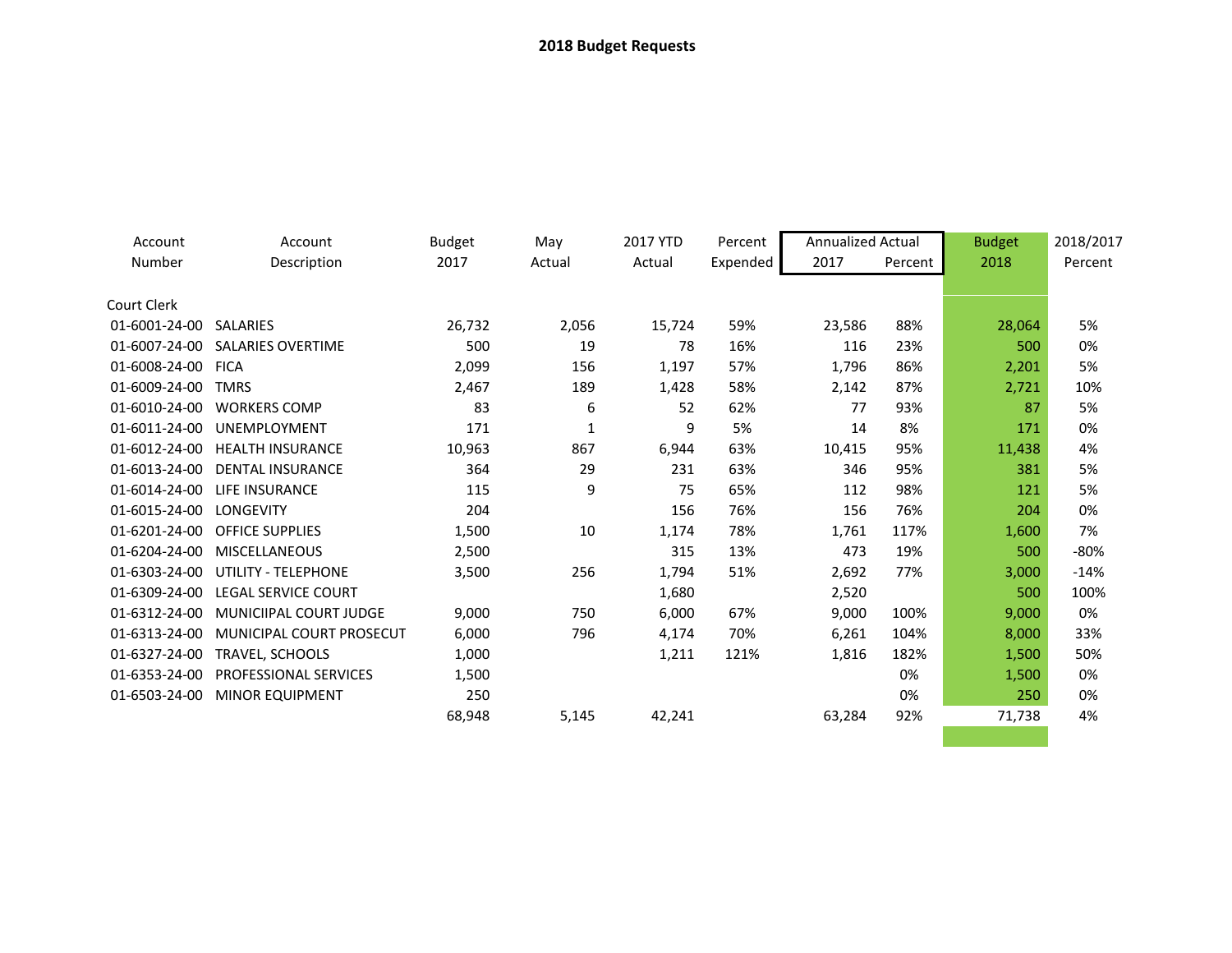| Account                 | Account                                 | <b>Budget</b> | May      | 2017 YTD | Percent  | <b>Annualized Actual</b> |         | <b>Budget</b> | 2018/2017 |
|-------------------------|-----------------------------------------|---------------|----------|----------|----------|--------------------------|---------|---------------|-----------|
| Number                  | Description                             | 2017          | Actual   | Actual   | Expended | 2017                     | Percent | 2018          | Percent   |
|                         |                                         |               |          |          |          |                          |         |               |           |
| Code                    |                                         |               |          |          |          |                          |         |               |           |
| 01-6001-25-00 SALARIES  |                                         | 32,148        | 2,472    | 20,071   | 62%      | 30,106                   | 94%     | 33,743        | 5%        |
|                         | 01-6007-25-00 SALARIES OVERTIME         | 300           |          |          |          |                          |         | 300           | 0%        |
| 01-6008-25-00 FICA      |                                         | 2,523         | 189      | 1,572    | 62%      | 2,359                    | 93%     | 2,645         | 5%        |
| 01-6009-25-00           | <b>TMRS</b>                             | 2,966         | 225      | 1,835    | 62%      | 2,753                    | 93%     | 3,271         | 10%       |
|                         | 01-6010-25-00 WORKERS' COMP             | 226           | 17       | 150      | 66%      | 224                      | 99%     | 237           | 5%        |
| 01-6011-25-00           | UNEMPLOYMENT                            | 171           |          | 9        | 5%       | 14                       | 8%      | 171           | 0%        |
| 01-6012-25-00           | <b>HEALTH INSURANCE</b>                 | 10,963        | 867      | 6,944    | 63%      | 10,417                   | 95%     | 11,438        | 4%        |
|                         | 01-6013-25-00 DENTAL INSURANCE          | 364           | 29       | 231      | 63%      | 346                      | 95%     | 381           | 5%        |
| 01-6014-25-00           | LIFE INSURANCE                          | 139           | 11       | 89       | 64%      | 134                      | 96%     | 146           | 5%        |
| 01-6015-25-00 LONGEVITY |                                         | 532           |          | 484      | 91%      | 484                      | 91%     | 532           | 0%        |
|                         | 01-6201-25-00 OFFICE SUPPLIES           | 1,000         | 19       | 889      | 89%      | 1,333                    | 133%    | 1,500         | 50%       |
| 01-6205-25-00           | ABATEMENT SUPP-DANGEROL                 | 525           |          |          |          |                          |         | 1,500         | 186%      |
|                         | 01-6303-25-00 UTILITY - TELEPHONE       | 2,000         | 169      | 994      | 50%      | 1,491                    | 75%     | 1,500         | $-25%$    |
| 01-6309-25-00           | <b>LEGAL SERVICE</b>                    |               |          | 1,295    |          | 1,943                    |         |               | 0%        |
| 01-6326-25-00           | DUES, MEMBERSHIP                        | 300           |          | 347      | 116%     | 521                      | 174%    | 1,000         | 233%      |
| 01-6327-25-00           | TRAVEL/SCHOOLS                          | 500           |          | 135      | 27%      | 203                      | 41%     | 500           | 0%        |
|                         | 01-6353-25-00 PROFESSIONAL SERV/INSPECT | 10,000        | (4, 453) | 1,117    | 11%      | 1,675                    | 17%     | 10,000        | 0%        |
| 01-6402-25-00           | COMPUTER PROGRAM & M/A                  | 4,000         | 720      | 2,400    | 60%      | 3,600                    | 90%     | 4,000         | 0%        |
|                         |                                         | 68,657        | 265      | 38,562   |          | 57,602                   | 84%     | 72,864        | 6%        |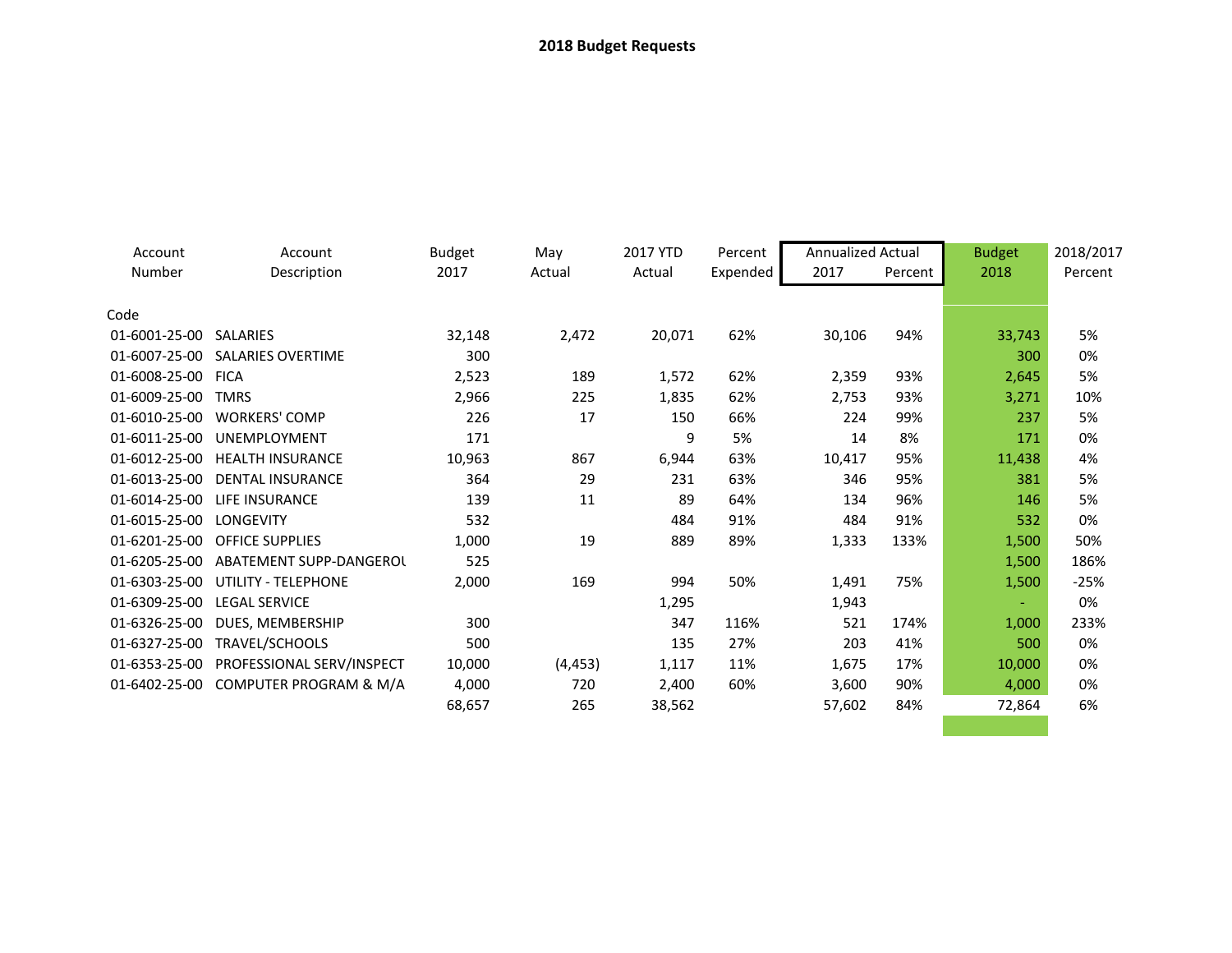| Account            | Account                          | <b>Budget</b> | May    | 2017 YTD | Percent  | <b>Annualized Actual</b> |         | <b>Budget</b> | 2018/2017 |
|--------------------|----------------------------------|---------------|--------|----------|----------|--------------------------|---------|---------------|-----------|
| Number             | Description                      | 2017          | Actual | Actual   | Expended | 2017                     | Percent | 2018          | Percent   |
|                    |                                  |               |        |          |          |                          |         |               |           |
| Library            |                                  |               |        |          |          |                          |         |               |           |
| 01-6001-26-00      | SALARIES ADMINISTRATIVE          | 26,055        | 2,003  | 16,359   | 63%      | 24,539                   | 94%     | 27,344        | 5%        |
|                    | 01-6006-26-00 SALARIES PART TIME | 58,048        | 3,781  | 30,489   | 53%      | 45,734                   | 79%     | 59,686        | 3%        |
| 01-6008-26-00 FICA |                                  | 6,421         | 442    | 3,582    | 56%      | 5,374                    | 84%     | 6,621         | 3%        |
| 01-6009-26-00      | <b>TMRS</b>                      | 7,572         | 312    | 2,412    | 32%      | 3,618                    | 48%     | 8,243         | 9%        |
| 01-6010-26-00      | <b>WORKERS COMP</b>              | 272           | 19     | 157      | 58%      | 235                      | 86%     | 281           | 3%        |
| 01-6011-26-00      | UNEMPLOYMENT                     | 1,197         | 5      | 277      | 23%      | 416                      | 35%     | 1,197         | 0%        |
| 01-6012-26-00      | <b>HEALTH INSURANCE</b>          | 10,963        | 867    | 6,944    | 63%      | 10,415                   | 95%     | 11,438        | 4%        |
| 01-6013-26-00      | <b>DENTAL INSURANCE</b>          | 364           | 29     | 231      | 63%      | 346                      | 95%     | 381           | 5%        |
| 01-6014-26-00      | LIFE INSURANCE                   | 113           | 9      | 72       | 64%      | 108                      | 96%     | 118           | 4%        |
| 01-6015-26-00      | <b>LONGEVITY</b>                 | 104           |        | 56       | 54%      | 56                       | 54%     | 104           | 0%        |
| 01-6201-26-00      | <b>OFFICE SUPPLIES</b>           | 2,000         |        | 1,704    | 85%      | 2,556                    | 128%    | 2,500         | 25%       |
| 01-6204-26-00      | <b>MISCELLANEOUS</b>             | 3,000         |        | 1,270    | 42%      | 1,905                    | 64%     |               | $-100%$   |
| 01-6209-26-00      | <b>JANITORIAL SUPPLIES</b>       |               |        | 115      |          | 172                      |         | 200           | 100%      |
| 01-6228-26-00      | <b>LIBRARY SUPPLIES</b>          |               |        | 519      |          | 779                      |         | 800           | 100%      |
| 01-6232-26-00      | <b>BOOKS</b>                     | 1,700         | 139    | 1,002    | 59%      | 1,503                    | 88%     | 1,700         | 0%        |
| 01-6302-26-00      | UTILITY - ELECTRIC               | 1,700         | 92     | 923      | 54%      | 1,384                    | 81%     | 1,300         | $-24%$    |
| 01-6303-26-00      | <b>UTILITY - TELEPHONE</b>       | 5,000         | 707    | 4,960    | 99%      | 7,440                    | 149%    | 7,500         | 50%       |
| 01-6399-26-00      | <b>JANITORIAL SERVICE</b>        | 4,000         | 275    | 2,202    | 55%      | 3,303                    | 83%     | 3,300         | $-18%$    |
| 01-6402-26-00      | COMPUTER PROGRAM & M/A           |               | 81     | 558      |          | 837                      |         | 800           | 100%      |
| 01-6405-26-00      | <b>BUILDING MAINTENANCE</b>      |               | 32     | 628      |          | 942                      |         | 900           | 100%      |
| 01-6503-26-00      | <b>MINOR EQUIPMENT</b>           |               | 121    | 402      |          | 603                      |         | 500           | 100%      |
|                    |                                  | 128,509       | 8,912  | 74,862   |          | 112,265                  | 87%     | 134,913       | 5%        |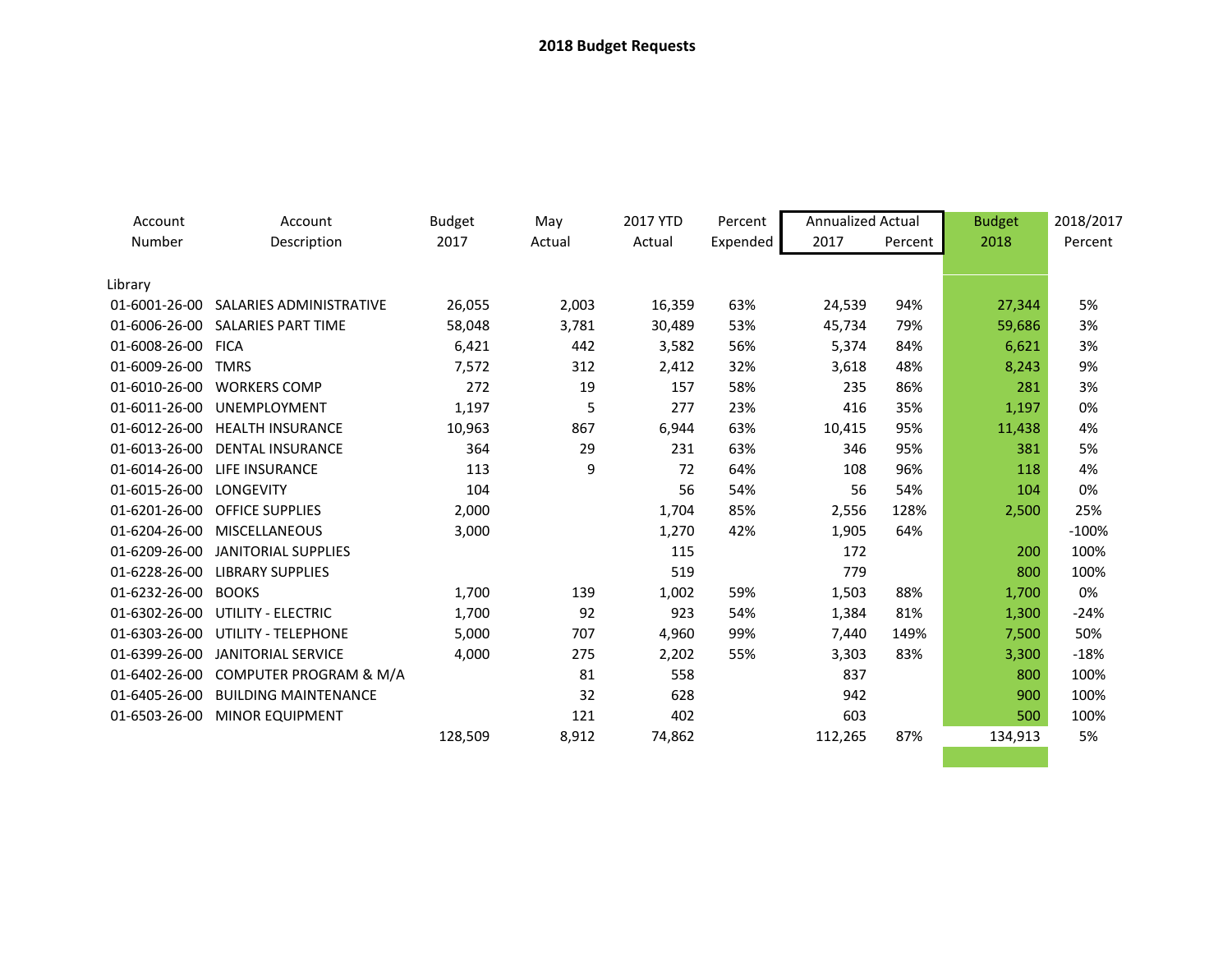| Account                    | Account                        | <b>Budget</b> | May     | 2017 YTD  | Percent  | <b>Annualized Actual</b> |         | <b>Budget</b> | 2018/2017 |
|----------------------------|--------------------------------|---------------|---------|-----------|----------|--------------------------|---------|---------------|-----------|
| Number                     | Description                    | 2017          | Actual  | Actual    | Expended | 2017                     | Percent | 2018          | Percent   |
| Animal Control             |                                |               |         |           |          |                          |         |               |           |
| 01-6001-28-00 SALARIES     |                                | 45,654        | 3,515   | 27,753    | 61%      | 41,629                   | 91%     | 48,537        | 6%        |
| 01-6007-28-00              | <b>SALARIES OVERTIME</b>       | 1,000         | 35      | 1,285     | 128%     | 1,927                    | 193%    | 1,000         | 0%        |
| 01-6008-28-00 FICA         |                                | 3,594         | 272     | 2,228     | 62%      | 3,342                    | 93%     | 3,814         | 6%        |
| 01-6009-28-00              | <b>TMRS</b>                    | 4,224         | 323     | 2,602     | 62%      | 3,903                    | 92%     | 4,716         | 12%       |
| 01-6010-28-00              | <b>WORKERS COMP</b>            | 1,621         | 126     | 1,060     | 65%      | 1,590                    | 98%     | 1,723         | 6%        |
| 01-6011-28-00              | UNEMPLOYMENT                   | 342           | 3       | 45        | 13%      | 67                       | 20%     | 342           | 0%        |
|                            | 01-6012-28-00 HEALTH INSURANCE | 21,927        | 1,733   | 13,889    | 63%      | 20,833                   | 95%     | 22,875        | 4%        |
| 01-6013-28-00              | <b>DENTAL INSURANCE</b>        | 727           | 58      | 462       | 64%      | 693                      | 95%     | 762           | 5%        |
| 01-6014-28-00              | <b>LIFE INSURANCE</b>          | 197           | 16      | 130       | 66%      | 194                      | 99%     | 210           | 7%        |
| 01-6015-28-00              | <b>LONGEVITY</b>               |               |         | 84        |          | 84                       |         | 320           | 100%      |
| 01-6200-28-00              | <b>EMPLOYEE UNIFORMS</b>       | 1,000         |         |           |          |                          | 0%      | 500           | $-50%$    |
| 01-6201-28-00              | <b>OFFICE SUPPLIES</b>         | 500           |         |           |          |                          | 0%      | 500           | 0%        |
| 01-6215-28-00              | ANIMAL CONTROL SUPPLIES        | 4,500         | 200     | 2,263     | 50%      | 3,395                    | 75%     | 4,000         | $-11%$    |
| 01-6234-28-00              | <b>DRUG SUPPLIES</b>           | 2,000         |         | 117       | 6%       | 175                      | 9%      | 1,000         | $-50%$    |
| 01-6302-28-00              | UTILITY - ELECTRIC             | 500           | 24      | 189       | 38%      | 284                      | 57%     | 500           | 0%        |
| 01-6303-28-00              | UTILITY - TELEPHONE            | 1,500         | 100     | 558       | 37%      | 836                      | 56%     | 1,000         | $-33%$    |
| 01-6327-28-00              | <b>TRAVEL &amp; SCHOOLS</b>    | 1,000         |         | 155       | 16%      | 233                      | 23%     | 1,000         | 0%        |
| 01-6353-28-00              | PROFESSIONAL SVCS/VET.         | 1,000         |         | 337       | 34%      | 505                      | 51%     | 1,000         | 0%        |
| 01-6402-28-00              | COMPUTER PROGRAM & M/A         | 500           |         | 280       | 56%      | 420                      | 84%     | 500           | 0%        |
| 01-6405-28-00              | <b>BUILDING MAINTENANCE</b>    | 4,000         | 299     | 1,558     | 39%      | 2,337                    | 58%     | 3,500         | $-13%$    |
| 01-6503-28-00              | <b>MINOR EQUIPMENT</b>         |               |         | 580       |          | 870                      |         | 500           | 100%      |
| 01-6504-28-00              | <b>MAJOR EQUIPMENT</b>         |               |         | 3         |          | 4                        |         |               |           |
|                            |                                | 95,786        | 6,703   | 55,576    |          | 83,322                   | 87%     | 98,299        | 3%        |
| <b>General Fund Totals</b> |                                | 4,181,169     | 279,996 | 2,658,614 | 64%      | 3,837,833                | 92%     | 3,832,868     | $-8%$     |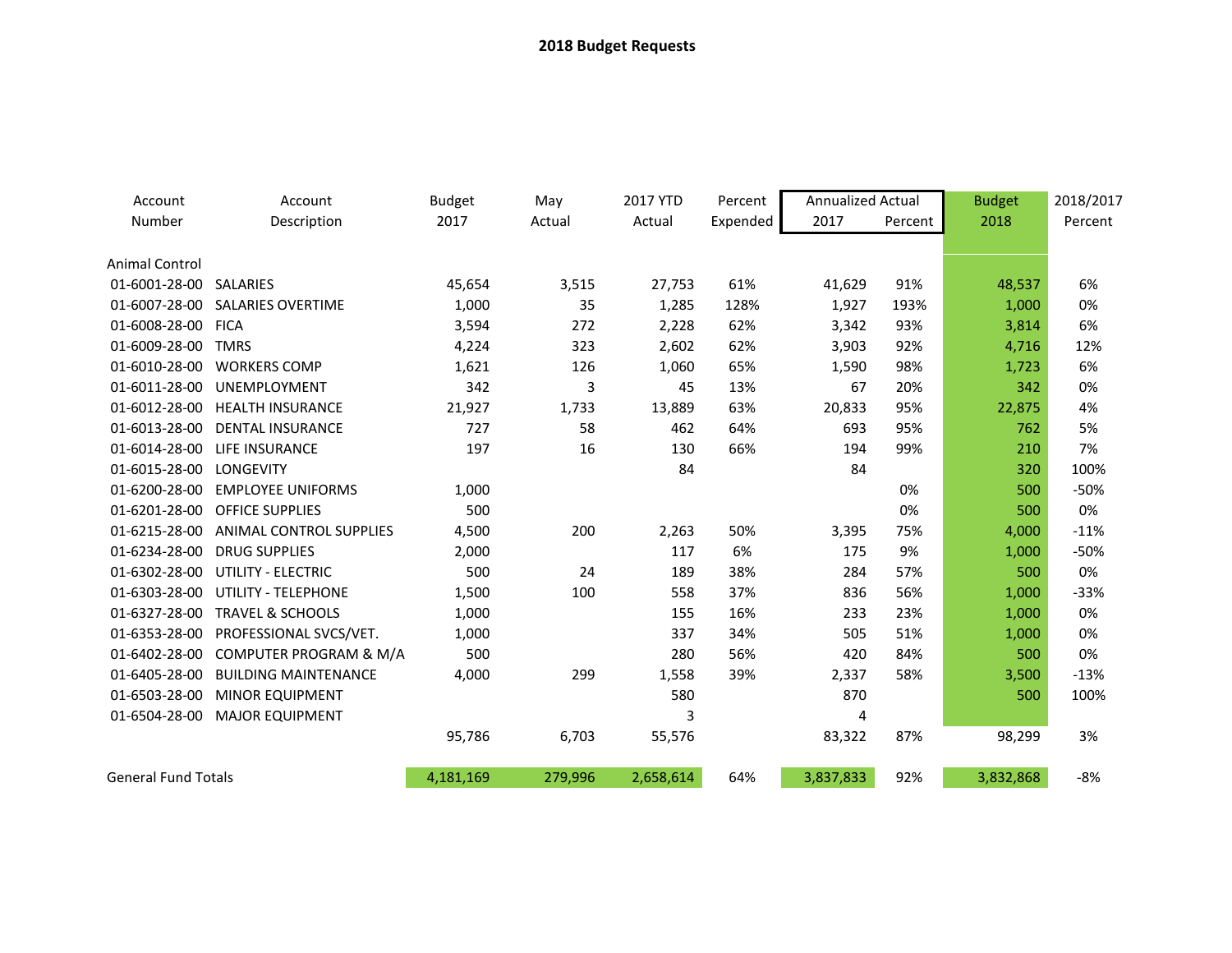|                       | Water Fund Revenue 2018 Budget                |               |           |             |           |                          |         |                          |           |  |
|-----------------------|-----------------------------------------------|---------------|-----------|-------------|-----------|--------------------------|---------|--------------------------|-----------|--|
| <b>Account Number</b> | <b>Account Description</b>                    | <b>Budget</b> | May       | 2017 YTD    | Percent   | <b>Annualized Actual</b> |         | <b>Budget</b>            | 2018/2017 |  |
|                       |                                               | 2017          | Actual    | Actual      | Collected | 2017                     | Percent | 2018                     | Percent   |  |
| Revenue               |                                               |               |           |             |           |                          |         |                          |           |  |
| 02-5010-00-00         | <b>BUDGETED INCR/(DECR) FUND E</b>            | 228,841       |           |             |           |                          |         | 160,272                  |           |  |
| 02-5432-00-00         | <b>WATER SALES</b>                            | (880,000)     | (61, 966) | (504, 275)  | 57%       | (825,000)                | -6%     | (925,000)                | 5%        |  |
| 02-5433-00-00         | <b>WATER/SEWER TAP FEES</b>                   |               |           | (7, 710)    | 100%      | (11, 565)                | 1%      |                          | 0%        |  |
| 02-5434-00-00         | <b>SEWER FEES</b>                             | (750,000)     | (53, 926) | (434, 606)  | 58%       | (725,000)                | -3%     | (790,000)                | 5%        |  |
| 02-5435-00-00         | SEWER PRE-TREATMENT FEE                       | (2,000)       | (195)     | (1, 557)    | 78%       | (2, 336)                 | 17%     | (3,000)                  | 50%       |  |
| 02-5436-00-00         | PENALTY & RECONNECT FEES                      | (75,000)      | (6, 876)  | (44, 529)   | 59%       | (66, 793)                | $-11%$  | (75,000)                 | 0%        |  |
| 02-5615-00-00         | <b>INVESTMENT INCOME</b>                      | (500)         | (829)     | (4,682)     | 936%      | (1,000)                  | 100%    | (1,000)                  | 100%      |  |
| 02-5617-00-00         | <b>INSUFFICIENT CHECK FEES</b>                | (1,500)       | (34)      | (544)       | 36%       | (816)                    | $-46%$  | (1,500)                  | 0%        |  |
| 02-5618-00-00         | <b>MISCELLANEOUS</b>                          | (10,000)      |           | (5, 458)    | 55%       | (8, 187)                 | $-18%$  | $\overline{\phantom{0}}$ | $-100%$   |  |
| 02-5621-00-00         | <b>INSURANCE PROCEEDS</b>                     | (3,900)       |           | (3,900)     | 100%      | (5,850)                  | 50%     | $\sim$                   | $-100%$   |  |
| <b>Total Revenues</b> |                                               | (1,722,900)   | (123,826) | (1,007,261) | 58%       | (1,646,548)              | -4%     | (1,795,500)              | 4%        |  |
|                       | Projected Contribution to Equity (Gain/(Loss) | 228,840       | 15,228    | 136,889     | 60%       | 307,667                  | 34%     | 160,272                  | $-30%$    |  |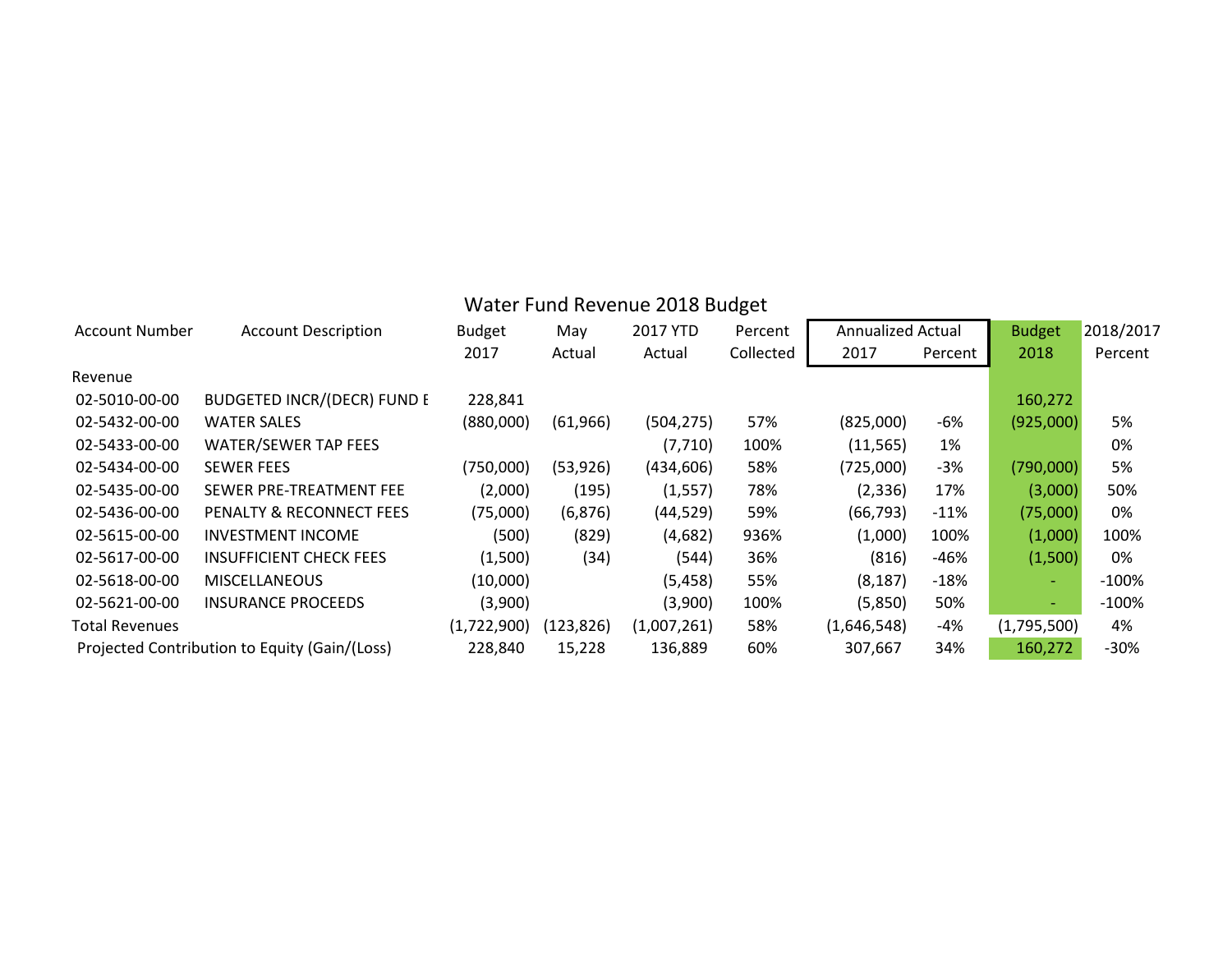# Water Fund Expenditure 2018 Budget

| <b>Account Number</b>   | <b>Account Description</b>  | <b>Budget</b> | May          | 2017 YTD | Percent  | Annualized Actual |         | <b>Budget</b> | 2018/2017 |
|-------------------------|-----------------------------|---------------|--------------|----------|----------|-------------------|---------|---------------|-----------|
|                         |                             | 2017          | Actual       | Actual   | Expended | 2017              | Percent | 2018          | Percent   |
| <b>Water Operations</b> |                             |               |              |          |          |                   |         |               |           |
| 02-6001-32-00           | SALARIES                    | 132,207       | 8,637        | 78,807   | 60%      | 118,210           | 89%     | 142,567       | 8%        |
| 02-6007-32-00           | <b>SALARIES OVERTIME</b>    | 8,500         | 929          | 6,733    | 79%      | 10,100            | 119%    | 9,000         | 6%        |
| 02-6008-32-00           | <b>FICA</b>                 | 10,849        | 727          | 6,556    | 60%      | 9,834             | 91%     | 11,666        | 8%        |
| 02-6009-32-00           | <b>TMRS</b>                 | 12,752        | 871          | 7,713    | 60%      | 11,570            | 91%     | 14,426        | 13%       |
| 02-6010-32-00           | <b>WORKERS COMP</b>         | 4,930         | 343          | 3,261    | 66%      | 4,892             | 99%     | 5,316         | 8%        |
| 02-6011-32-00           | UNEMPLOYMENT                | 684           | $\mathbf{1}$ | 139      | 20%      | 208               | 30%     | 684           | 0%        |
| 02-6012-32-00           | <b>HEALTH INSURANCE</b>     | 43,854        | 2,600        | 26,044   | 59%      | 39,065            | 89%     | 45,750        | 4%        |
| 02-6013-32-00           | <b>DENTAL INSURANCE</b>     | 1,455         | 87           | 866      | 60%      | 1,299             | 89%     | 1,524         | 5%        |
| 02-6014-32-00           | LIFE INSURANCE              | 571           | 39           | 357      | 63%      | 536               | 94%     | 616           | 8%        |
| 02-6015-32-00           | <b>LONGEVITY</b>            | 1,104         |              | 828      | 75%      | 828               | 75%     | 924           | $-16%$    |
| 02-6200-32-00           | <b>EMPLOYEE UNIFORMS</b>    | 1,500         | 95           | 974      | 65%      | 1,461             | 97%     | 1,500         | 0%        |
| 02-6201-32-00           | <b>OFFICE SUPPLIES</b>      | 750           |              | 101      | 14%      | 152               | 20%     | 500           | $-33%$    |
| 02-6205-32-00           | <b>CHEMICAL SUPPLIES</b>    | 12,000        | 2,159        | 9,705    | 81%      | 14,558            | 121%    | 15,000        | 25%       |
| 02-6221-32-00           | FORT WORTH WATER CONTRACT   | 21,000        | 1,797        | 12,449   | 59%      | 18,674            | 89%     | 20,000        | $-5%$     |
| 02-6235-32-00           | LINES/VALVES/FITTINGS       |               |              | 1,182    |          | 1,773             |         | 3,000         | 100%      |
| 02-6302-32-00           | UTILITY - ELECTRIC          | 85,000        | 8,390        | 79,603   | 94%      | 119,404           | 140%    | 116,000       | 36%       |
| 02-6303-32-00           | UTILITY-TELEPHONE           | 3,500         | 278          | 1,876    | 54%      | 2,815             | 80%     | 3,000         | $-14%$    |
| 02-6326-32-00           | DUES, MEMBERSHIP            | 375           | 111          | 211      | 56%      | 317               | 84%     | 375           | 0%        |
| 02-6327-32-00           | <b>TRAVEL &amp; SCHOOLS</b> | 2,000         |              | 350      | 18%      | 525               | 26%     | 1,500         | $-25%$    |
| 02-6346-32-00           | <b>LABORATORY FEES</b>      | 5,000         | 140          | 2,715    | 54%      | 4,073             | 81%     | 5,000         | 0%        |
| 02-6353-32-00           | PROFESSIONAL SERVICES       | 32,000        | 2,916        | 15,745   | 49%      | 23,618            | 74%     | 25,000        | $-22%$    |
| 02-6402-32-00           | COMPUTER PROGRAM & M/A      | 1,000         |              |          |          |                   |         | 1,000         | 0%        |
| 02-6408-32-00           | <b>STREET MAINTENANCE</b>   |               | 290          | 290      |          | 435               |         | 500           | 100%      |
| 02-6412-32-00           | <b>WATER METERS</b>         | 10,000        | 4,100        | 13,515   | 135%     | 20,272            | 203%    |               | $-100%$   |
| 02-6415-32-00           | WATER WELL MAINTENANCE      | 10,000        |              | 15,181   | 152%     | 22,771            | 228%    | 25,000        | 150%      |
| 02-6503-32-00           | <b>MINOR EQUIPMENT</b>      | 5,000         |              | 1,210    | 24%      | 1,814             | 36%     | 5,000         | 0%        |
| 02-6510-32-00           | <b>CAPITAL EXPENDITURES</b> | 43,900        |              | 17,520   | 40%      | 26,280            | 60%     |               | $-100%$   |
| 02-6515-32-00           | <b>Fire HYDRANTS</b>        | 10,000        |              | (395)    | $-4%$    | (593)             | $-6%$   | 10,000        | 0%        |
| 02-6530-32-00           | <b>STATE FEES</b>           | 25,000        |              | 8,298    | 33%      | 12,446            | 50%     | 25,000        | 0%        |
| 02-6708-32-00           | <b>DEPRECIATION EXPENSE</b> | 150,000       |              | 77,436   | 52%      | 150,000           | 100%    | 150,000       | 0%        |
|                         |                             | 634,931       | 34,509       | 389,271  |          | 617,338           | 97%     | 639,847       | 1%        |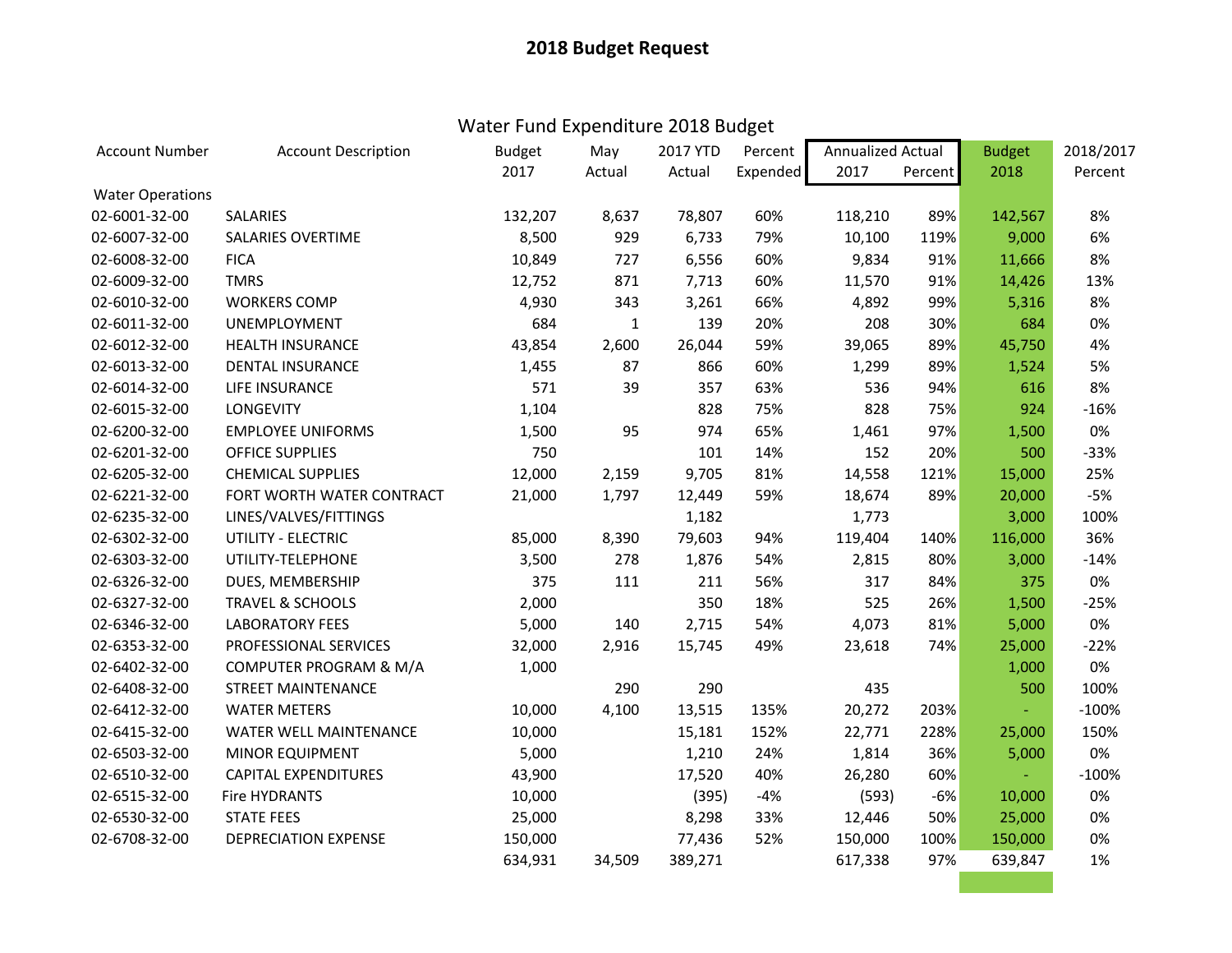# Water Fund Expenditure 2018 Budget

| <b>Account Number</b>              | <b>Account Description</b>   | <b>Budget</b> | May            | 2017 YTD | Percent  | <b>Annualized Actual</b> |         | <b>Budget</b> | 2018/2017 |
|------------------------------------|------------------------------|---------------|----------------|----------|----------|--------------------------|---------|---------------|-----------|
|                                    |                              | 2017          | Actual         | Actual   | Expended | 2017                     | Percent | 2018          | Percent   |
| <b>Utility Billing/Collections</b> |                              |               |                |          |          |                          |         |               |           |
| 02-6001-32-01                      | <b>SALARIES</b>              | 47,636        | 3,920          | 32,471   | 68%      | 48,707                   | 102%    | 57,013        | 20%       |
| 02-6007-32-01                      | <b>SALARIES OVERTIME</b>     | 2,500         | 21             | 520      | 21%      | 780                      | 31%     | 1,250         | -50%      |
| 02-6008-32-01                      | <b>FICA</b>                  | 3,859         | 295            | 2,500    | 65%      | 3,749                    | 97%     | 4,481         | 16%       |
| 02-6009-32-01                      | <b>TMRS</b>                  | 2,895         | 359            | 2,966    | 102%     | 4,449                    | 154%    | 5,541         | 91%       |
| 02-6010-32-01                      | <b>WORKERS COMP</b>          | 147           | 12             | 107      | 72%      | 160                      | 109%    | 177           | 20%       |
| 02-6011-32-01                      | <b>UNEMPLOYMENT</b>          | 342           | $\overline{2}$ | 18       | 5%       | 27                       | 8%      | 342           | 0%        |
| 02-6012-32-01                      | <b>HEALTH INSURANCE</b>      | 21,927        | 1,733          | 13,889   | 63%      | 20,833                   | 95%     | 22,875        | 4%        |
| 02-6013-32-01                      | <b>DENTAL INSURANCE</b>      | 727           | 58             | 462      | 64%      | 693                      | 95%     | 762           | 5%        |
| 02-6014-32-01                      | LIFE INSURANCE               | 206           | 18             | 147      | 71%      | 220                      | 107%    | 246           | 20%       |
| 02-6015-32-01                      | <b>LONGEVITY</b>             | 312           |                | 216      | 69%      | 216                      | 69%     | 312           | 0%        |
| 02-6201-32-01                      | <b>OFFICE SUPPLIES</b>       | 1,500         | 5              | 571      | 38%      | 857                      | 57%     | 1,000         | $-33%$    |
| 02-6303-32-01                      | UTILITY-TELEPHONE            | 3,000         | 256            | 1,794    | 60%      | 2,692                    | 90%     | 2,800         | $-7%$     |
| 02-6327-32-01                      | <b>TRAVEL &amp; SCHOOLS</b>  | 600           |                | 400      | 67%      | 600                      | 100%    | 1,000         | 67%       |
| 02-6333-32-01                      | W/S ADMIN. OVERHEAD EXPENSE  | 180,000       | 15,000         | 120,000  | 67%      | 180,000                  | 100%    | 207,000       | 15%       |
| 02-6336-32-01                      | <b>BILL PRINT</b>            | 15,000        |                | 7,717    | 51%      | 11,576                   | 77%     | 15,000        | 0%        |
| 02-6363-32-01                      | <b>PROFESSIONAL SERVICES</b> | 1,200         |                |          |          |                          |         | 1,000         | $-17%$    |
| 02-6402-32-01                      | COMPUTER PROGRAM & M/A (66%) | 5,000         |                |          |          |                          |         | 2,500         | $-50%$    |
| 02-6422-32-01                      | <b>COLLECTION EXPENSE</b>    |               |                | 62       |          | 92                       |         | 250           | 100%      |
| 02-6430-32-01                      | LEASE PAYMENTS - EQUIPMENT   | 1,500         | 66             | 267      | 18%      | 401                      | 27%     | 500           | $-67%$    |
| 02-6503-32-01                      | <b>MINOR EQUIPMENT</b>       |               |                | 270      |          | 405                      |         | 500           | 100%      |
|                                    |                              | 288,351       | 21,745         | 184,376  |          | 276,456                  | 96%     | 324,548       | 13%       |
|                                    |                              |               |                |          |          |                          |         |               |           |
|                                    |                              |               |                |          |          |                          |         |               |           |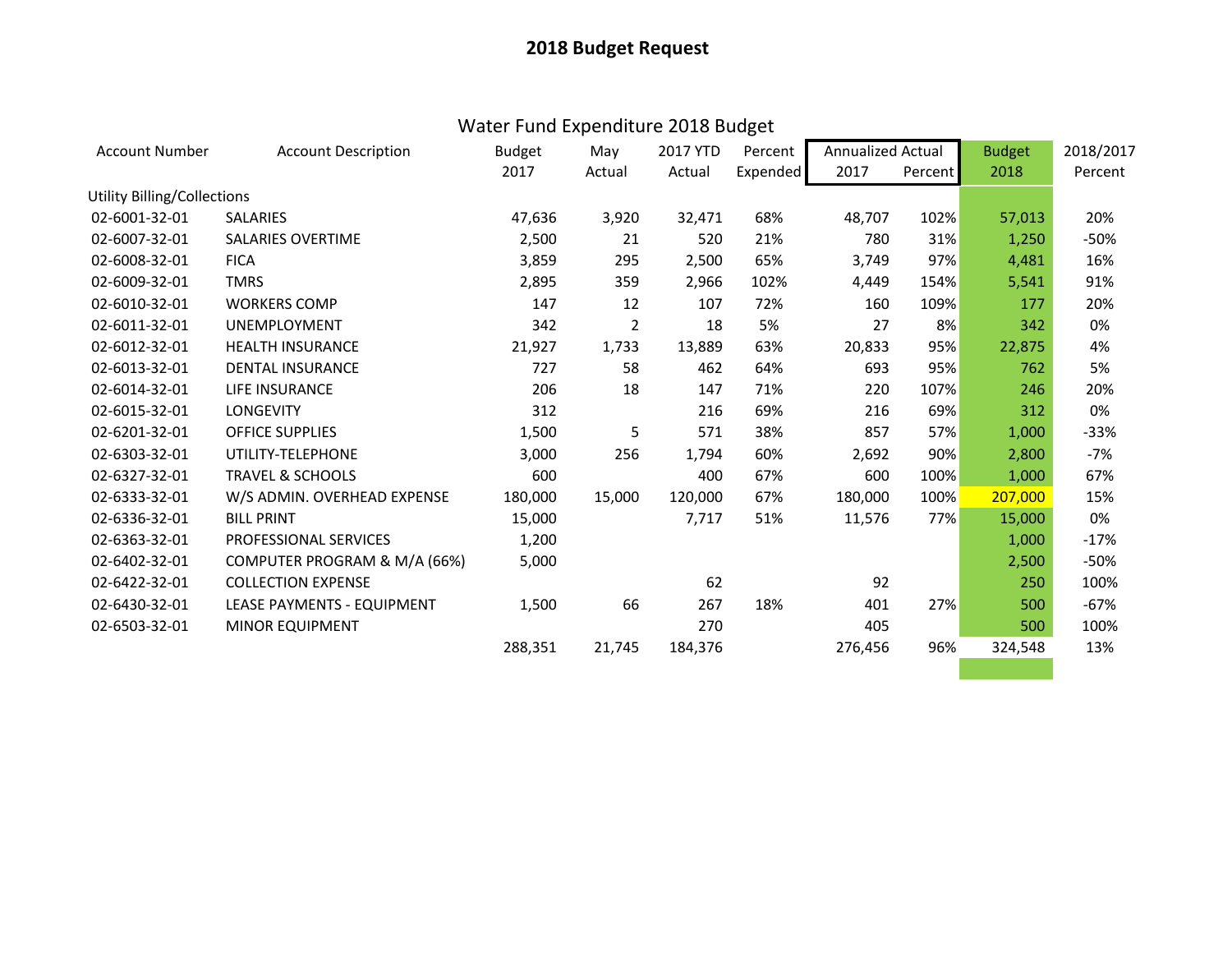# Water Fund Expenditure 2018 Budget

| <b>Account Number</b>                | <b>Account Description</b>        | <b>Budget</b> | May                          | 2017 YTD | Percent  | Annualized Actual |         | <b>Budget</b> | 2018/2017 |
|--------------------------------------|-----------------------------------|---------------|------------------------------|----------|----------|-------------------|---------|---------------|-----------|
|                                      |                                   | 2017          | Actual                       | Actual   | Expended | 2017              | Percent | 2018          | Percent   |
| <b>Sewer Operations</b>              |                                   |               |                              |          |          |                   |         |               |           |
| 02-6205-33-00                        | <b>CHEMICAL SUPPLIES</b>          | 3,500         |                              |          |          |                   |         | 2,000         | -43%      |
| 02-6235-33-00                        | LINES/VALVES/FITTINGS             | 10,000        | 52                           | 640      | 6%       | 960               | 10%     | 5,000         | -50%      |
| 02-6334-33-00                        | <b>WASTEWATER TREATMENT</b>       | 525,000       | 52,291                       | 283,604  | 54%      | 425,406           | 81%     | 625,000       | 19%       |
| 02-6346-33-00                        | <b>LABORATORY FEES</b>            | 1,000         |                              |          |          |                   |         | 1,000         | 0%        |
| 02-6410-33-00                        | <b>SEWER MAINTENANCE</b>          | 1,200         |                              | 343      | 29%      | 515               | 43%     | 1,200         | 0%        |
| 02-6708-33-00                        | <b>DEPRECIATION EXPENSE</b>       |               |                              | 2,302    |          | 3,452             |         | 3,500         | 100%      |
|                                      |                                   | 540,700       | 52,343                       | 286,888  |          | 430,333           |         | 637,700       |           |
|                                      |                                   |               |                              |          |          |                   |         |               |           |
| Water Fund Debt Service              |                                   |               |                              |          |          |                   |         |               |           |
| 02-6712-51-00                        | <b>2007 BOND INTEREST EXPENSE</b> | 16,000        |                              | 9,836    | 61%      | 14,753            | 92%     | 10,782        | $-33%$    |
| 02-6721-51-00                        | <b>INTEREST EXPENSE LT NOTES</b>  | 14,078        |                              |          |          |                   |         | 22,350        | 59%       |
|                                      |                                   | 30,078        | $\qquad \qquad \blacksquare$ | 9,836    |          | 14,753            | 49%     | 33,132        | 10%       |
|                                      |                                   |               |                              |          |          |                   |         |               |           |
| <b>Total Water Fund Expenditures</b> |                                   | 1,494,060     | 108,597                      | 870,371  |          | 1,338,881         |         | 1,635,228     | 9%        |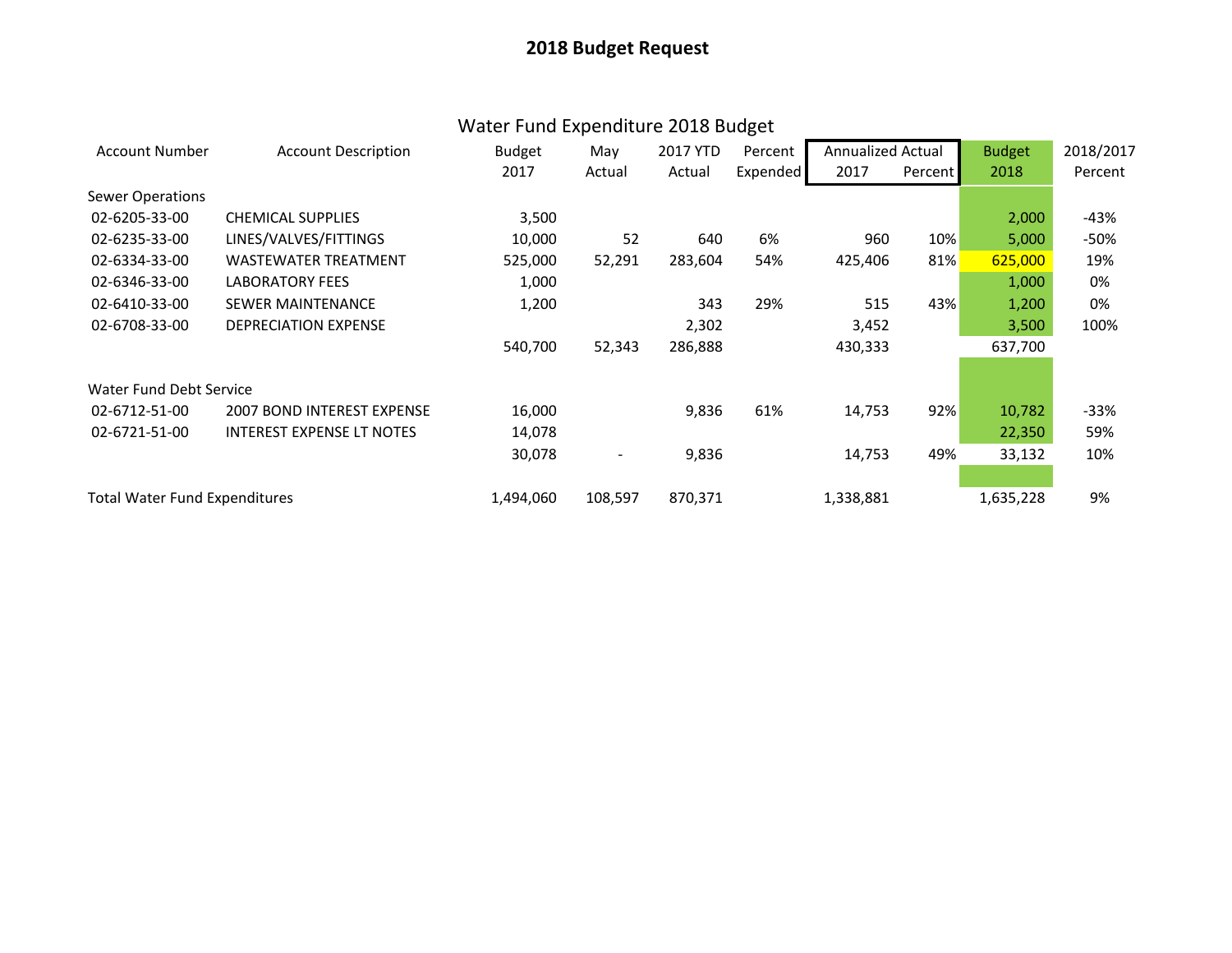|                       |                                      |               |                          | Debt Service Fund Revenue/Expenditure 2018 Budget |                 |                          |         |               |           |
|-----------------------|--------------------------------------|---------------|--------------------------|---------------------------------------------------|-----------------|--------------------------|---------|---------------|-----------|
| <b>Account Number</b> | <b>Account Description</b>           | <b>Budget</b> | May                      | 2017 YTD                                          | Percent         | <b>Annualized Actual</b> |         | <b>Budget</b> | 2018/2017 |
|                       |                                      | 2017          | Actual                   | Actual                                            | <b>Expended</b> | 2017                     | Percent | 2018          | Percent   |
| Revenues              |                                      |               |                          |                                                   |                 |                          |         |               |           |
| 03-5010-00-00         | <b>BUDGETED INCR/(DECR) FUND BAL</b> | 8,575         |                          |                                                   |                 |                          |         |               |           |
| 03-5111-00-00         | PROPERTY TAX CURRENT                 | (345,088)     | (5,632)                  | (351, 710)                                        | 102%            | (365,000)                | 6%      | (308, 155)    | $-11%$    |
| 03-5112-00-00         | PROPERTY TAX DELINQUENT              | (8,500)       | (260)                    | (7, 371)                                          | 87%             | (8, 100)                 | -5%     | ٠             | $-100%$   |
| 03-5611-00-00         | <b>INVESTMENT INCOME</b>             | (75)          | (45)                     | (301)                                             | 401%            | (450)                    | 500%    | (300)         | 300%      |
|                       |                                      | (345,088)     | (5,938)                  | (359, 382)                                        | 104%            | (373, 550)               | 8%      | (308, 455)    | $-11%$    |
| Expenditures          |                                      |               |                          |                                                   |                 |                          |         |               |           |
| 03-6355-41-00         | <b>BOND INTEREST EXPENSE</b>         | 74,688        | $\overline{\phantom{a}}$ | 39,438                                            | 53%             | 74,688                   | 0%      | 66,075        | $-12%$    |
| 03-6702-41-00         | 2013 BOND PRINCIPAL PAYMENT          | 100,000       | $\overline{\phantom{a}}$ | 100,000                                           | 100%            | 100,000                  | 0%      | 105,000       | 5%        |
| 03-6703-41-00         | <b>2007 GORB PRINCIPAL PAYMENT</b>   | 170,000       | $\overline{\phantom{a}}$ | 170,000                                           | 100%            | 170,000                  | 0%      | 180,000       | 6%        |
| 03-6711-41-00         | PAYING AGENT EXPENSE                 | 400           | $\overline{\phantom{a}}$ | 200                                               | 50%             | 400                      | 0%      | 400           | 0%        |
|                       |                                      | 345,088       | $\overline{\phantom{a}}$ | 309,638                                           | 90%             | 345,088                  | 0%      | 351,475       | 2%        |
|                       |                                      |               |                          |                                                   |                 |                          |         |               |           |
| <b>Net Total</b>      |                                      |               | (5,938)                  | (49, 744)                                         |                 | (28, 463)                |         | 43,020        |           |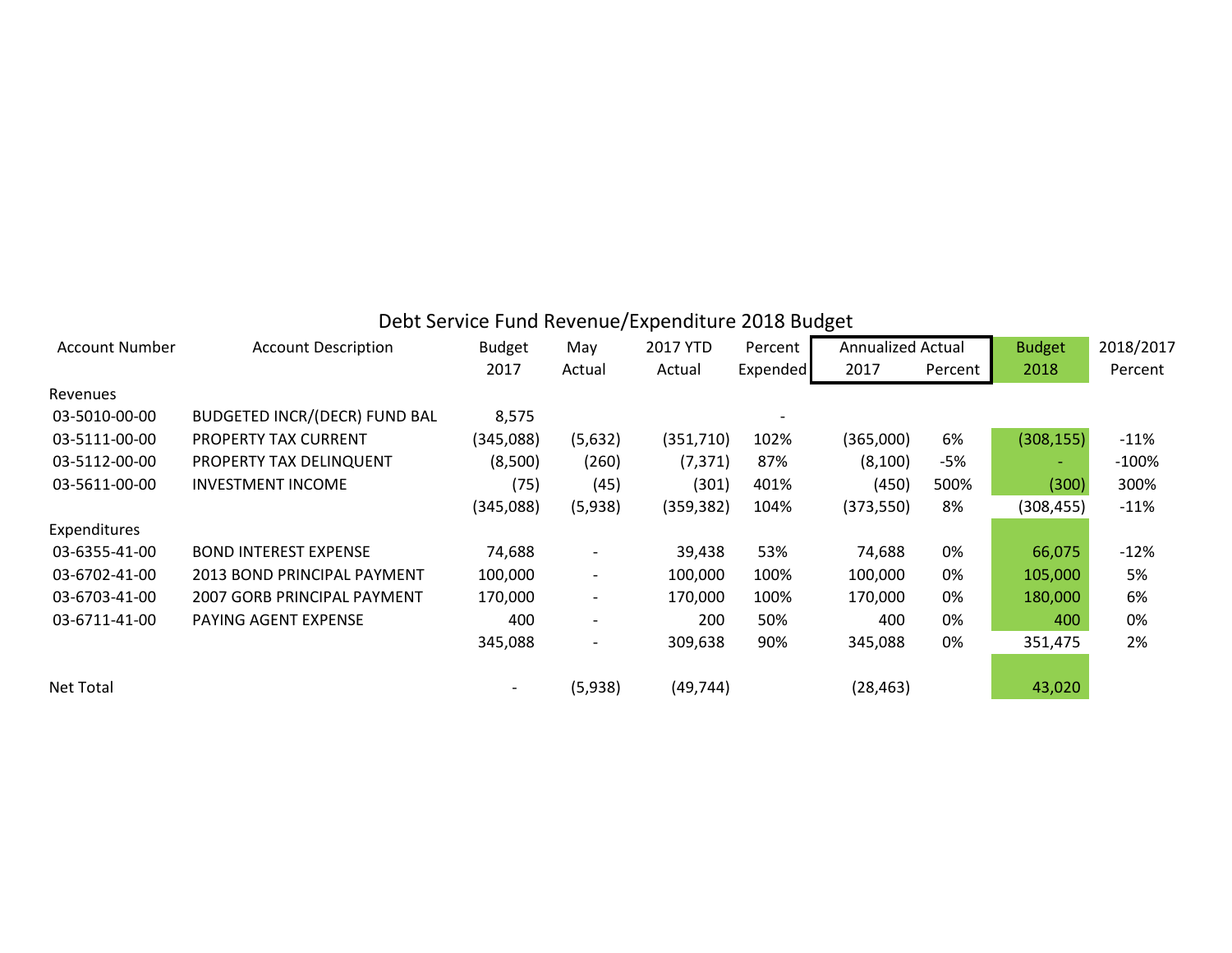|                      | Texas Commission on Law Enforcement (TCOLE) Revenue/Expenditure 2018 Budget |               |                          |                          |          |                   |         |                          |           |
|----------------------|-----------------------------------------------------------------------------|---------------|--------------------------|--------------------------|----------|-------------------|---------|--------------------------|-----------|
| Account Number       | <b>Account Description</b>                                                  | <b>Budget</b> | May                      | 2017 YTD                 | Percent  | Annualized Actual |         | <b>Budget</b>            | 2018/2017 |
|                      |                                                                             | 2017          | Actual                   | Actual                   | Expended | 2017              | Percent | 2018                     | Percent   |
| <b>TCOLE Revenue</b> |                                                                             |               |                          |                          |          |                   |         |                          |           |
| 07-5010-00-00        | <b>BUDGETED INCR/(DECR) FUND BAL</b>                                        | (2,000)       |                          | $\overline{\phantom{a}}$ | 0%       |                   |         | (2,500)                  |           |
| 07-5112-00-00        | INTERGOVERNMENTAL REVENUE                                                   |               |                          | (1, 330)                 | 100%     | (1, 330)          | 100%    | $\overline{\phantom{a}}$ |           |
|                      |                                                                             | (2,000)       | $\overline{\phantom{a}}$ | (1, 330)                 | 66%      |                   |         |                          |           |
| Expenditures         |                                                                             |               |                          |                          |          |                   |         |                          |           |
| 07-6327-00-00        | <b>TCOLE TRAINING PD</b>                                                    | 2,000         | $\overline{\phantom{a}}$ | 2,336                    | 117%     | 2,336             | 117%    | 2,500                    | 25%       |
|                      |                                                                             |               |                          |                          |          |                   |         |                          |           |
| Net Total            |                                                                             |               | $\overline{\phantom{0}}$ | 1,006                    | 100%     |                   |         |                          |           |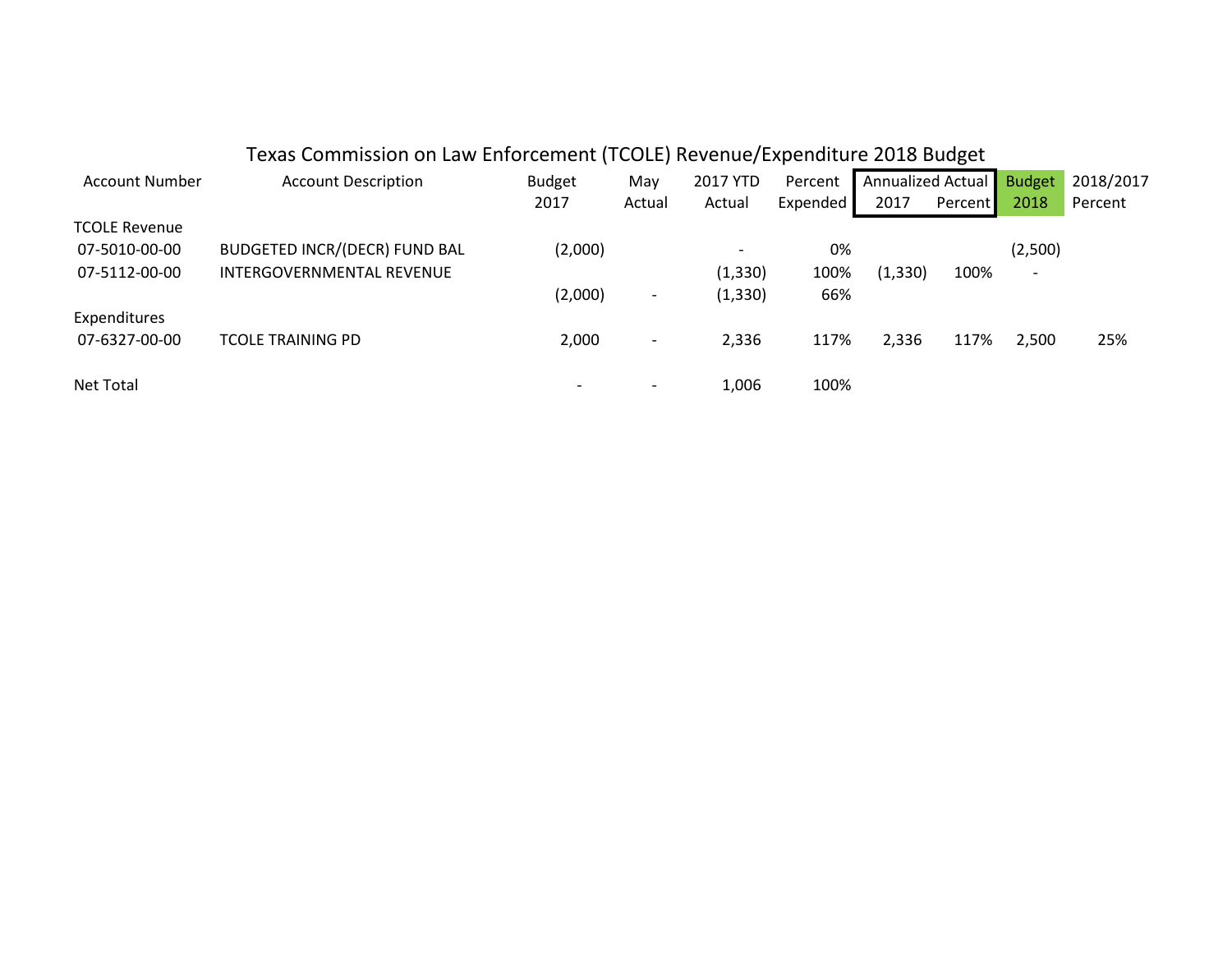| <b>Account Number</b> | <b>Account Description</b>                    | <b>Budget</b> | May       | 2017 YTD   | Percent  | Annualized Actual |         | <b>Budget</b> | 2018/2017 |
|-----------------------|-----------------------------------------------|---------------|-----------|------------|----------|-------------------|---------|---------------|-----------|
|                       |                                               | 2017          | Actual    | Actual     | Expended | 2017              | Percent | 2018          | Percent   |
| Revenue               |                                               |               |           |            |          |                   |         |               |           |
| 25-5010-00-00         | <b>BUDGETED INCR/(DECR) FUND I</b>            | (8, 434)      |           |            | 0%       |                   | 0%      |               |           |
| 25-5125-00-00         | <b>4B SALES TAX REVENUE</b>                   | (157,000)     | (15, 836) | (100, 421) | 64%      | (150, 632)        | 96%     | (171, 130)    | 9%        |
| 25-5611-00-00         | <b>INVESTMENT INCOME</b>                      | (5,000)       | (760)     | (5, 111)   | 102%     | (7,666)           | 153%    | (9,586)       | 92%       |
| 25-5624-00-00         | PROPERTY SALE                                 | (66,000)      |           |            | 0%       |                   | 0%      | (56, 870)     | $-14%$    |
|                       | <b>Total Revenues</b>                         | (228,000)     | (16, 596) | (105, 532) | 46%      | (158, 298)        | 69%     | (237, 586)    | 4%        |
| Expenditures          |                                               |               |           |            |          |                   |         |               |           |
| 25-6001-00-00         | SALARIES ADMINISTRATIVE                       | 73,461        | 5,651     | 44,292     | 60%      | 66,438            | 90%     | 77,134        | 5%        |
| 25-6008-00-00         | <b>FICA</b>                                   | 5,633         | 429       | 3,374      | 60%      | 5,062             | 90%     | 5,914         | 5%        |
| 25-6009-00-00         | <b>TMRS</b>                                   | 6,622         | 514       | 3,969      | 60%      | 5,953             | 90%     | 7,314         | 10%       |
| 25-6010-00-00         | <b>WORKERS COMP</b>                           | 227           | 18        | 144        | 63%      | 215               | 95%     | 239           | 5%        |
| 25-6011-00-00         | UNEMPLOYMENT                                  | 171           |           | 9          | 5%       | 14                | 8%      | 171           | 0%        |
| 25-6012-00-00         | <b>HEALTH INSURANCE</b>                       | 10,963        | 867       | 6,944      | 63%      | 10,417            | 95%     | 11,438        | 4%        |
| 25-6013-00-00         | <b>DENTAL INSURANCE</b>                       | 364           | 29        | 231        | 63%      | 346               | 95%     | 381           | 5%        |
| 25-6014-00-00         | LIFE INSURANCE                                | 317           | 25        | 202        | 64%      | 302               | 95%     | 333           | 5%        |
| 25-6015-00-00         | <b>LONGEVITY</b>                              | 176           |           | 128        | 73%      | 128               | 73%     | 176           | 0%        |
| 25-6201-00-00         | <b>OFFICE SUPPLIES</b>                        |               |           | 84         |          | 126               | 1%      | 500           | 100%      |
| 25-6204-00-00         | <b>MISCELLANEOUS</b>                          | 1,400         |           | 1,209      | 86%      | 1,813             | 130%    | 1,500         | 7%        |
| 25-6303-00-00         | UTILITIES TELEPHONE                           | 600           | 90        | 499        | 83%      | 749               | 125%    | 1,000         | 67%       |
| 25-6309-00-00         | <b>LEGAL SERVICES</b>                         | 15,000        |           |            |          |                   | 0%      |               | $-100%$   |
| 25-6326-00-00         | DUES, MEMBERSHIPS                             | 1,000         |           | 675        | 68%      | 1,013             | 101%    | 1,000         | 0%        |
| 25-6327-00-00         | <b>TRAVEL &amp; SCHOOLS</b>                   | 1,500         | 64        | 108        | 7%       | 162               | 11%     | 1,500         | 0%        |
| 25-6336-00-00         | <b>ADMINISTRATIVE COSTS</b>                   | 36,000        | 3,000     | 24,000     | 67%      | 36,000            | 100%    | 41,400        | 15%       |
| 25-6502-00-00         | <b>INCENTIVES</b>                             | 60,000        |           |            | 0%       |                   | 0%      | 70,000        | 17%       |
| 25-6503-00-00         | <b>MINOR EQUIPMENT</b>                        |               |           | 27         |          | 41                |         | 500           | 100%      |
| 25-6506-00-00         | <b>WEBSITE</b>                                | 3,000         |           |            |          |                   | 0%      | 3,000         | 0%        |
| 25-6507-00-00         | <b>BIG PROJECT</b>                            | 20,000        | 10,000    | 10,000     | 50%      | 15,000            | 75%     | 20,000        | 0%        |
|                       | <b>Total Expenditures</b>                     | 236,434       | 20,686    | 95,894     | 41%      | 143,777           | 61%     | 243,500       | 3%        |
|                       |                                               |               |           |            |          |                   |         |               |           |
|                       | Projected Contribution to Equity (Gain/(Loss) | (8, 434)      | (4,090)   | 9,638      | 100%     | 14,521            | 100%    | (5, 914)      | $-30%$    |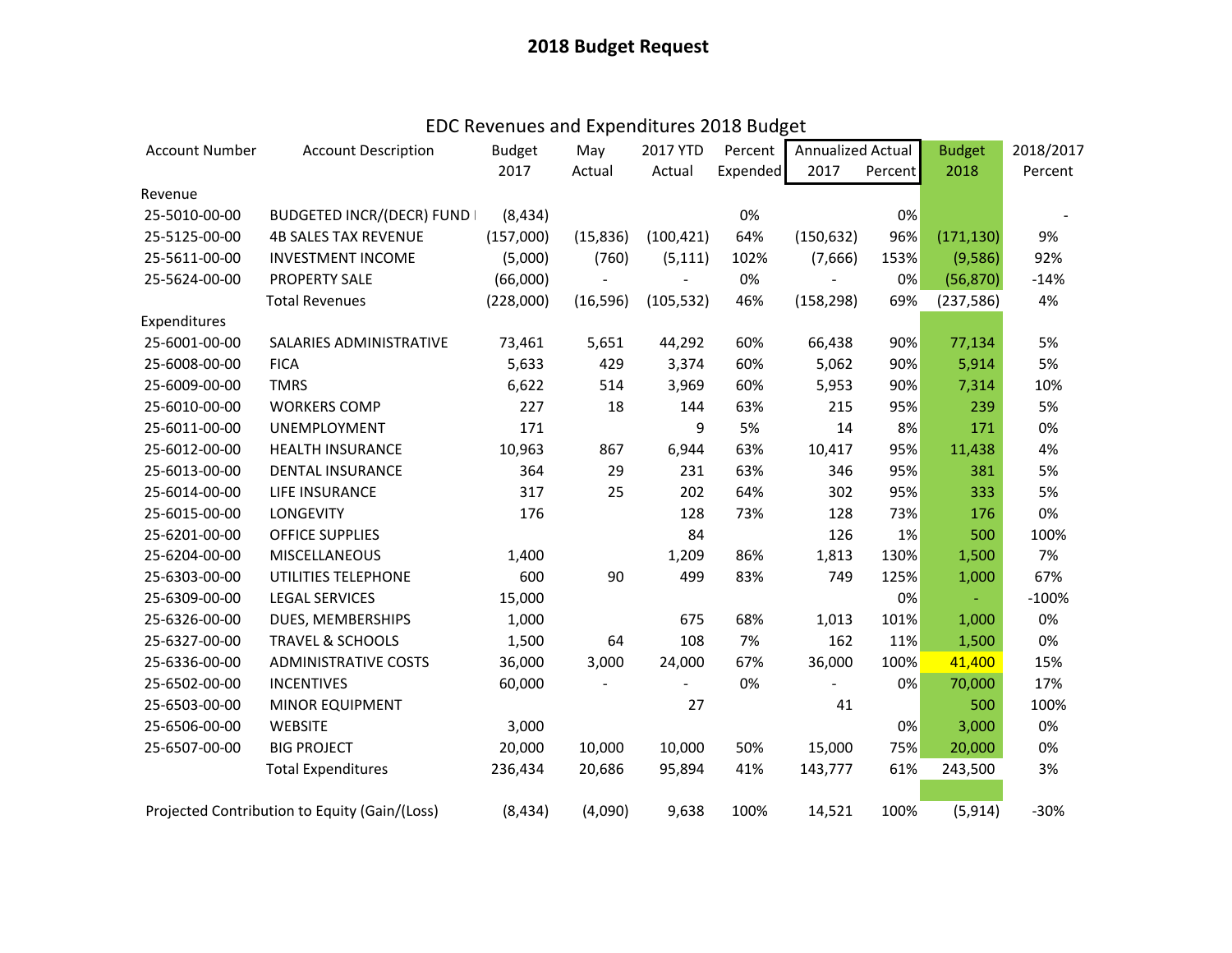|                                |                                                                   | TIF Fund Revenue/Expenditure 2018 Budget |               |                    |                     |                                  |         |                       |                      |
|--------------------------------|-------------------------------------------------------------------|------------------------------------------|---------------|--------------------|---------------------|----------------------------------|---------|-----------------------|----------------------|
| Account Number                 | <b>Account Description</b>                                        | <b>Budget</b><br>2017                    | May<br>Actual | 2017 YTD<br>Actual | Percent<br>Expended | <b>Annualized Actual</b><br>2017 | Percent | <b>Budget</b><br>2018 | 2018/2017<br>Percent |
| 26-5010-00-00<br>26-5718-00-00 | <b>BUDGETED INCR/(DECR) FUND BAL</b><br>INTERGOVERNMENTAL REVENUE | 1,600<br>(1,600)                         |               | (10, 361)          | 648%                | (10, 361)                        | 100%    | (16,000)              | 900%                 |
| <b>Total Revenue</b>           |                                                                   |                                          |               | (10, 361)          | 648%                | (10, 361)                        | 100%    | (16,000)              | 900%                 |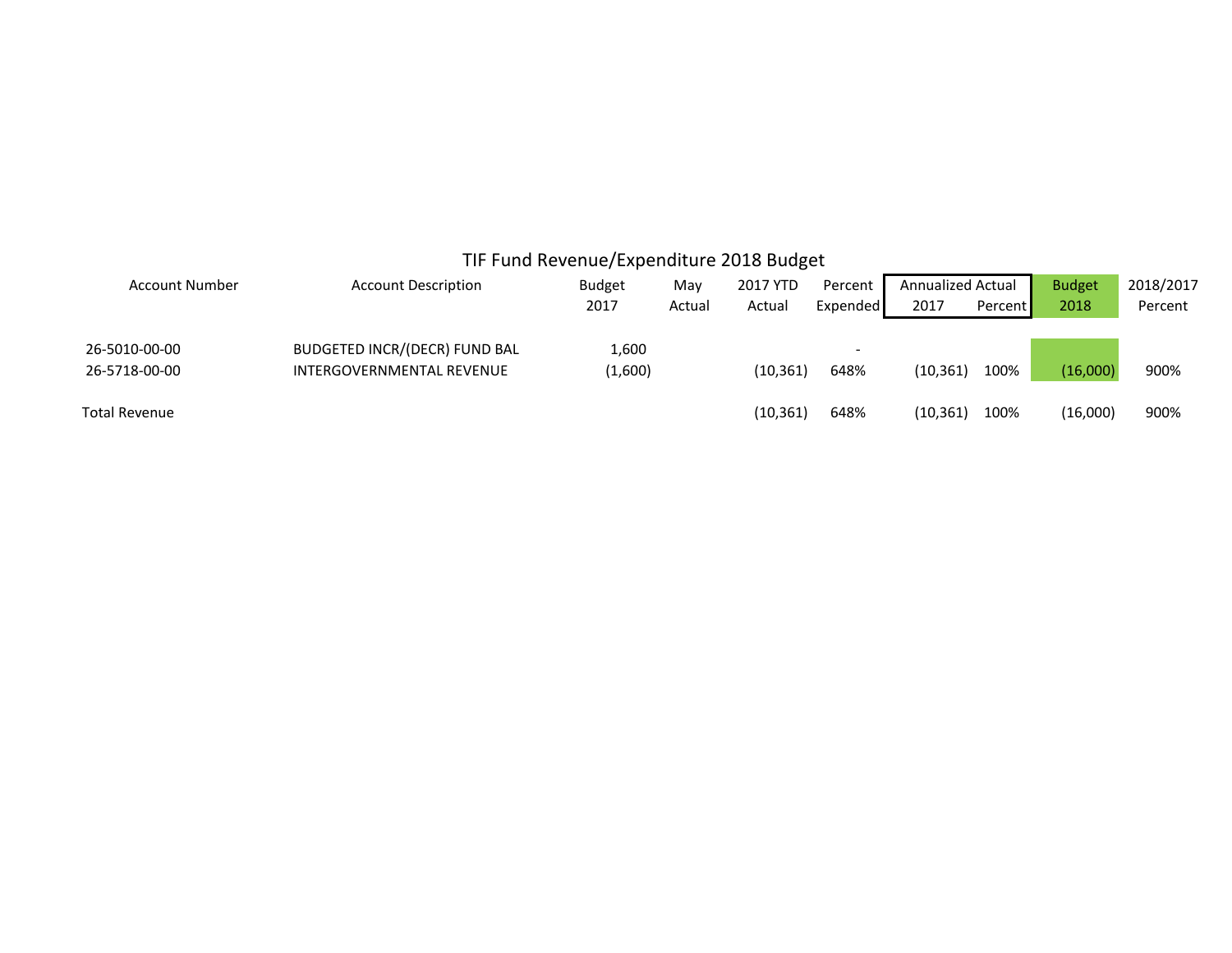|                                               | Street Fand Hevende/Experience 2010 Dauget |               |           |           |          |                   |         |               |           |
|-----------------------------------------------|--------------------------------------------|---------------|-----------|-----------|----------|-------------------|---------|---------------|-----------|
| <b>Account Number</b>                         | <b>Account Description</b>                 | <b>Budget</b> | May       | 2017 YTD  | Percent  | Annualized Actual |         | <b>Budget</b> | 2018/2017 |
|                                               |                                            | 2017          | Actual    | Actual    | Expended | 2017              | Percent | 2018          | Percent   |
| Revenue                                       |                                            |               |           |           |          |                   |         |               |           |
| 29-5010-00-00                                 | <b>BUDGETED INCR/(DECR) FUND BAL</b>       | 54,625        |           |           |          |                   | 0%      | 27,300        | -50%      |
| 29-5130-00-00                                 | <b>STREET IMPROVEMENT REV</b>              | (78,000)      | (7, 918)  | (50, 211) | 64%      | (78,000)          | 100%    | (81,900)      | 5%        |
| 29-5611-00-00                                 | INVESTMENT INCOME                          | (625)         | (330)     | (2, 158)  | 345%     | (3,200)           | 512%    | (3,000)       | 380%      |
| <b>Total Revenue</b>                          |                                            | (78, 625)     | (8, 248)  | (52, 369) | 67%      | (81,200)          | 103%    | (84,900)      | 8%        |
| Expenditures                                  |                                            |               |           |           |          |                   |         |               |           |
| 29-6336-00-00                                 | <b>ADMINISTRATIVE COSTS</b>                | 24,000        | 2,000     | 16,000    | 67%      | 24,000            | 100%    | 27,600        | 15%       |
| 29-6408-00-00                                 | <b>STREET MAINTENANCE</b>                  |               |           |           | 0%       |                   | 0%      | 30,000        | 100%      |
| <b>Total Expenditures</b>                     |                                            | 24,000        | 2,000     | 16,000    | 67%      | 24,000            | 100%    | 57,600        | 140%      |
| <b>Net Total</b>                              |                                            | (78, 625)     | (14, 497) | (88, 738) |          | (138, 400)        | 100%    |               |           |
| Projected Contribution to Equity (Gain/(Loss) |                                            | 54,625        | 6,248     | 36,369    | 67%      | 57,200            | 105%    | 27,300        | $-50%$    |

### Street Fund Revenue/Expenditure 2018 Budget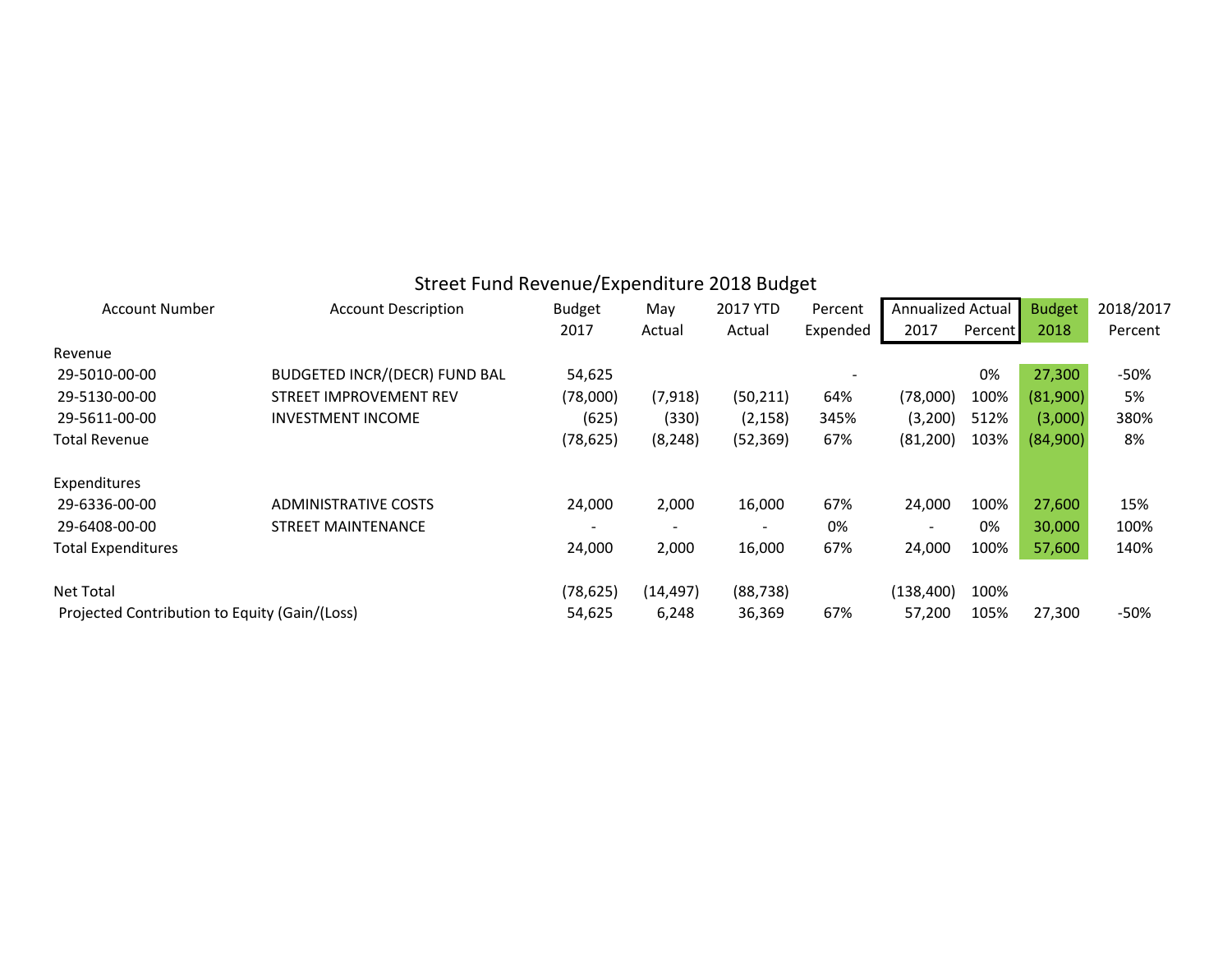|                       | Critic Control Fund Revenue/ Experiencie 2010 Duuget |               |          |                              |          |                          |         |               |           |
|-----------------------|------------------------------------------------------|---------------|----------|------------------------------|----------|--------------------------|---------|---------------|-----------|
| <b>Account Number</b> | <b>Account Description</b>                           | <b>Budget</b> | May      | 2017 YTD                     | Percent  | <b>Annualized Actual</b> |         | <b>Budget</b> | 2018/2017 |
|                       |                                                      | 2017          | Actual   | Actual                       | Expended | 2017                     | Percent | 2018          | Percent   |
| Revenue               |                                                      |               |          |                              |          |                          |         |               |           |
| 30-5010-00-00         | <b>BUDGETED INCR/(DECR) FUND BAL</b>                 | (43, 712)     |          | $\overline{\phantom{a}}$     | 0%       |                          |         | (7,970)       | $-82%$    |
| 30-5130-00-00         | CRIME CONTROL DISTRICT REVENUE                       | (61,000)      | (6, 354) | (46, 850)                    | 77%      | (61,000)                 | 100%    | (65,880)      | 8%        |
| 30-5611-00-00         | <b>INVESTMENT INCOME</b>                             | (200)         | (26)     | (290)                        | 145%     | (400)                    | 200%    | (250)         | 25%       |
|                       | <b>Total Revenues</b>                                | (61, 200)     | (6, 379) | (47, 140)                    | 77%      | (61, 400)                | 100%    | (66, 130)     | 8%        |
| Expenditures          |                                                      |               |          |                              |          |                          |         |               |           |
| 30-6326-00-00         | DUES, MEMBERSHIPS                                    | 2,000         |          | $\overline{\phantom{a}}$     | 0%       | $\overline{\phantom{a}}$ | 0%      | 2,000         | 0%        |
| 30-6327-00-00         | <b>TRAINING</b>                                      | 2,500         |          | $\qquad \qquad \blacksquare$ | 0%       | $\overline{\phantom{a}}$ | 0%      | 2,500         | 0%        |
| 30-6336-00-00         | <b>ADMINISTRATIVE COSTS</b>                          | 24,000        | 2,000    | 16,000                       | 67%      | 24,000                   | 100%    | 27,600        | 15%       |
| 30-6510-00-00         | <b>CAPITAL EXPENDITURES</b>                          | 76,412        | 4,820    | 76,412                       | 100%     | 76,412                   | 100%    | 42,000        | $-45%$    |
|                       | <b>Total Expenditures</b>                            | 104,912       | 6,820    | 92,412                       | 88%      | 100,412                  | 96%     | 74,100        | $-29%$    |
|                       | Projected Contribution to Equity (Gain/(Loss)        | (43, 712)     |          |                              |          |                          |         | (7,970)       |           |

### Crime Control Fund Revenue/Expenditure 2018 Budget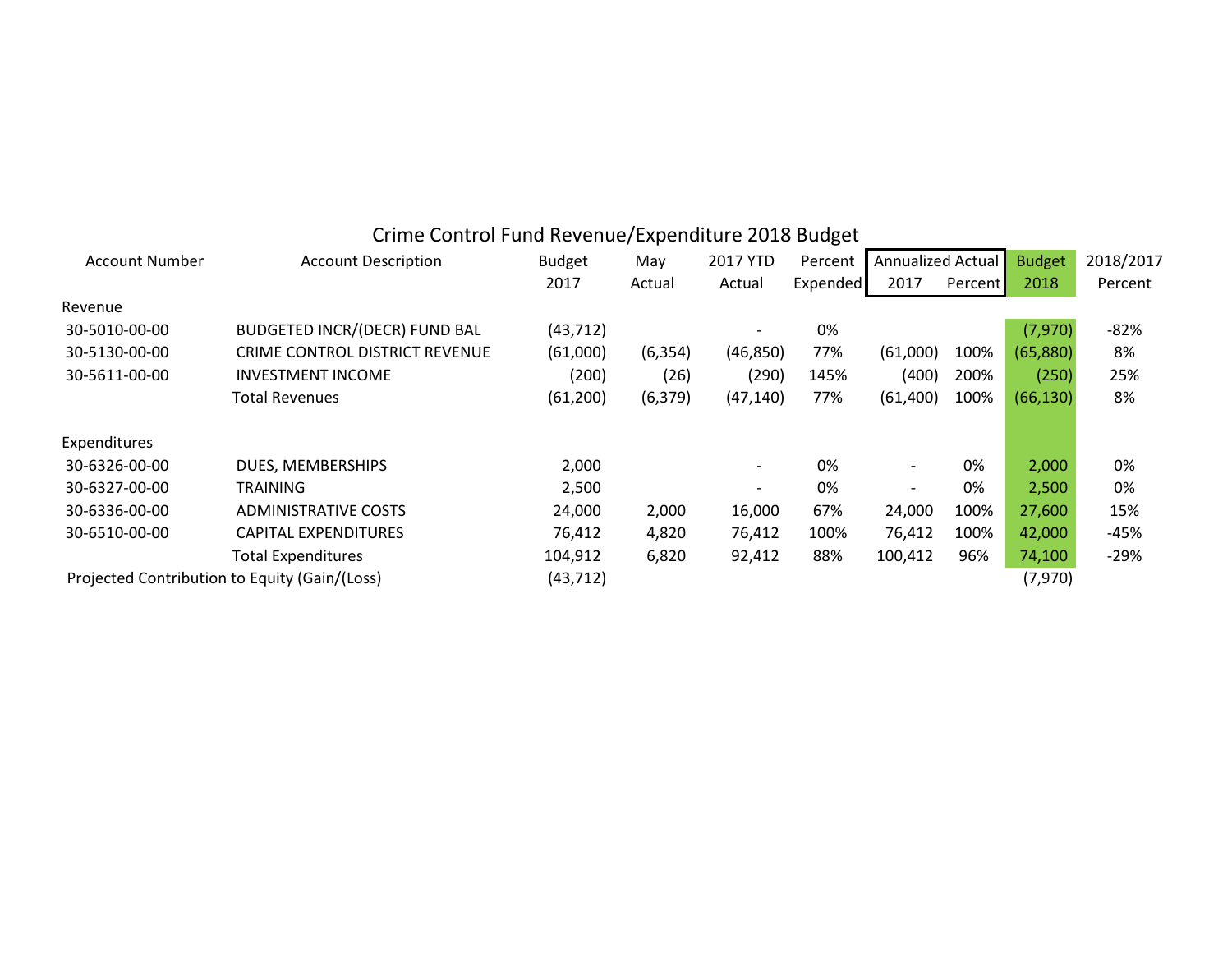# 2013 Bond Fund Revenue/Expenditure 2018 Budget

| <b>Account Number</b>     | <b>Account Description</b>                    | <b>Budget</b> | May    | 2017 YTD | Percent                  | Annualized Actual |         | <b>Budget</b> | 2018/2017 |
|---------------------------|-----------------------------------------------|---------------|--------|----------|--------------------------|-------------------|---------|---------------|-----------|
|                           |                                               | 2017          | Actual | Actual   | Expended                 | 2017              | Percent | 2018          | Percent   |
| Revenues                  |                                               |               |        |          |                          |                   |         |               |           |
| 32-5010-00-00             | <b>BUDGETED INCR/(DECR) FUND BAL</b>          | (554, 250)    |        |          |                          |                   |         | (692,000)     | 25%       |
| 32-5611-00-00             | <b>INVESTMENT INCOME</b>                      | (750)         | (607)  | (4, 121) | 549%                     | (6,000)           | 800%    | (2,400)       | 220%      |
| <b>Total Revenues</b>     |                                               | (750)         | (607)  | (4, 121) | 549%                     | (6,000)           | 800%    | (2,400)       | 220%      |
| Expenditures              |                                               |               |        |          |                          |                   |         |               |           |
| 32-6710-00-00             | <b>STREET EXPENDITURES</b>                    | 525,000       |        |          | -                        | 200,000           | 38%     | 659,400       | 26%       |
| 32-6720-00-00             | <b>PARK EXPENDITURES</b>                      | 30,000        |        |          |                          |                   | 0%      | 35,000        | 17%       |
| <b>Total Expenditures</b> |                                               | 555,000       |        |          | $\overline{\phantom{a}}$ | 200,000           | 36%     | 694,400       | 25%       |
|                           | Projected Contribution to Equity (Gain/(Loss) | (554, 250)    | 607    | 4,121    | 100%                     | (194,000)         | 35%     | (692,000)     | 25%       |